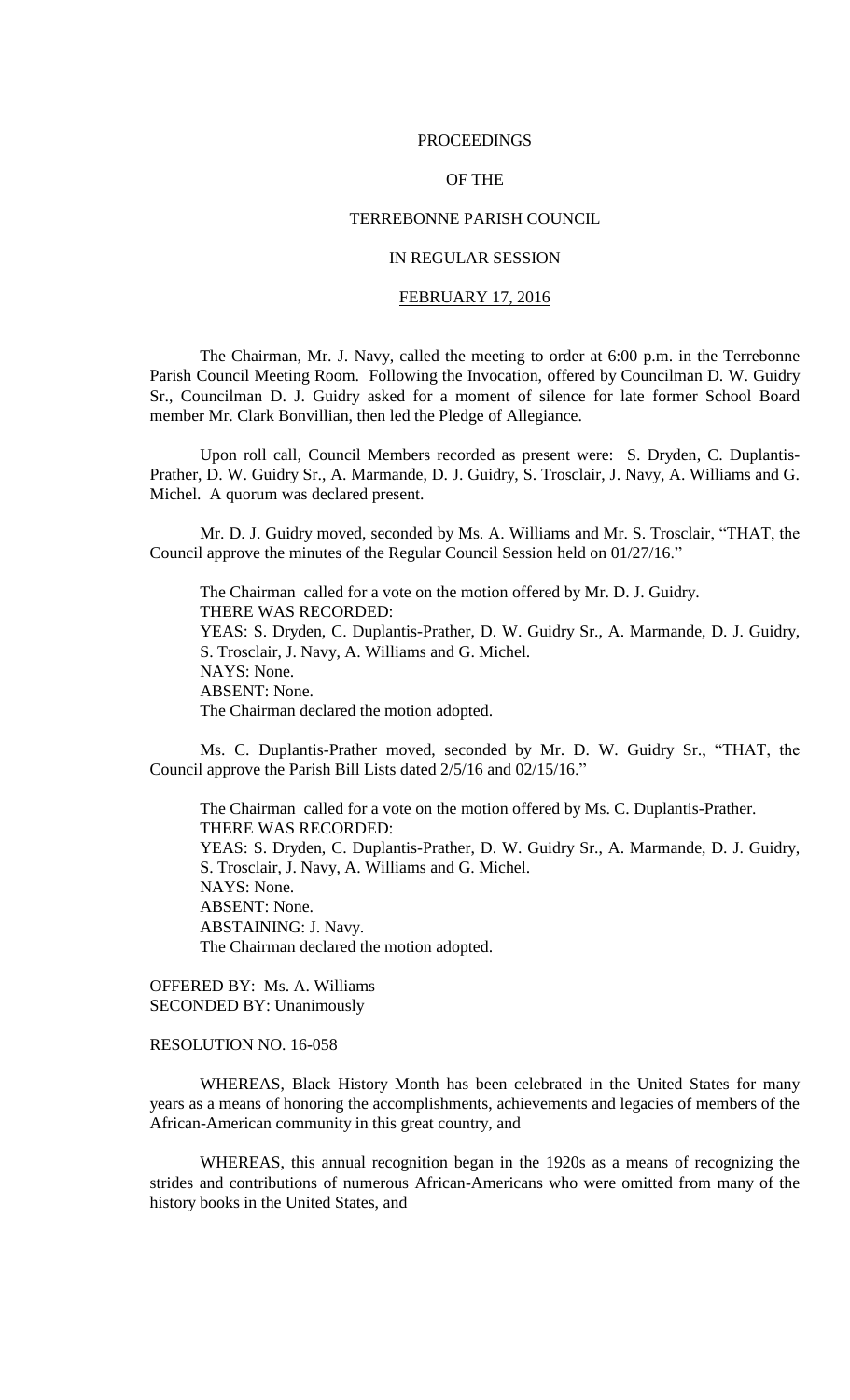WHEREAS, the current celebrations of Black History Month center on the advancements made by African-Americans in the United States and throughout the world, and

WHEREAS, the residents of Terrebonne Parish take pride in acknowledging that African-Americans have attained status in virtually all segments of the business, government and cultural life in this community, and

WHEREAS, African-Americans have served as "royalty" in the local Mardi Gras Krewes, leaders and organizers in business ventures, and

WHEREAS, the month of February should always hold a special place in the hearts of all residents so that the history and culture of African-Americans will remain with all of us.

NOW, THEREFORE BE IT PROCLAIMED BY THE TERREBONNE PARISH COUNCIL, on behalf of the Parish President and the entire Terrebonne Parish Consolidated Government, that February, 2016 be hereby declared

#### BLACK HISTORY MONTH IN HOUMA-TERREBONNE

THERE WAS RECORDED: YEAS: S. Dryden, C. Duplantis-Prather, D.W. Guidry, Sr., A. Marmande, D.J. Guidry, S. Trosclair, J. Navy, A. Williams and G. Michel, NAYS: None. ABSTAINING: None. ABSENT: None. The Chairman declared the resolution adopted on this the 17th day of February 2016.

OFFERED BY: Mr. D. W. Guidry, Sr. SECONDED BY: Unanimously

#### RESOLUTION NO. 16-059

WHEREAS, every year, thousands of young families are faced with financial difficulties and emotional hardships of having their new born infant entered into a Neonatal Intensive Care Unit (NICU) at hospitals across this nation, and

WHEREAS, families with children admitted into the TGMC NICU are more fortunate than most due to the generosity of the Cooper Life Fund Foundation, which provides needed supplies for the parents in the form of, care packages, gas cards, and hotel stays for families not living in the community, and for other infant related needs for the newborns, and

WHEREAS, the Cooper Life Fund Foundation was created by John and Ashley Fontenot whose son Cooper spent the first part of his young life in the NICU, but, due to the marvels of modern medicine, has made a full recovery and now takes part in the annual Super Cooper 5K Run, and

WHEREAS, over the last ten years, donated proceeds from the Super Cooper 5K Run, which have earned a cumulative total of over \$100,000, have helped over 1,500 area families deal with the challenging time while their newborn is receiving treatment from the caring and compassionate staff in the TGMC NICU, and

WHEREAS, the Run, administered by the Fontenot Family, is celebrating its  $10^{th}$ anniversary this year, with this year's race to be held on Saturday, March 19, 2016, and will include many participants whose child has been helped by the Cooper Life Fund Foundation.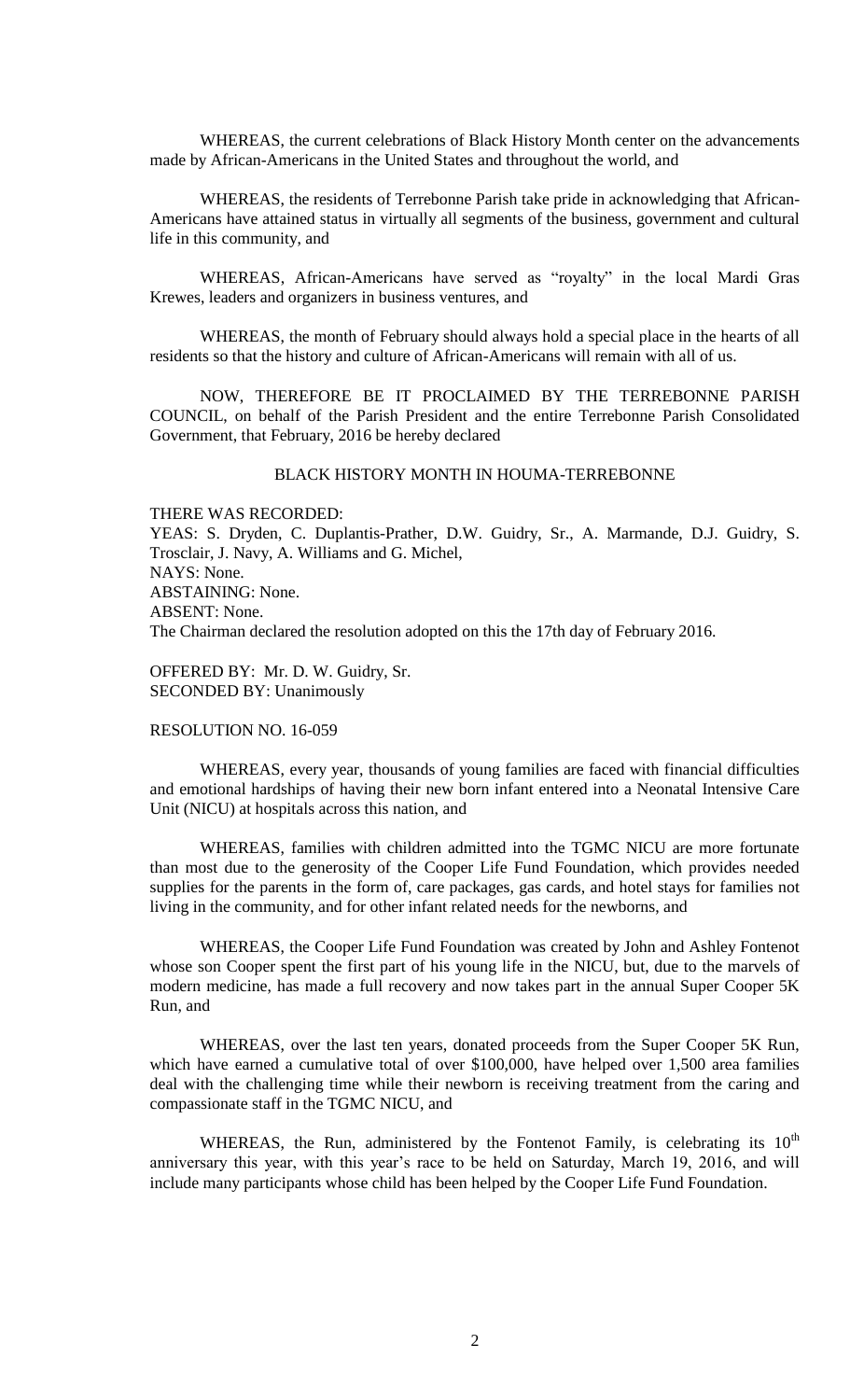NOW, THEREFORE BE IT PROCLAIMED, by the Terrebonne Parish Council, on behalf of Parish President Gordon Dove and the entire Terrebonne Parish Consolidated Government, that Saturday, March 19, 2016, be hereby proclaimed

Super Cooper 5K Run Day in Houma-Terrebonne

in recognition of the  $10<sup>th</sup>$  anniversary of this wonderful and worthwhile community event, and

BE IT FURTHER PROCLAIMED, that John and Ashley Fontenot, along with sons Remy, Cooper and Ridge, be commended and congratulated for coordinating a family-oriented activity in this community which has benefitted several hundred area families, and

BE IT FURTHER PROCLAIMED, that local citizens be encouraged to support and join the Fontenot Family by participating in the annual Super Cooper 5K Run on March 19, 2016.

#### THERE WAS RECORDED:

YEAS: S. Dryden, C. Duplantis-Prather, D.W. Guidry, Sr., A. Marmande, D.J. Guidry, S. Trosclair, J. Navy, A. Williams and G. Michel, NAYS: None. ABSTAINING: None. ABSENT: None. The Chairman declared the resolution adopted on this the 17th day of February 2016.

Mr. John Fontenot along with his soon Cooper thanked the Council for the proclamation; explained that Cooper was born with a heart defect and had open heart surgery at nine days old; and stated that today Cooper is a healthy and active young man.

Upon questioning, Mr. Fontenot explained that TGMC helped to create the Cooper Life Foundation and that if anyone needs assistance, please reach out to the Women's Center at TGMC, social media or the Cooper Life Fund website.

Under Agenda Item 2A - Public Wishing to Address the Council, Presentation by Mr. Woodrow Parker of Aqua Safety First regarding aqua safety. (Mr. Parker was not present at tonight's proceedings.)

The Chairman read aloud that Agenda Item 2B - Mr. Floyd Bergeron, Houma resident, would like to address the Council relative to taxes, money and the economy, was pulled from the agenda per Mr. Bergeron's request.

The Chairman called for a report on the Public Services Committee meeting held on 02/15/16, whereupon the Committee Vice-Chairman rendered the following:

#### PUBLIC SERVICES COMMITTEE

#### FEBRUARY 15, 2016

The Vice-Chairman, Darrin W. Guidry, Sr., called the Public Services Committee meeting to order at 5:30 p. m. in the Terrebonne Parish Council Meeting Room with an Invocation offered by Committee member A. Marmande and the Pledge of Allegiance led by Committee member A. Marmande. Upon roll call, Committee Members recorded as present were: S. Dryden, C. Duplantis-Prather, D. W. Guidry, Sr., A. Marmande, D. J. Guidry, S. Trosclair, J. Navy, A. Williams and G. Michel. A quorum was declared present.

Committee member J. Navy, along with other committee members, asked that this item – (Discussion and possible action relative to adopting a resolution supporting local seafood markets and the seafood industry) - be placed on the agenda to help support seafood vendors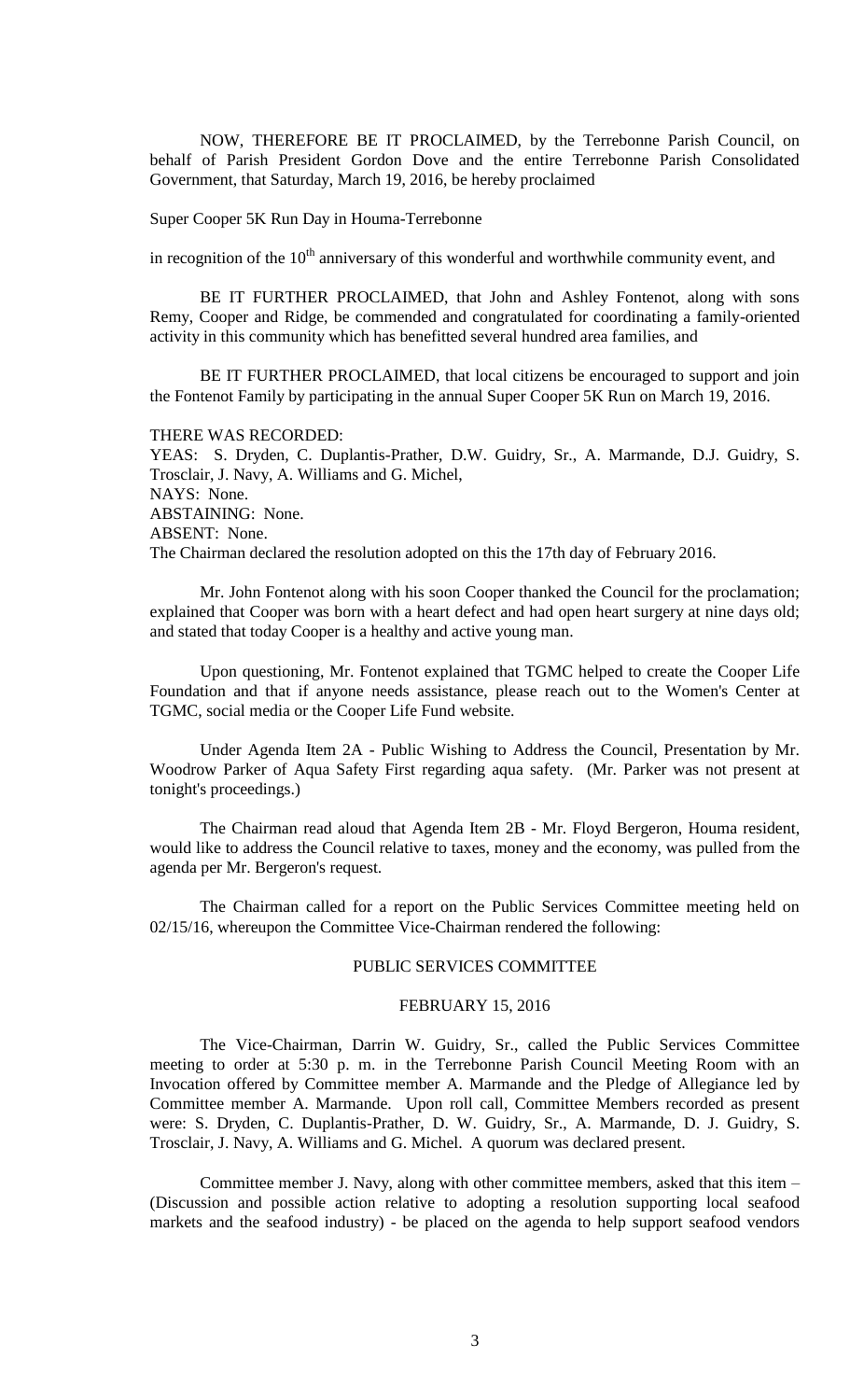and/or local fishermen and to foster or "boost" economic development. Mr. Navy explained that with the "down turn" in the economy, local commercial fisherman need the support of the parish to sustain their livelihood and income. He further explained that supporting this proposed resolution would help to move Terrebonne Parish forward, inform the public about the use and/or purchase of local seafood and persuade local restaurants and businesses to buy local Louisiana seafood.

Discussion ensued with several committee members agreeing that fishermen are taking a "hit" because of the "downturn" in the economy and that Terrebonne Parish should do all that they can to preserve this culture and heritage; and noted that tariffs should being implemented to prohibit the import of foreign seafood into United States markets. Some of the members suggested that a seafood market be created in the city limits of Terrebonne Parish so that local fishermen can come and sell their products to local residents.

Mr. D. J. Guidry moved, seconded by Ms. A. Williams, "THAT, the Public Services Committee create a committee (Mr. J. Navy, Mr. A. Marmande, Mr. S. Trosclair and Mr. D. J. Guidry) to discuss the possibility of creating a local seafood market and/or seafood dock in Terrebonne Parish."

The Vice-Chairman called for the vote on the motion offered by Mr. D. J. Guidry. THERE WAS RECORDED: YEAS: S. Dryden, C. Duplantis-Prather, D.W. Guidry, Sr., A. Marmande, D. J. Guidry, S. Trosclair, J. Navy, A. Williams and G. Michel. NAYS: None. ABSENT: None. The Vice-Chairman declared the motion adopted.

Parish President Gordon E. Dove stated that he supports this effort in trying to help the local fishermen and he will do everything he can to help move this endeavor forward.

OFFERED BY: Mr. D. J. Guidry SECONDED BY: Unanimously

## RESOLUTION NO. 16-060

## A RESOLUTION SUPPORTING LOCAL SHRIMPERS AND ENCOURAGING THE USE OF LOCAL SHRIMP AND SEAFOOD BY LOCAL RESTAURANTS AND BUSINESSES.

WHEREAS, the practice of shrimping has a long history in the culture of Terrebonne Parish and its bayou communities; and

WHEREAS, today the availability of fresh locally caught shrimp and seafood is a basic expectation in our community; and

WHEREAS, Terrebonne Parish's shrimping and seafood industry is in a dire economic condition due to the many federal guidelines on the domestic shrimping industry along with the influx of imported foreign shrimp and other seafood; and

WHEREAS, the Terrebonne Parish Council recognizes the economic benefit of supporting the local shrimping and seafood industry in order to boost economic commerce and development in the area; and

WHEREAS, the support of local retailers, vendors, businesses, and residents would have an impact on the local economy as well as the local shrimping and seafood industry.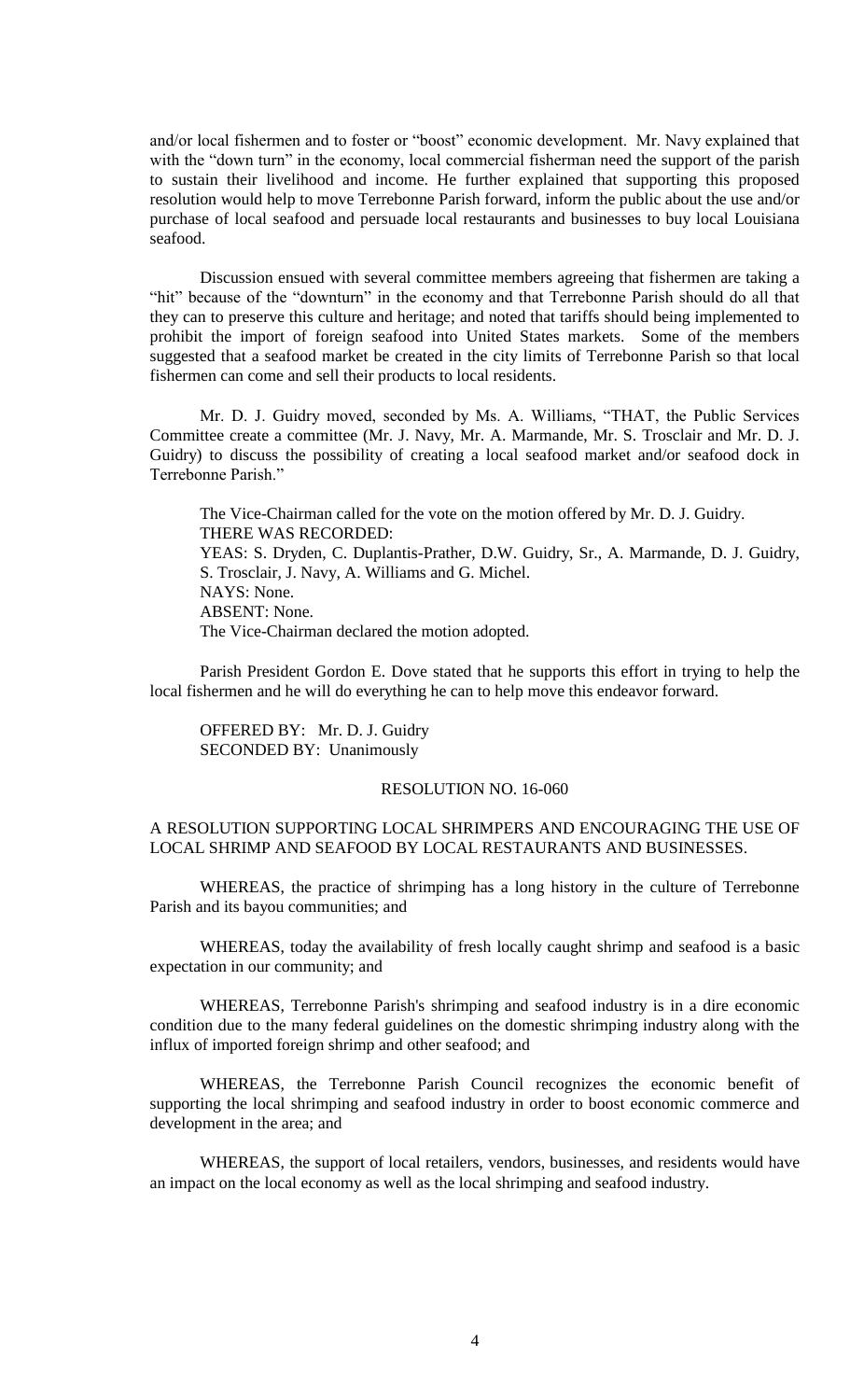NOW, THEREFORE BE IT RESOLVED that the Terrebonne Parish Council, on behalf of the Terrebonne Parish Consolidated Government, does hereby strongly support the local shrimping and seafood industry and respectfully requests that all local restaurants and retailers promote, sell and use local shrimp and seafood products.

THERE WAS RECORDED:

YEAS: S. Dryden, C. Duplantis-Prather, D. W. Guidry, Sr., A. Marmande, D. J. Guidry, S. Trosclair, J. Navy, A. Williams, and G. Michel. NAYS: None. ABSTAINING: None. ABSENT: None. The Vice-Chairman declared the resolution adopted on this the 15th day of February 2016.

OFFERED BY: Mr. D. J. Guidry SECONDED BY: Mr. S. Trosclair

## RESOLUTION NO. 16-061

A Resolution authorizing the Parish President or his duly authorized representatives to sign all LPDES Wastewater Permit documents in accordance with LAC 33:IX.2503.

WHEREAS, the prior authorized signatures expired with the end of the term of the previous Parish President on January 7, 2016, and

WHEREAS, it is necessary to authorize the current Parish President, Mr. Gordon E. Dove, serving as the newly elected chief executive official of Terrebonne Parish Consolidated Government, to serve as the primary signature in all matters relating to LPDES Wastewater Permit documents, and

WHEREAS, the Parish President may, at his discretion, authorize various supervisory employees to serve as a duly authorized representative for the purpose of signing all reports required by permits or other information requested by the State Administrative authority.

NOW, THEREFORE BE IT RESOLVED by the Terrebonne Parish Council (Public Services Committee), on behalf of the Terrebonne Parish Consolidated Government, that Mr. Gordon E. Dove, serving as Parish President and ranking elected chief executive official of Terrebonne Parish Consolidated Government, that he or his duly authorized representatives, be authorized to sign all LPDES Wastewater Permit documents, in accordance with LAC33:IX.2503.

THERE WAS RECORDED:

YEAS: S. Dryden, C. Duplantis-Prather, D. W. Guidry, Sr., A. Marmande, D. J. Guidry, S. Trosclair, J. Navy, A. Williams, and G. Michel. NAYS: None. ABSTAINING: None. ABSENT: None. The Vice-Chairman declared the resolution adopted on this the 15th day of February 2016.

OFFERED BY: Mr. S. Trosclair SECONDED BY: Mr. A. Marmande

#### RESOLUTION NO. 16-062

A resolution providing for the ratification of the appointment by Parish President Gordon E. Dove of the firm of GIS Coastal Design & Engineering to provide engineering services for Whiskey Island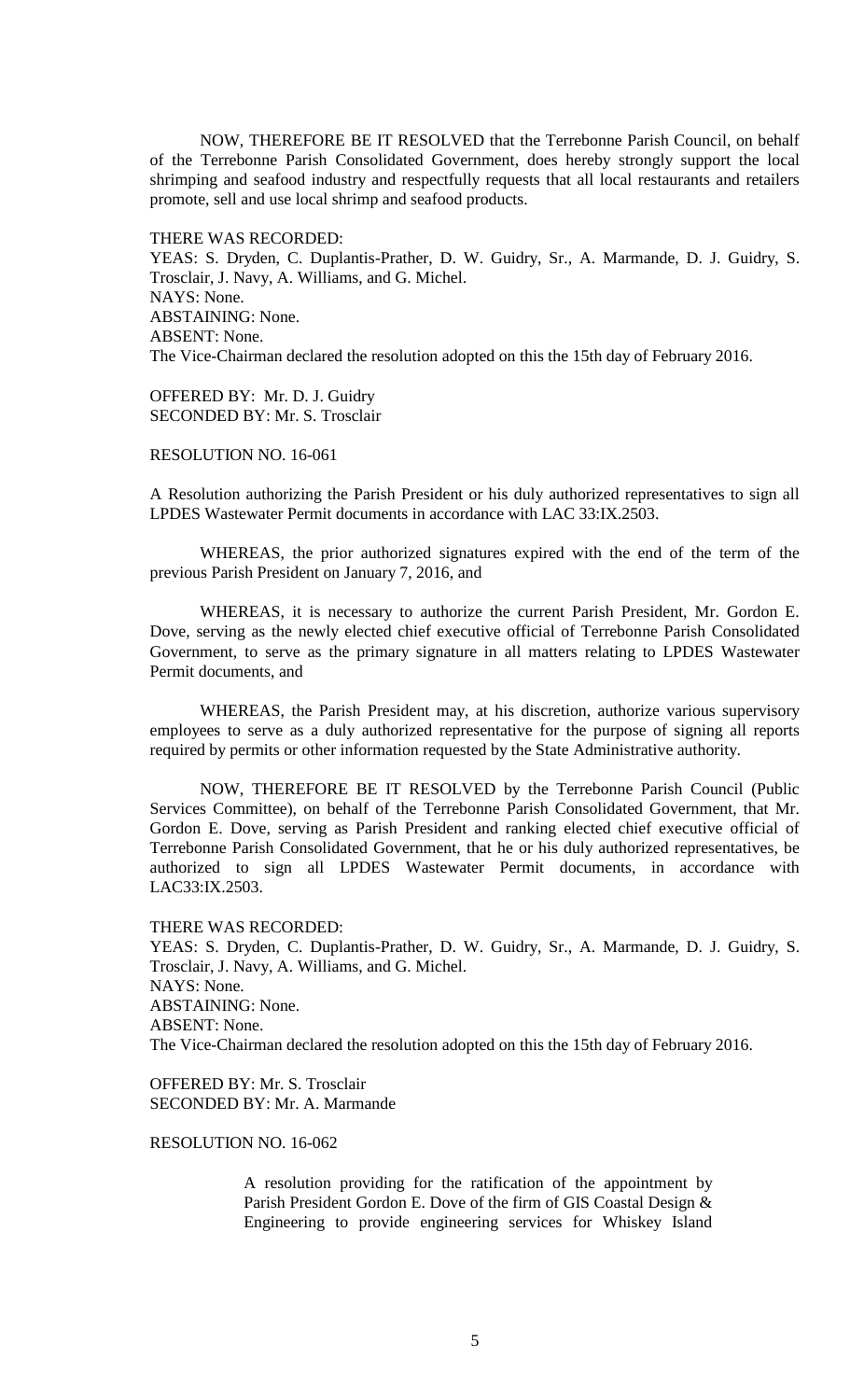Project, and also authorizing Parish President Gordon E. Dove to execute the appropriate engineering contract documents for this project.

WHEREAS, Terrebonne Parish is desirous protecting Whiskey Island by using segmented breakwater rocks and armor, and

WHEREAS, the Terrebonne Parish Consolidated Government would like to proceed with design and permitting of this project, and

WHEREAS, this appointment is subject to the approval of a budget ordinance, and

WHEREAS, Parish President Gordon E. Dove has recommended that the firm of GIS Coastal Design & Engineering be retained to provide the necessary professional services for this project, and

NOW, THEREFORE BE IT RESOLVED, that the Terrebonne Parish Council, on behalf of the Terrebonne Parish Consolidated Government, that the Parish President Gordon E. Dove be ratified and that the engineering firm of GIS Coastal Design & Engineering be retained to provide the necessary professional services for the Whiskey Island Project and that Parish President Gordon E. Dove be authorized to execute any and all documents with said firm for this project.

THERE WAS RECORDED:

YEAS: S. Dryden, C. Duplantis-Prather, D.W. Guidry, Sr., A. Marmande, D.J. Guidry, S. Trosclair, J. Navy, A. Williams, and G. Michel. NAYS: None. ABSTAINING: None. ABSENT: None. The Vice-Chairman declared the resolution adopted on this the 15th day of February 2016.

OFFERED BY: Mr. D. J. Guidry SECONDED BY: Ms. A. Williams

RESOLUTION NO. 16-063

A resolution providing for the ratification of the appointment by Parish President Gordon E. Dove of the firm of GIS Coastal Design & Engineering to provide engineering services for the Petit Caillou Drainage System Project, and also authorizing Parish President Gordon E. Dove to execute the appropriate engineering contract documents for this project.

WHEREAS, Terrebonne Parish is desirous of improving the Petit Caillou drainage system, and

WHEREAS, the Terrebonne Parish Consolidated Government would like to proceed with design and permitting of this project, and

WHEREAS, this appointment is subject to the approval of a budget ordinance, and

WHEREAS, Parish President Gordon E. Dove has recommended that the firm of GIS Coastal Design & Engineering be retained to provide the necessary professional services for this project, and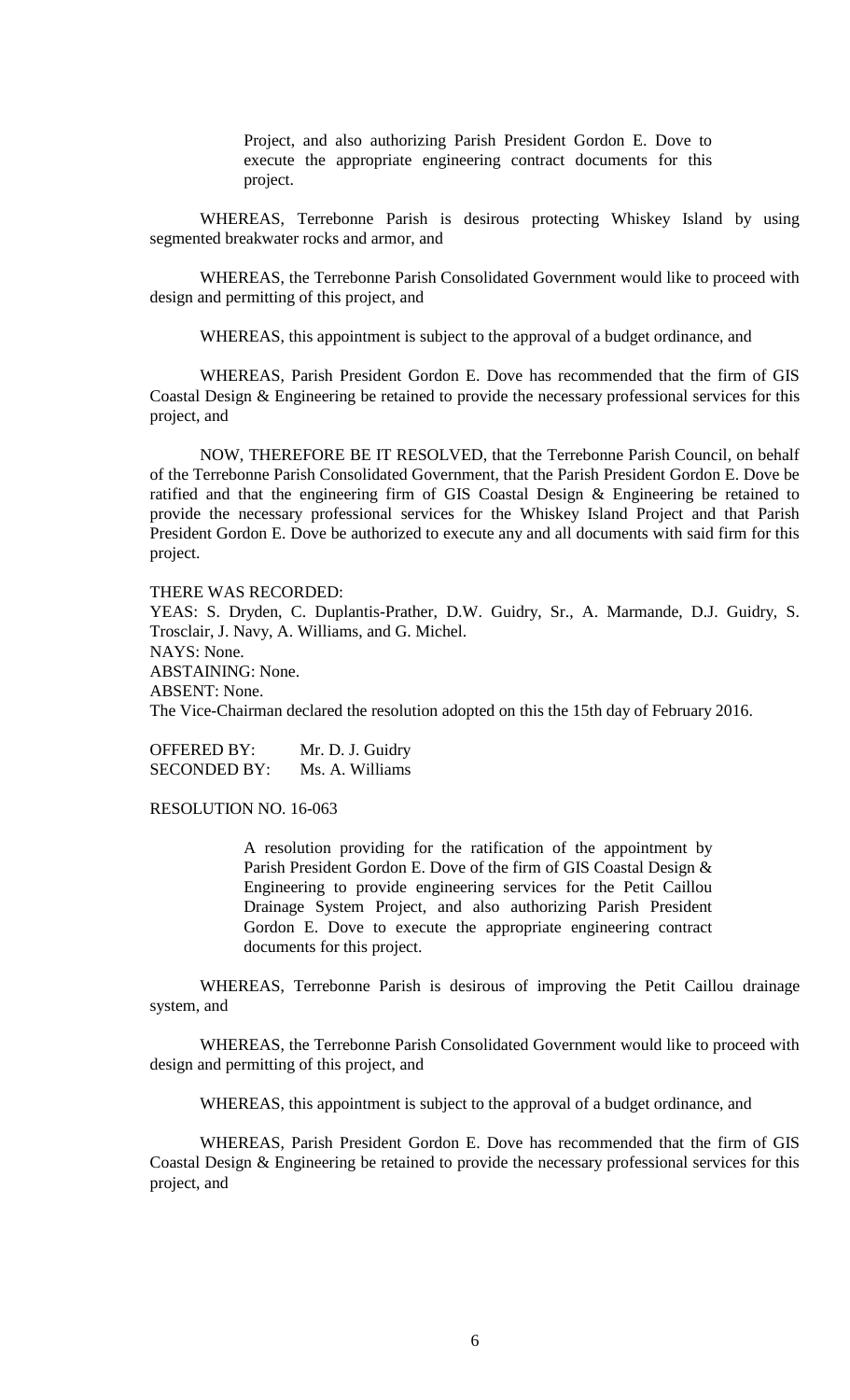NOW, THEREFORE BE IT RESOLVED, that the Terrebonne Parish Council, on behalf of the Terrebonne Parish Consolidated Government, that the Parish President Gordon E. Dove be ratified and that the engineering firm of GIS Coastal Design & Engineering be retained to provide the necessary professional services for the Petit Caillou Drainage System Project and that Parish President Gordon E. Dove be authorized to execute any and all documents with said firm for this project.

#### THERE WAS RECORDED:

YEAS: S. Dryden, C. Duplantis-Prather, D.W. Guidry, Sr., A. Marmande, D.J. Guidry, S. Trosclair, J. Navy, A. Williams, and G. Michel. NAYS: None. ABSTAINING: None. ABSENT: None. The Vice-Chairman declared the resolution adopted on this the 15th day of February 2016.

Committee member D. J. Guidry explained that the above mentioned project is needed to close culverts and drainage systems that were previously used to help alleviate the flooding problem in this area; and noted that these systems were designed years ago and are not serving the purpose it once did.

OFFERED BY: Ms. A. Williams SECONDED BY: Ms. C. Duplantis-Prather

#### RESOLUTION NO. 16-064

A resolution providing for the ratification of the appointment by Parish President Gordon E. Dove of the firm of GIS Coastal Design & Engineering to provide engineering services for the Chacahoula/Gibson Bayou Black Basin Project, and also authorizing Parish President Gordon E. Dove to execute the appropriate engineering contract documents for this project.

WHEREAS, Terrebonne Parish is desirous of improving the drainage of the Chacahoula/Gibson Bayou Black Basin, and

WHEREAS, the Terrebonne Parish Consolidated Government would like to proceed with design and permitting of this project, and

WHEREAS, this appointment is subject to the approval of a budget ordinance, and

WHEREAS, Parish President Gordon E. Dove has recommended that the firm of GIS Coastal Design & Engineering be retained to provide the necessary professional services for this project, and

NOW, THEREFORE BE IT RESOLVED, that the Terrebonne Parish Council, on behalf of the Terrebonne Parish Consolidated Government, that the Parish President Gordon E. Dove be ratified and that the engineering firm of GIS Coastal Design & Engineering be retained to provide the necessary professional services for the Chacahoula/Gibson Bayou Black Basin Project and that Parish President Gordon E. Dove be authorized to execute any and all documents with said firm for this project.

THERE WAS RECORDED:

YEAS: S. Dryden, C. Duplantis-Prather, D. W. Guidry, Sr., A. Marmande, D. J. Guidry, S. Trosclair, J. Navy, A. Williams, and G. Michel. NAYS: None. ABSTAINING: None.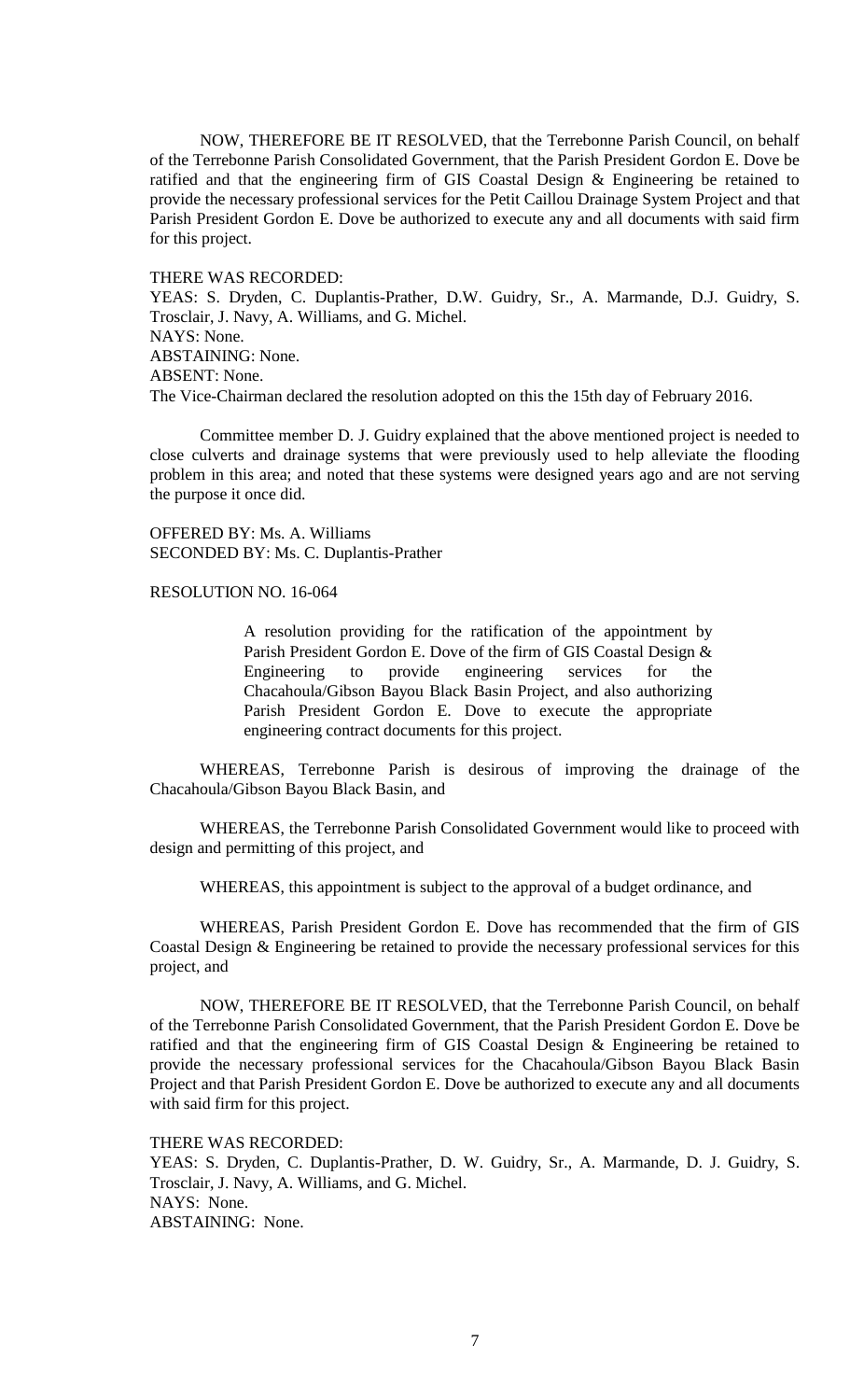ABSENT: None. The Chairwoman declared the resolution adopted on this the 15th day of February 2016.

OFFERED BY: Ms. C. Duplantis-Prather SECONDED BY: Ms. A. Williams

RESOLUTION NO. 16-065

A resolution authorizing the execution of Change Order No. 2 for the Construction Agreement for Parish Project No. 12-CHSE-12, Courthouse Annex Generator, Terrebonne Parish, Louisiana.

WHEREAS, the Terrebonne Parish Consolidated Government entered into a contract dated August 3, 2015 with Thomassie Construction, Inc., Recordation Number 1486521, for Parish Project No. 12-CHSE-12, Courthouse Annex Generator, Terrebonne Parish Consolidated Government, Terrebonne Parish, Louisiana, and

WHEREAS, the generator door could not fully open due to the ornamental fence, and

WHEREAS, the Engineer proposed to replace the single door with double doors, and

WHEREAS, the Contractor requested twenty-eight (28) days due to inclement weather and for delivery of materials, and

WHEREAS, this change order will add twenty-eight (28) calendar days to the contract as a result of Change Order No. 2, and

WHEREAS, this change order will increase the overall contract price by Two Thousand, Six Hundred and Twenty-Three Dollars and Fifty Cents (\$2,623.50), and

WHEREAS, this Change Order No. 2 had been recommended by the Engineer, Providence/GSE Associates, LLC, for this project.

NOW, THEREFORE BE IT RESOLVED that the Terrebonne Parish Council on behalf of the Terrebonne Parish Consolidated Government, does hereby approve and authorize the execution by Terrebonne Parish President Gordon E. Dove of Change Order No. 2 to the construction agreement with Thomassie Construction, Inc. for Parish Project No. 13-CHSE-12, Courthouse Annex Generator, Terrebonne Parish, Louisiana, for an increase to the contract amount of Two Thousand, Six Hundred and Twenty-Three Dollars and Fifty Cents (\$2,623.50), and an additional twenty-eight (28) calendar days to the contract, and

BE IT FURTHER RESOLVED that a certified copy of the resolution be forwarded to Engineer, Providence/GSE Associates, LLC.

THERE WAS RECORDED:

YEAS: S. Dryden, C. Duplantis-Prather, D. W. Guidry, Sr., A. Marmande, D.. Guidry, S. Trosclair, J. Navy, A. Williams, and G. Michel. NAYS: None. ABSTAINING: None. ABSENT: None. The Vice-Chairman declared the resolution adopted on this the 15th day of February 2016.

Committee Vice-Chairman, D. W. Guidry, Sr. recognized and welcomed former Parish President Michel Claudet and former Council member Mark Black, who were in the audience for tonight's proceedings.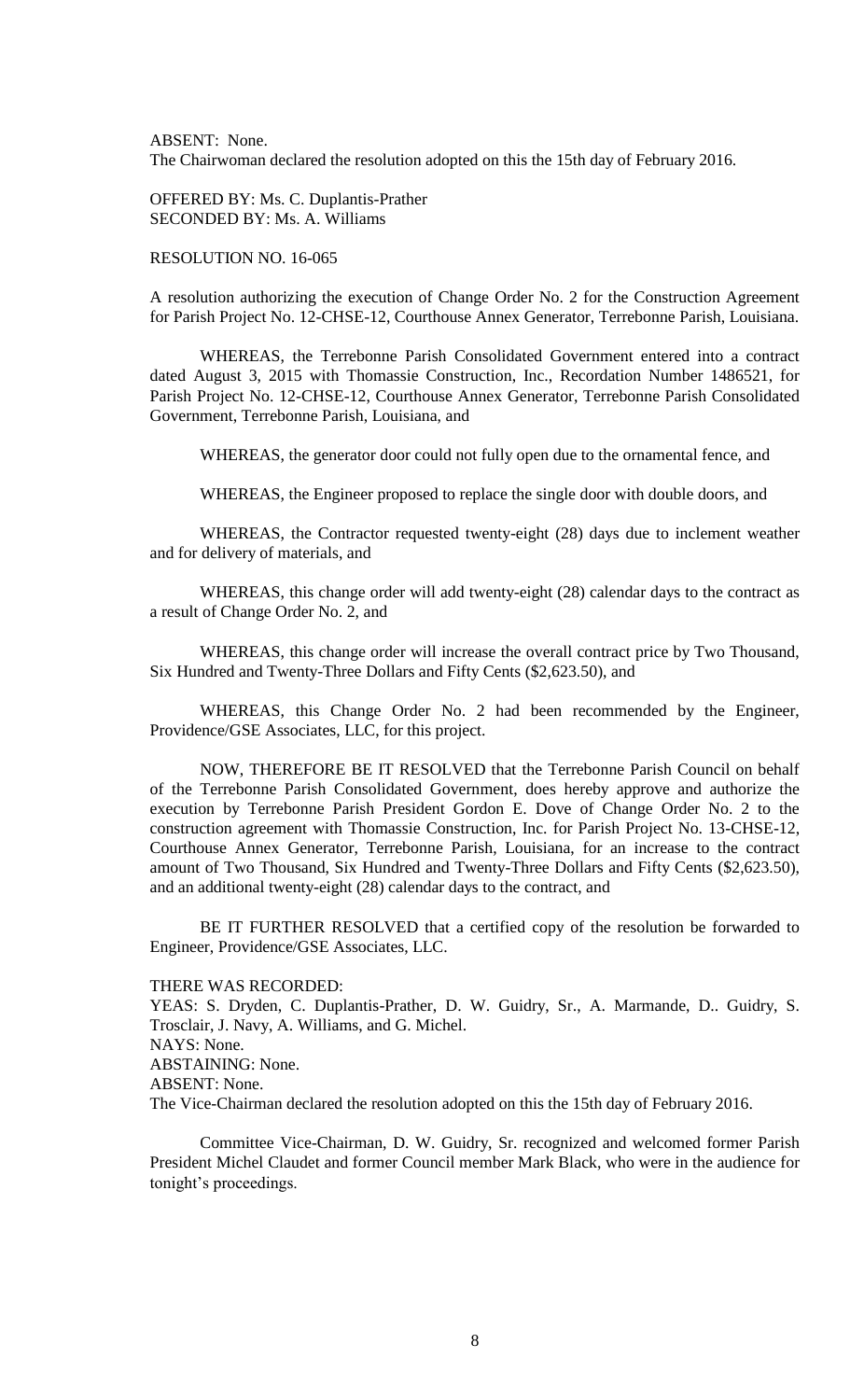OFFERED BY: Ms. A. Williams SECONDED BY: Ms. C. Duplantis-Prather

#### RESOLUTION NO. 16-066

A Resolution providing for the acceptance of work performed by Beverly Construction Company, LLC, in accordance with the Certificate of Substantial Completion for Parish Project No. 13-DRA-03, Bayou LaCarpe Watershed Project, Location "A" Outfall Ditch, Terrebonne Parish, Louisiana.

WHEREAS, the Terrebonne Parish Consolidated Government entered into a construction agreement dated September 8, 2015, with Beverly Construction Company, LLC, Recordation Number 1489348, for Parish Project 13-DRA-03, Bayou LaCarpe Watershed Project, Location "A" Outfall Ditch, Terrebonne Parish, Louisiana, and

WHEREAS, the work performed has been inspected by authorized representatives of the Owner, Engineer, and Contractor and found to be substantially complete, and

WHEREAS, the Engineer for this project Providence/GSE Associates, LLC, recommends the acceptance of the substantial completion,

NOW, THEREFORE BE IT RESOLVED that the Terrebonne Parish Council, on behalf of the Terrebonne Parish Consolidated Government, does hereby accept the work performed, effective as of the date of recording of this resolution, and does authorize and direct the Clerk of Court and Ex-Officio Recorder of Mortgages of Terrebonne Parish to note this acceptance thereof in the margin of the inscription of said contract under Entry No. 1489348 of the Records of Terrebonne Parish, Louisiana, and

BE IT FURTHER RESOLVED that a certified copy of the resolution be forwarded to the Engineer Providence/GSE Associates, LLC, and

BE IT FURTHER RESOLVED that a certified copy of the resolution be recorded in the office of the Clerk of Court of Terrebonne Parish to commence a 45-day clear lien period, and

BE IT FURTHER RESOLVED that the Administration is authorized to make payment of retainage upon the presentation of a Clear Lien Certificate.

#### THERE WAS RECORDED:

YEAS: S. Dryden, C. Duplantis-Prather, D. W. Guidry, Sr., A. Marmande, D. J. Guidry, S. Trosclair, J. Navy, A. Williams, and G. Michel. NAYS: None. ABSTAINING: None. ABSENT: None. The Vice-Chairman declared the resolution adopted on this the 15th day of February 2016.

OFFERED BY: Mr. G. Michel SECONDED BY: Mr. S. Dryden

## RESOLUTION NO. 16-067

A resolution providing approval of Amendment No. 2 to the Engineering Agreement for Parish Project No. 13-DRA-32, St. Louis Canal Road Drainage Improvements, Terrebonne Parish, Louisiana.

WHEREAS, the Terrebonne Parish Consolidated Government did enter into an original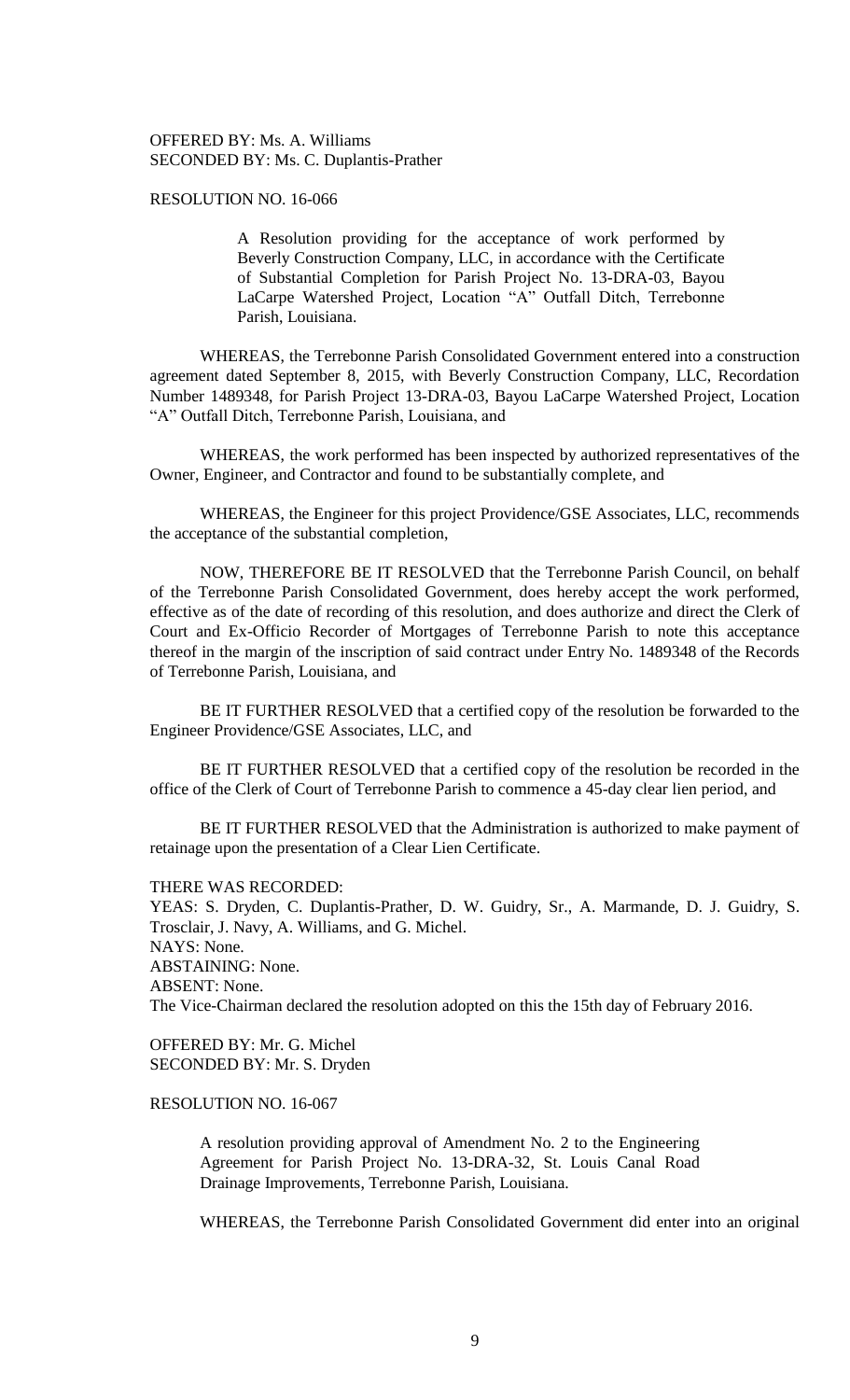engineering agreement with All South Consulting Engineers, L.L.C. dated August 26, 2013, recordation number 1435434, for the St. Louis Canal Road Drainage Improvements identified as Parish Project 13-DRA-32, and

WHEREAS, the Engineering Agreement between OWNER and ENGINEER provides for certain limitations for Basic Services and specific Additional Services, and

WHEREAS, TPCG was notified of additional Hazard Mitigation Grant Program Funds under FEMA, and

WHEREAS, TPCG is desirous of continuing with the drainage improvements along St. Louis Canal Road, and

WHEREAS, the HMGP Application will need to be amended to include the additional drainage improvements and cost estimate, and

WHEREAS, the Engineer will need to provide data on the depth and duration of flooding in the Lisa Park Subdivision, and

WHEREAS, the Engineer requested an amendment to add monies to the Grant Application task in additional services, and

WHEREAS, the TPCG is desirous of having these services continued so that there is a need for additional funds to be added to the contract, and

WHEREAS, this above work will increase the additional services section of the contract by an additional \$3,500.00.

NOW, THEREFORE BE IT RESOLVED that the Terrebonne Parish Council, on behalf of the Terrebonne Parish Consolidated Government, does hereby approve this Amendment No. 2 to the Engineering Agreement for an increase of \$3,500.00 in Additional Services authorizes Parish President Gordon E. Dove to execute this Amendment No. 2 to the Engineering Agreement for the St. Louis Canal Road Drainage Improvements Project Parish Project No. 13- DRA-32, with All South Consulting Engineers, L.L.C., and

BE IT FURTHER RESOLVED that a certified copy of the resolution be forwarded to the Engineer, All South Consulting Engineers, L.L.C.

THERE WAS RECORDED:

YEAS: S. Dryden, C. Duplantis-Prather, D. W. Guidry, Sr., A. Marmande, D. J. Guidry, S. Trosclair, J. Navy, A. Williams, and G. Michel. NAYS: None. ABSTAINING: None. ABSENT: None. The Vice-Chairman declared the resolution adopted on this the 15th day of February 2016.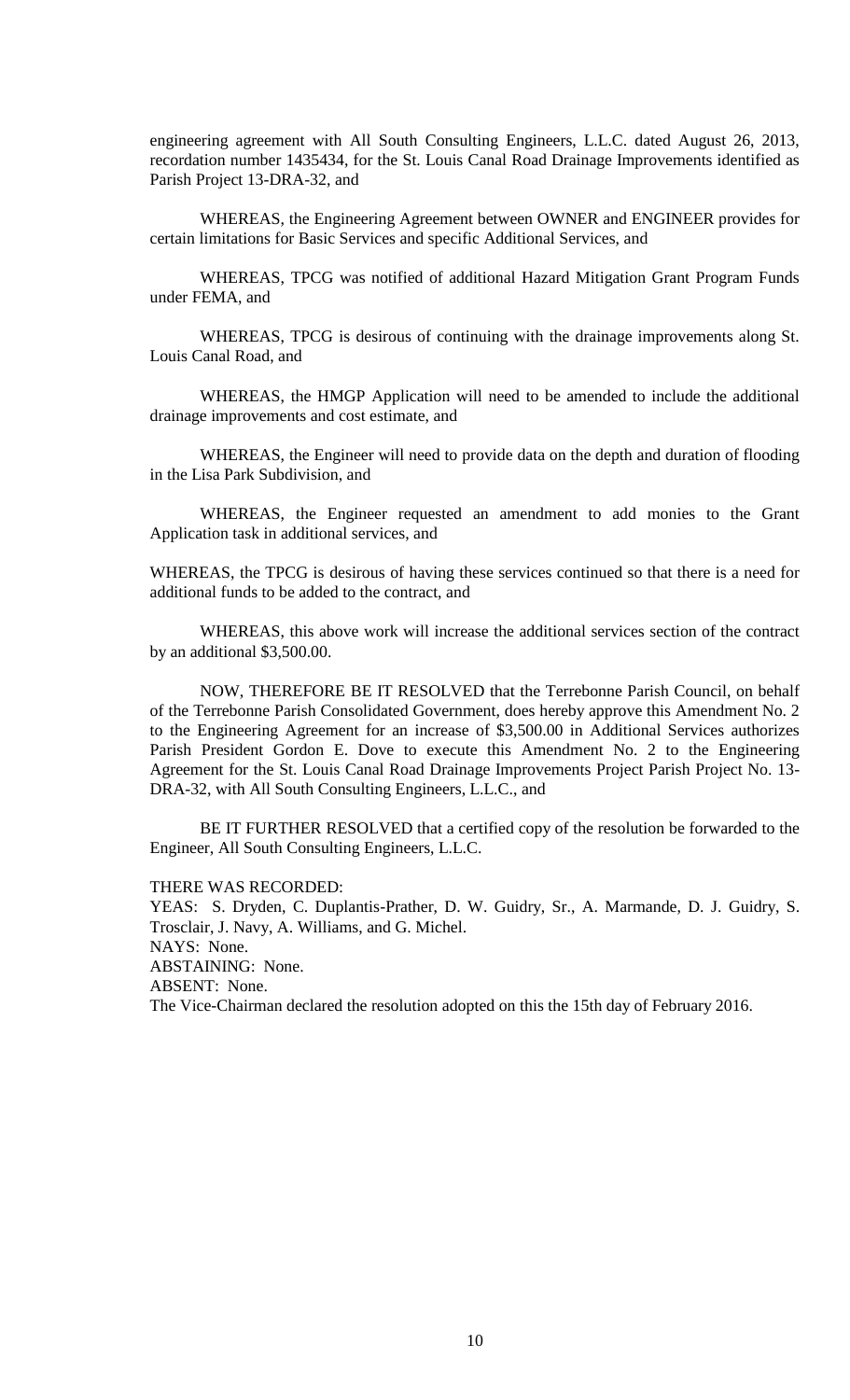OFFERED BY: Mr. A. Marmande SECONDED BY: Ms. A. Williams

#### RESOLUTION NO. 16-068

A resolution authorizing the execution of Change Order No. 1 for the Construction Agreement for Parish Project No. 12-CDBG-32, Falgout Canal Pontoon Bridge Replacement (CDBG), Terrebonne Parish, Louisiana.

WHEREAS, the Terrebonne Parish Consolidated Government entered into a contract dated June 9, 2015 with Sealevel Construction, Inc., Recordation Number 1482070, for Parish Project No. 12-CDBG-32, Falgout Canal Pontoon Bridge Replacement (CDBG), Terrebonne Parish, Louisiana, and

WHEREAS, the existing bulkhead at the bridge abutment is failing, and

WHEREAS, TPCG requested that the Engineer proposed a plan on how to fix the failing bulkhead, and

WHEREAS, the Engineer submitted plans to fix the failing bulkhead, and

WHEREAS, this change order will increase the overall contract price by Three Hundred and Fourteen Thousand, Nine Hundred Seventy-Six Dollars and No Cents (\$314,976.00), and

WHEREAS, this change order will add ten (10) calendar days to the contract as a result, and

WHEREAS, Change Order No. 1 have been reviewed and approved by OCD, and

WHEREAS, this Change Order No. 1 had been recommended by the Engineer, Providence/GSE Associates, LLC, for this project.

NOW, THEREFORE BE IT RESOLVED that the Terrebonne Parish Council on behalf of the Terrebonne Parish Consolidated Government, does hereby approve and authorize the execution by Terrebonne Parish President Gordon E. Dove of Change Order No. 1 to the construction agreement with Sealevel Construction, Inc. for Parish Project No. 12-CDBG-32, Falgout Canal Pontoon Bridge Replacement (CDBG), Terrebonne Parish, Louisiana, for an increase to the contract amount in the amount of Three Hundred and Fourteen Thousand, Nine Hundred Seventy-Six Dollars and No Cents (\$314,976.00) and an increase of ten (10) calendar days to the contract, and

BE IT FURTHER RESOLVED that a certified copy of the resolution be forwarded to Engineer, Providence/GSE Associates, LLC.

## THERE WAS RECORDED:

YEAS: S. Dryden, C. Duplantis-Prather, D. W. Guidry, Sr., A. Marmande, D. J. Guidry, S. Trosclair, J. Navy, A. Williams, and G. Michel. NAYS: None.

ABSTAINING: None.

ABSENT: None.

The Vice-Chairman declared the resolution adopted on this the 15th day of February 2016. *\*Resolution adopted after discussion.*

Committee member A. Marmande suggested that the above mentioned project be scheduled, preferably in the winter months, in conjunction with other parish construction projects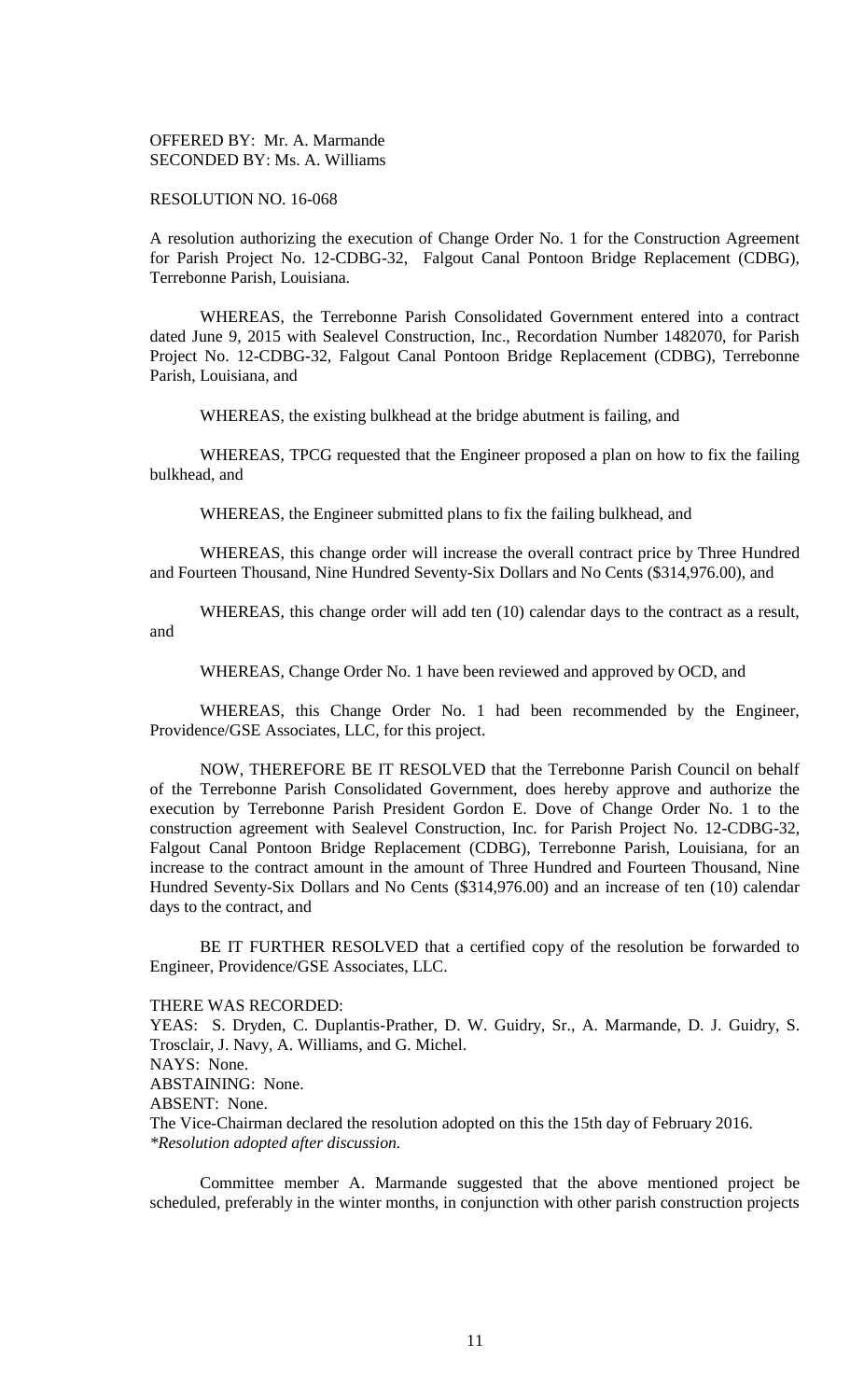that are going on at the same time to help with the flow of traffic and congestion and to minimize the inconvenience for residents in this area.

Parish Manager A. Levron stated that the aforementioned project is necessary because a structural deficiency was found and needed to be fixed; and noted that Administration has no certain time table for this project to be completed, but will take the scheduling suggestion into consideration and/or advisement to reduce the outage of the bridge.

*\*The resolution offered by Mr. A. Marmande was adopted at this time.*

OFFERED BY: Mr. D. J. Guidry SECONDED BY: Mr. S. Trosclair

#### RESOLUTION NO. 16-069

A RESOLUTION OBLIGATING THE NECESSARY FUNDING UNDER THE TERREBONNE PARISH FLOOD HAZARD MITIGATION GRANT PROGRAM/HURRICANE ISAAC, PROJECT NO 4080-109-0001 AND CDBG ISAAC LOW-TO-MODERATE INCOME (LMI) COST SHARE PROGRAM TO COMPLETE THE STRUCTURE ELEVATION OF 5621 HWY 56, CHAUVIN, LA 70344.

WHEREAS, the Terrebonne Parish Consolidated Government has been formally notified by FEMA that the Hurricane Isaac Flood Hazard Mitigation Grant Program (HMGP), Project No. 4080-109-0001, can proceed with the mitigation of the following property if at least a 25% nonfederal share is applied to:

Address: 5621 Hwy 56 Chauvin, LA 70344

Owned by: Chad Pellegrin;

WHEREAS, the Parish has received application approval and a Release of Funds from the State of Louisiana Office of Community Development Disaster Recovery Unit (OCD/DRU) to provide the at least 25% nonfederal share through the Community Development Block Grant (CDBG) Isaac LMI Cost Share program for this eligible owner; and

WHEREAS, under the administrative guidance of Solutient, the required "elevation packet" has been prepared and executed for the property owner recommending elevation through the HMGP program.

NOW, THEREFORE, BE IT RESOLVED, by the Terrebonne Parish Council that the necessary funding under the Terrebonne Parish Flood Hazard Mitigation Grant Program/Hurricane Isaac, Project No. 4080-109-0001 and the CDBG Isaac LMI Cost Share Program be hereby obligated to mitigate the property above.

THERE WAS RECORDED:

YEAS: S. Dryden, C. Duplantis-Prather, D. W. Guidry, Sr., A. Marmande, D. J. Guidry, S. Trosclair, J. Navy, A. Williams, and G. Michel. NAYS: None. ABSTAINING: None. ABSENT: None. The Vice-Chairman declared the resolution adopted on this the 15th day of February 2016.

OFFERED BY: Mr. A. Marmande SECONDED BY: Mr. D.J. Guidry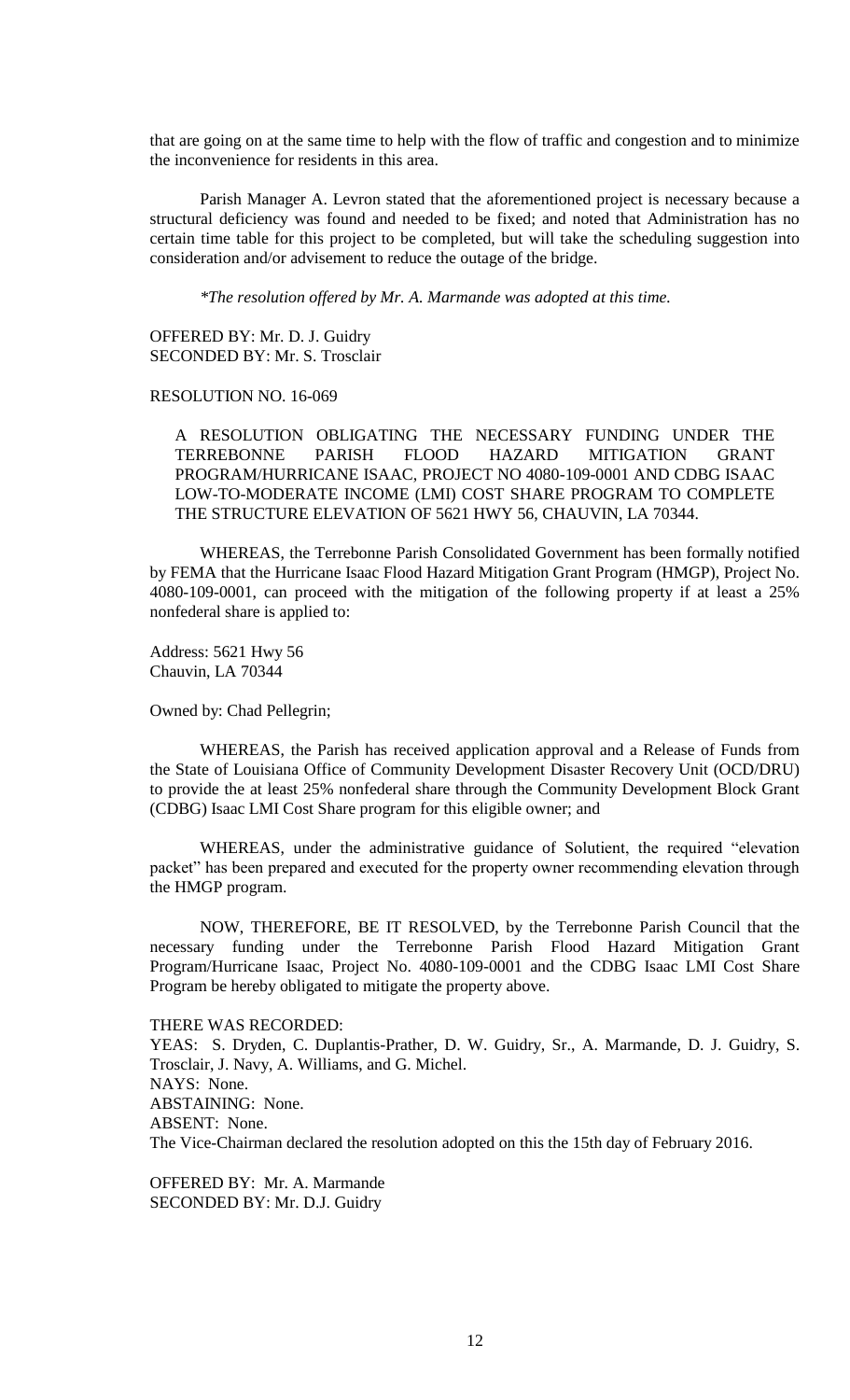#### RESOLUTION NO. 16-070

A Resolution awarding and authorizing the signing of a Construction Contract to the firm of Hemphill Construction Co., Inc. for Parish Project No. 08-CR-29, Falgout Canal Freshwater Enhancement (CIAP) Project, Terrebonne Parish Consolidated Government, Terrebonne Parish, Louisiana, and authorizing the issuance of the Notice to Proceed to commence construction of said project.

WHEREAS, the Terrebonne Parish Consolidated Government did receive construction bids on Parish Project No. 08-CR-29, Falgout Canal Freshwater Enhancement Project, Terrebonne Parish, Louisiana, and

WHEREAS, the lowest, responsive and responsible bid for the construction of the project was that submitted by the firm Hemphill Construction Co., Inc. with a base bid in the amount of Two Million Two Hundred Ninety-Seven Thousand Eight Hundred Fifteen Dollars and Zero Cents (\$2,297,815.00), and

WHEREAS, the Engineer for this project, T. Baker Smith, LLC has recommended that the award ofthe contract be made to Hemphill Construction Co., Inc., and

NOW, THEREFORE, BE IT RESOLVED by the Terrebonne Parish Council, on the behalf of the Terrebonne parish Consolidated Government, authorizes the Parish President to award a construction contract to the firm of Hemphill Construction Company with the base bid amount of Two Million Two Hundred Ninety-Seven Thousand Eight Hundred Fifteen Dollars and Zero Cents (\$2,297,815.00), and

BE IT FURTHER RESOLVED, that upon receipt of the required Certificate of Insurance evidencing coverage as provided in the project specifications and upon execution and recordation of all contract documents, T. Baker Smith, LLC is hereby authorized to issue the Notice to Proceed to Hemphill Construction Co., Inc., to commence construction of said project, and

WHEREUPON the motion was put to a vote and the vote thereon was as follows:

#### THERE WAS RECORDED:

YEAS: S. Dryden, C. Duplantis-Prather, D.. Guidry, Sr., A. Marmande, D. J. Guidry, S. Trosclair, J. Navy, A. Williams, and G. Michel. NAYS: None. ABSTAINING: None. ABSENT: None. The Vice-Chairman declared the resolution adopted on this the 15th day of February 2016.

Parish Manager A. Levron explained that this enhancement project introduces freshwater into the Falgout Canal; and noted that this project is totally funded by the Coastal Impact Assistance Fund. Mr. Levron stated that when this resolution was placed on the agenda bids had not been received; and that since this time, bids have been received and the lowest responsible bidder is Hemphill Construction with a base bid of \$2,297,815.00.

OFFERED BY: Ms. C. Duplantis-Prather SECONDED BY: Ms. A. Williams

## RESOLUTION NO. 16-071

A Resolution requesting the Louisiana Department of Transportation and Development to conduct a traffic study for the installation of left turn signals at all locations at the intersection of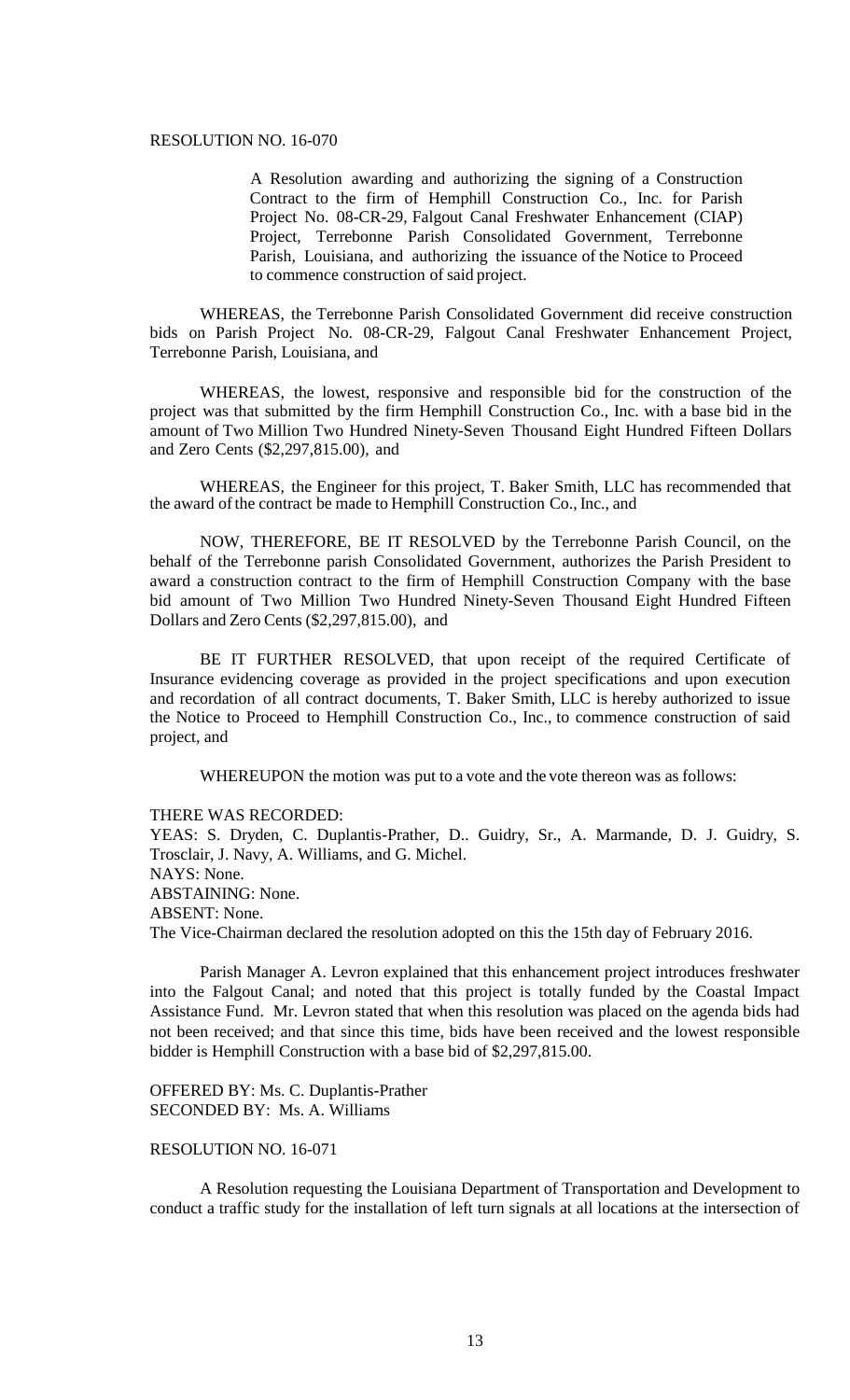Highway 57 (Grand Caillou Rd.) and Highway 24 (East Main St. & East Park Ave.) at the Daigleville Bridge and Twin Spans.

WHEREAS, the Terrebonne Parish Council is concerned about the traffic flow at the intersection of Highway 57 (Grand Caillou Rd.) and Highway 24 (East Main St. and East Park Ave.), at the Daigleville Bridge and Twin Spans, and

WHEREAS, to allow for traffic to flow more efficiently, the Council feels that left turn signals would help alleviate the congestion that builds up at this intersection.

NOW THEREFORE BE IT RESOLVED, by the Terrebonne Parish Council (Public Services Committee), on behalf of the Terrebonne Parish Consolidated Government, that the Louisiana Department of Transportation and Development be requested to conduct a traffic study for the installation of left turn signals at all locations at the intersection of Highway 57 (Grand Caillou Rd. ) and Highway 24 (East Main St. and East Park Ave.), at the Daigleville Bridge and Twin Spans.

BE IT FURTHER RESOLVED, that a copy of this resolution be sent to Senator Norby Chabert and Representative Tanner Magee, asking for their support.

#### THERE WAS RECORDED:

YEAS: S. Dryden, C. Duplantis-Prather, D. W. Guidry, Sr., A. Marmande, D. J. Guidry, S. Trosclair, J. Navy, A. Williams, and G. Michel. NAYS: None. ABSTAINING: None.

ABSENT: None.

The Vice-Chairman declared the resolution adopted on this the 15th day of February 2016.

Committee member C. Duplantis-Prather asked for support to have left turn signals installed in this area to help with the flow of traffic.

Mr. S. Trosclair moved, seconded by Ms. A. Williams, "THAT, there being no further business to come before the Public Services Committee, the meeting be adjourned."

The Vice-Chairman called for the vote on the motion offered by Mr. S. Trosclair. THERE WAS RECORDED:

YEAS: S. Dryden, C. Duplantis-Prather, D. W. Guidry, Sr., A. Marmande, D. J. Guidry, S. Trosclair, J. Navy, A. Williams and G. Michel.

NAYS: None.

ABSENT: None.

The Vice-Chairman declared the motion adopted and the meeting was adjourned at 6:01 p.m.

Darrin W. Guidry, Sr., Chairman

Tammy E. Triggs, Minute Clerk

Mr. D. W. Guidry Sr. moved, seconded by Ms. C. Duplantis-Prather, "THAT, the Council accept and ratify the minutes of the Public Services Committee meeting held on 02/15/16."

The Chairman called for a vote on the motion offered by Mr. D. W. Guidry Sr. THERE WAS RECORDED:

YEAS: S. Dryden, C. Duplantis-Prather, D. W. Guidry Sr., A. Marmande, D. J. Guidry, S. Trosclair, J. Navy, A. Williams and G. Michel. NAYS: None.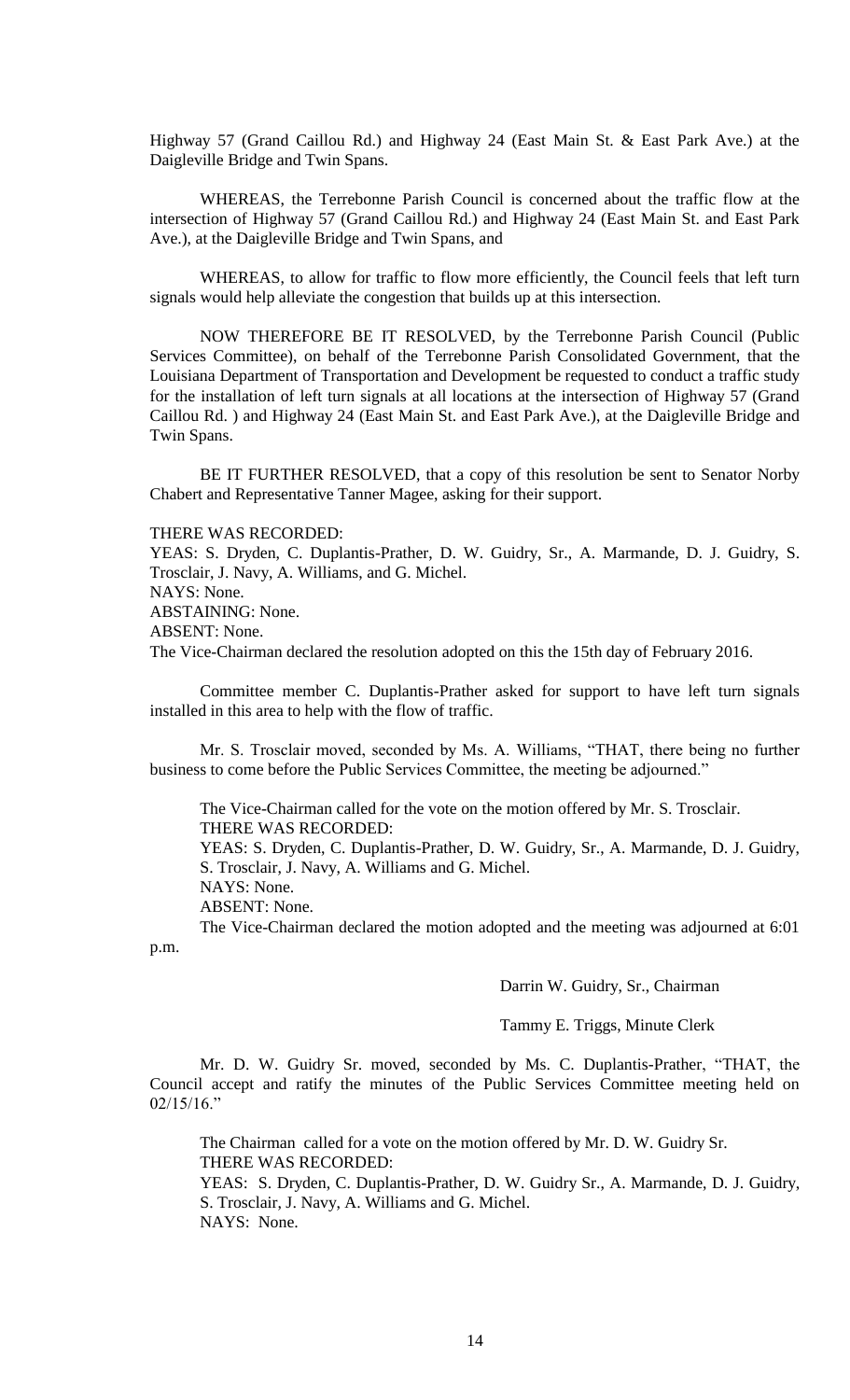ABSENT: None. The Chairman declared the motion adopted.

The Chairman called for a report on the Community Development and Planning Committee meeting held on 02/15/16, whereupon the Committee Chairman noting ratification of minutes calls public hearings on March 9, 2016 at 6:30 p.m., rendered the following:

#### COMMUNITY DEVELOPMENT & PLANNING COMMITTEE

#### FEBRUARY 15, 2016

The Chairman, Dirk Guidry, called the Community Development & Planning Committee meeting to order at 6:04 p. m. in the Terrebonne Parish Council Meeting Room with an Invocation offered by Committee member J. Navy and the Pledge of Allegiance led by Committee member S. Trosclair. Upon roll call, Committee Members recorded as present were: S. Dryden, C. Duplantis-Prather, D. W. Guidry, Sr., A. Marmande, D. J. Guidry, S. Trosclair, J. Navy, A. Williams and G. Michel. A quorum was declared present.

OFFERED BY: Ms. A. Williams SECONDED BY: Ms. C. Duplantis-Prather

#### RESOLUTION NO. 16-072

A resolution to loan HOME Investment Partnerships Program funds to Options For Affordable Housing in an amount not to exceed \$150,000.00 for the permanent financing of an affordable single family home located at 209 Naquin Street, Houma, Louisiana.

WHEREAS, under the HOME Investment Partnerships Program regulations, Terrebonne Parish, as a participating jurisdiction, must reserve no less than 15% of their HOME allocation for housing to be developed, sponsored or owned by Community Housing Development Organizations (CHDO's), and

WHEREAS, Options For Affordable Housing, a designated Community Housing Development Organizations is committed to developing affordable housing for low income families, and

WHEREAS, Options For Affordable Housing has submitted a project proposal to construct a single family home located at 209 Naquin Street, for the purpose of creating affordable rental housing; and

WHEREAS, after a thorough review of Options For Affordable Housing's project proposal by the Department of Housing and Human Services, it has been determined that the requirements to move forward with construction have been met.

WHEREAS, this loan is conditioned upon Options For Affordable Housing meeting all requirements set forth by the HOME Investment Partnerships Program regulations and the Terrebonne Parish Consolidated Government upon completion of work.

NOW, THEREFORE BE IT RESOLVED, that the Terrebonne Parish Council (Community Development and Planning Committee), on behalf of Terrebonne Parish Consolidated Government, and the Parish President, does, hereby agree to loan HOME Investment Partnership funds in an amount not to exceed \$150,000.00 to Options For Affordable Housing, a designated Community Housing Development Organization, for the development of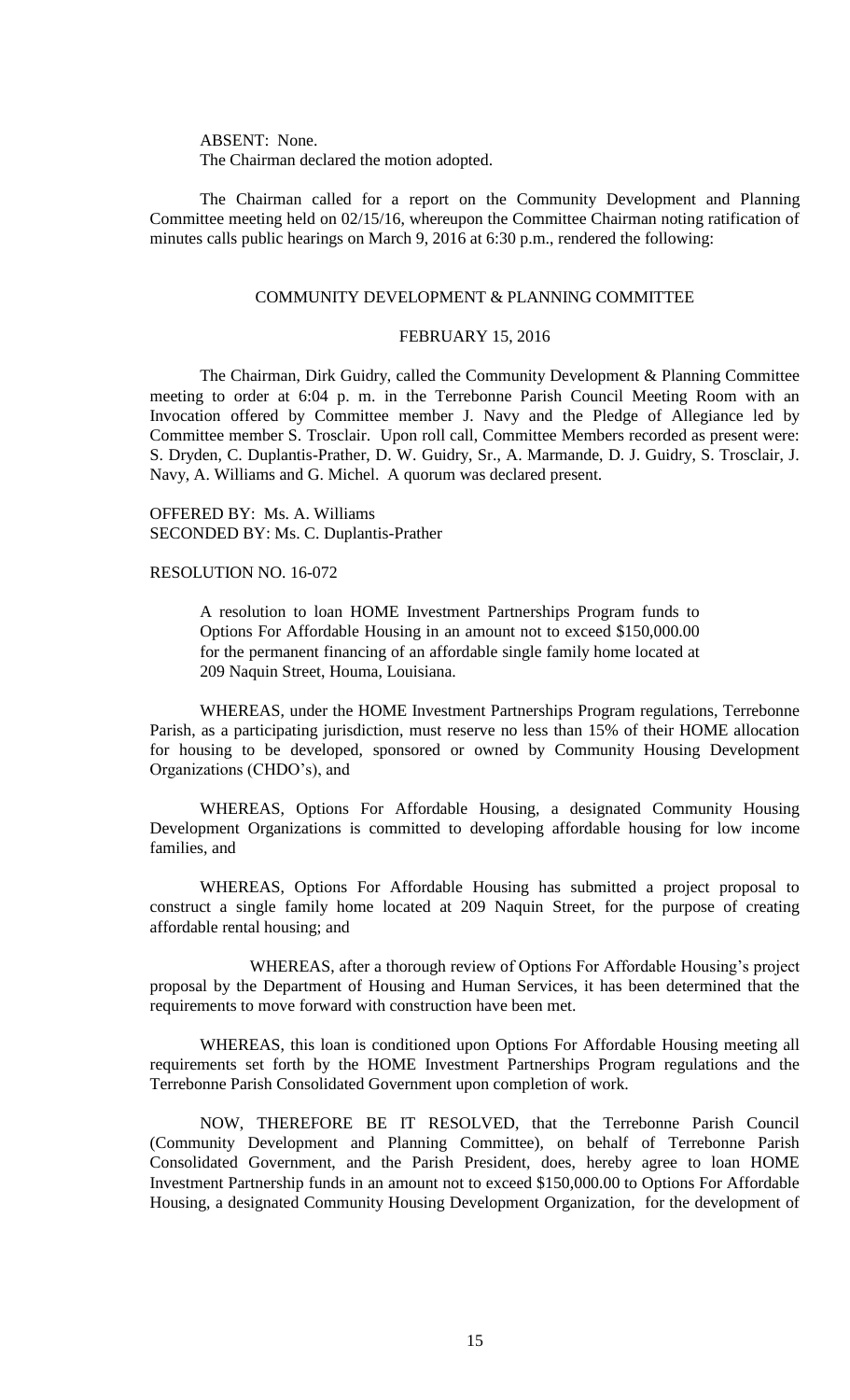affordable housing located at 209 Naquin Street, Houma Louisiana, which will be made available to low income families, and

BE IT FURTHER RESOLVED, that the Terrebonne Parish Council, on behalf of the Terrebonne Parish Consolidated Government, does, hereby authorize the Parish President to execute all agreements in this regard.

## THERE WAS RECORDED:

YEAS: S. Dryden, C. Duplantis-Prather, D. W. Guidry, Sr., A. Marmande, D. J. Guidry, S. Trosclair, J. Navy, A. Williams, and G. Michel. NAYS: None. ABSTAINING: None. ABSENT: None. The Chairman declared the resolution adopted on this the 15th day of February 2016. *\*Resolution voted on after discussion.*

Committee member G. Michel explained that he has a concern as it relates to the HOME Investment Partnerships Program. He stated that from what he understands, funds for this program are received from the federal government and disbursed to a Terrebonne Parish agency to be used to a build home to be rented out.

Discussion ensued with several committee members expressing their support for the HOME Investment Partnerships Program, (a Terrebonne Parish Recovery Program), stating that the aforementioned amount is a loan that is funded to Options for Affordable Housing to help families move out of blighted neighborhoods and into neighborhoods with nice home at affordable prices; noting that the previous down-payment program that the parish participated in was suspended by the federal government. Several committee members also thanked the previous Administration for instituting this program and also thanked the current Administration for furthering this endeavor; and noted that is gives hope to individuals that are otherwise unable to afford housing on their own.

Housing and Human Services Director Darrel Waire explained that the home funds that this program is derived from has a mandate that stated 15% of the funds received has to go to community development organizations to provide the type of housing that is stated in the abovementioned resolution. Mr. Waire stated that you have two years to commit the money received and five years to spend the monies, if that is not done, the money is taken away from the program and/or the entire grant can be taken because the guidelines and/or requirements are not being followed.

## *\*The resolution offered by Ms. A. Williams was adopted.*

Mr. S. Trosclair moved, seconded unanimously, "THAT, the Community Development and Planning Committee introduce an ordinance that will rename the tract of land known as Veteran's Memorial Park, located along Highway 311 in Houma, Louisiana to the 'Roger Songe Veteran's Memorial Park', call a public hearing on March 9, 2016 at 6:30 p.m. and addressing other matters relative thereto." *\*(Motion voted on after discussion)*

Ms. Lucretia McBride, a Houma resident, thanked the committee for considering to rename the Veteran's Memorial Park in honor of Mr. Roger Songe. She considers it an honor and a privilege and is in full support of this measure.

Mr. Michel Claudet, former Terrebonne Parish President, stated that he is full support of renaming the Veteran's Memorial Park to the "Roger Songe Veteran's Memorial Park". He stated that Roger Songe was an iatrical part of the Terrebonne Parish Veterans organization and helped every veteran who was in need. He stated that there are many Veterans who would like to do something to honor Mr. Songe and have indicated they are in favor of renaming this park after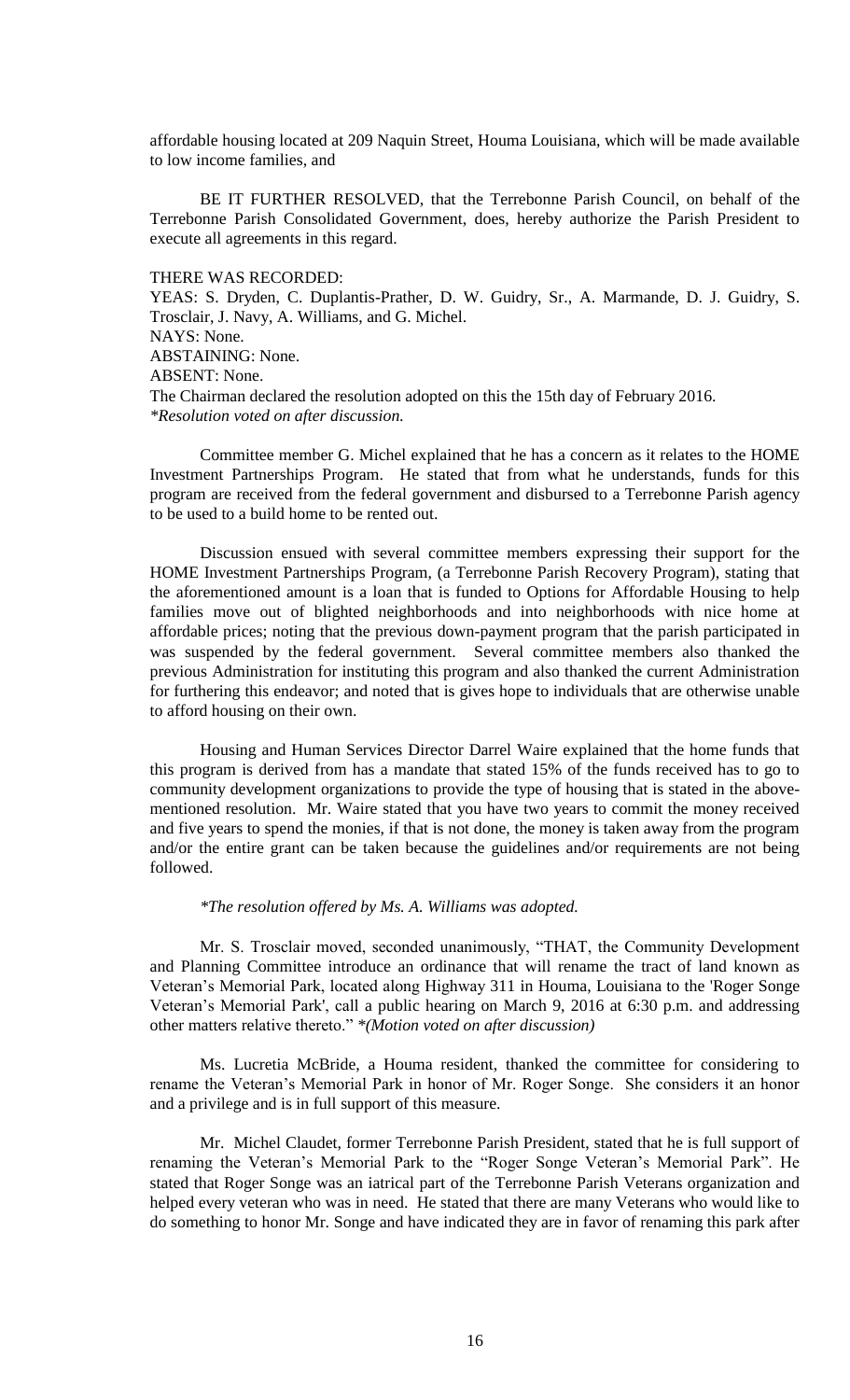him. Mr. Claudet said that this would be a great honor to be bestowed upon a great man, Roger Songe.

The Chairman called for a vote on the motion offered by Mr. S. Trosclair. THERE WAS RECORDED: YEAS: S. Dryden, C. Duplantis-Prather, D. W. Guidry, Sr., A. Marmande, D. J. Guidry, S. Trosclair, J. Navy, A. Williams and G. Michel. NAYS: None. ABSENT: None. The Chairman declared the motion adopted.

Ms. Diane S. Powell, Head Start Administrator, gave a brief synopsis of the Head Start's Annual Report to the Governing Board (Parish Council) and Governance Training. She distributed a handout detailing the Head Start's Program policy, funding, enrollment, meals served and criteria needed to qualify for the program. Ms. Powell stated in 2015 Terrebonne Parish Consolidated Government received \$1,340,061.00 from the Administration for Children and Families. The Head Start Program has the following:

\*Five child care centers with ten class rooms.

\*The program was funded for 170 children and the total actual enrollment for the 2014- 2015

school year was 199 children.

\*Twenty seven (27) children with diagnosed disabilities were served; noting that twenty two

(22) children with diagnosed disabilities are currently being served.

\*The mandate for serving at least 10% of enrollment was met for the school year.

\*Under the Child and Adult Care Program, the total meal costs through December 2015 were \$221,896.45 and \$140,080.28 was received as a reimbursement. The total number of meals was served are as follows:

| 24,862 |
|--------|
| 24,738 |
| 22,203 |
|        |

Committee member A. Williams thanked Ms. Powell and her staff for a job well done and mentioned that in 2015, the Terrebonne Parish school system partnered with Comcast to make purchasing a home computer and internet connection affordable for students who receive free or reduced meals.

Mr. S. Trosclair moved, seconded by Ms. A. Williams, "THAT, there being no further business to come before the Community Development & Planning Committee, the meeting be adjourned."

The Chairman called for the vote on the motion offered by Mr. S. Trosclair. THERE WAS RECORDED: YEAS: S. Dryden, D.W. Guidry, Sr., A. Marmande, D. J. Guidry, S. Trosclair, J. Navy, A. Williams and G. Michel. NAYS: None. ABSENT: C. Duplantis-Prather. The Chairman declared the motion adopted and the meeting was adjourned at 6:40 p. m.

Dirk J. Guidry, Chairman

Tammy E. Triggs, Minute Clerk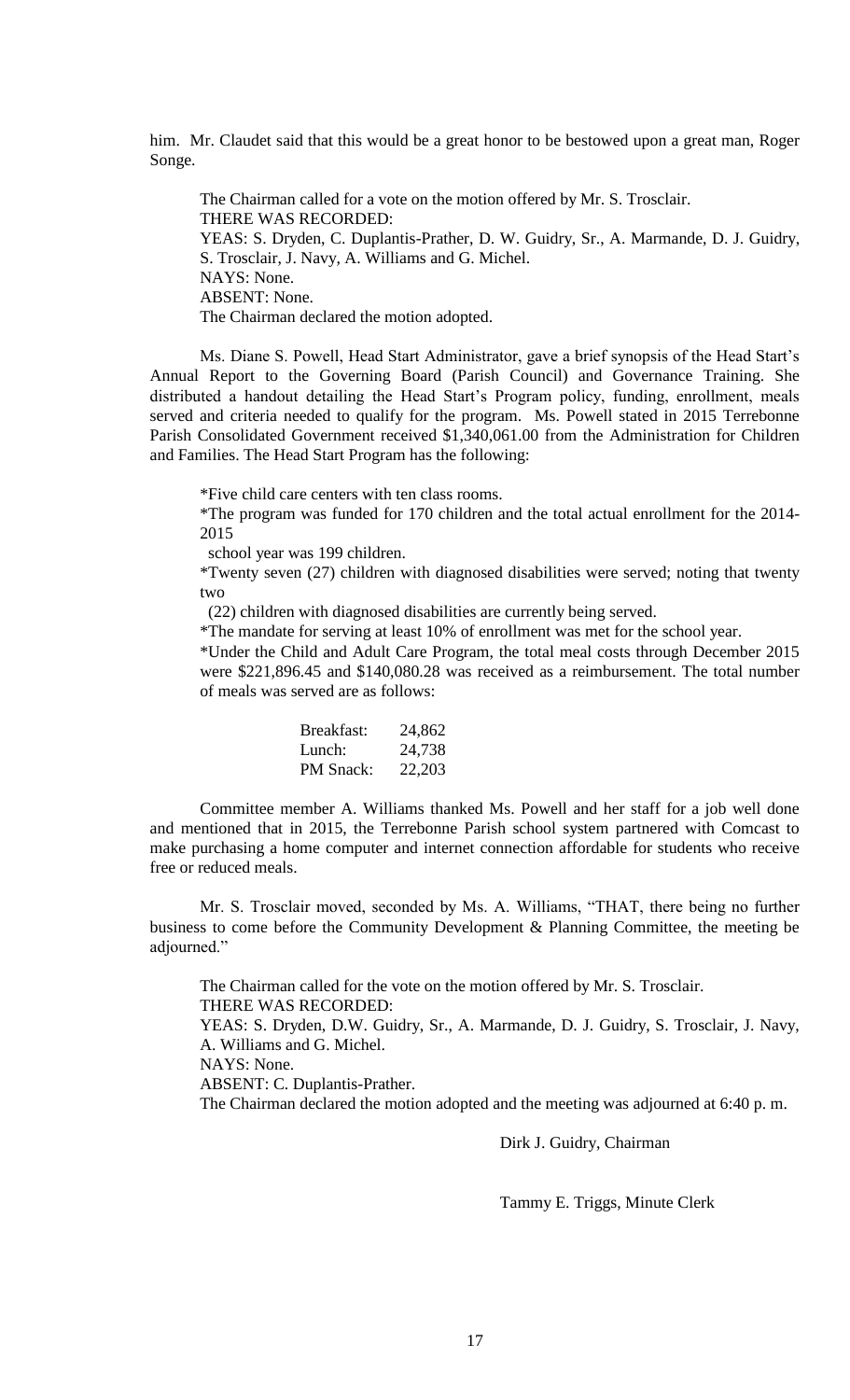Mr. D. J. Guidry moved, seconded by Mr. S. Trosclair, "THAT, the Council accept and ratify the minutes of the Community Development and Planning Committee meeting held on 02/15/16."

The Chairman called for a vote on the motion offered by Mr. D. J. Guidry. THERE WAS RECORDED: YEAS: S. Dryden, C. Duplantis-Prather, D. W. Guidry Sr., A. Marmande, D. J. Guidry, S. Trosclair, J. Navy, A. Williams and G. Michel. NAYS: None. ABSENT: None. The Chairman declared the motion adopted.

The Chairman called for a report on the Budget and Finance Committee meeting held on 02/15/16, whereupon the Committee Chairwoman, noting ratification of minutes calls public hearings on March 9, 2016 at 6:30 p.m., rendered the following:

#### BUDGET & FINANCE COMMITTEE

#### FEBRUARY 15, 2016

The Chairwoman, Arlanda Williams, called the Budget & Finance Committee meeting to order at 6:41 p. m. in the Terrebonne Parish Council Meeting Room with an Invocation offered by Committee member C. Duplantis-Prather and the Pledge of Allegiance led by Committee member S. Trosclair. Upon roll call, Committee Members recorded as present were: S. Dryden, C. Duplantis-Prather, D. W. Guidry, Sr., A. Marmande, D. J. Guidry, S. Trosclair, J. Navy, A. Williams and G. Michel. A quorum was declared present.

OFFERED BY: Ms. C. Duplantis-Prather SECONDED BY: Mr. D. W. Guidry, Sr. and Mr. D. J. Guidry

#### RESOLUTION NO. 16-073

WHEREAS, prices were obtained through the Louisiana State Commodity Catalog by the Terrebonne Parish Consolidated Government for the purpose of purchasing one (1) new and unused 1500 Series, Crew Cab, 4WD Pickup Truck (2016 Ford F150) for the Houma Fire Department under State Contract #4400008334, and

WHEREAS, after careful review by the Parish Administration it has been determined that the total price of Thirty-one Thousand, One Hundred Seventeen Dollars and Eighty-six Cents (\$31,117.86) from Terrebonne Motor Company for the purchase of one (1) new and unused 1500 Series, Crew Cab, 4WD Pickup Truck (2016 Ford F150) should be accepted as per the State Contract Vehicle Catalog and the under provisions set forth in the Louisiana Revised Statutes Title 39:1710, and

WHEREAS, the Parish Administration has recommended the acceptance of the price for the aforementioned vehicle purchase at a total cost of Thirty-one Thousand, One Hundred Seventeen Dollars and Eighty-six Cents (\$31,117.86) for one (1) new and unused 1500 Series, Crew Cab, 4WD Pickup Truck (2016 Ford F150) as per the attached State Purchasing Contract Catalog.

NOW, THEREFORE BE IT RESOLVED by the Terrebonne Parish Council (Budget and Finance Committee), on behalf of the Terrebonne Parish Consolidated Government, that the recommendation of the Parish Administration be approved and that the purchase of the vehicle be accepted as per the attached forms.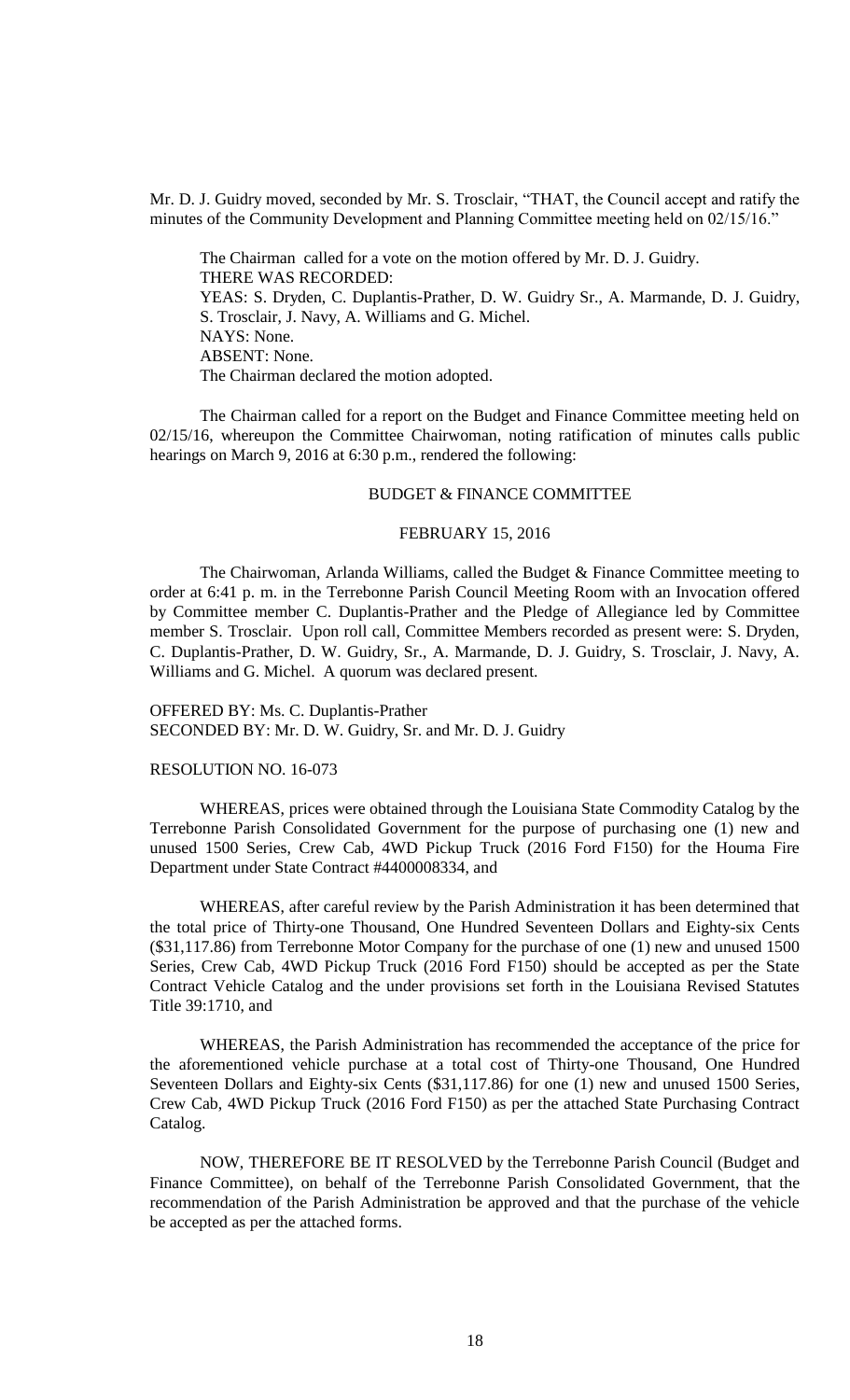THERE WAS RECORDED: YEAS: S. Dryden, C. Duplantis-Prather, D. W. Guidry, Sr., A. Marmande, D. J. Guidry, S. Trosclair, A. Williams, and G. Michel. NAYS: None. ABSTAINING: None. ABSENT: J. Navy. The Chairwoman declared the resolution adopted on this the 15th day of February 2016.

OFFERED BY: Ms. C. Duplantis-Prather SECONDED BY: Mr. G. Michel

## RESOLUTION NO. 16-074

WHEREAS, prices were obtained through the Louisiana State Commodity Catalog by the Terrebonne Parish Consolidated Government for the purpose of purchasing one (1) ¾ Ton, Crew Cab & Chassis, 4WD, with 8' Service Body (Knapheide 696J) Pick-up Truck (2016 Dodge Ram 2500) for the Pollution Control - Treatment Division of the Public Works Department under State Contract #4400008333/996179, and

WHEREAS, after careful review by Gregory Bush, Pollution Control Administrator, and Mike Toups, Public Works Department Director, it has been determined that the price of Thirtyone Thousand Two Hundred Sixty-seven Dollars and Thirty-four Cents (\$31,267.34) from Southland Dodge, Inc. for the purchase of one (1) ¾ Ton, Crew Cab & Chassis, 4WD, with 8' Service Body (Knapheide 696J) Pick-up Truck (2016 Dodge Ram 2500) should be accepted as per the State Contract Vehicle Catalog and under the provisions set forth in the Louisiana Revised Statutes Title 39:1710, and

WHEREAS, the Parish Administration has recommended the acceptance of the price for the aforementioned vehicle purchase at a cost of Thirty-one Thousand Two Hundred Sixty-seven Dollars and Thirty-four Cents (\$31,267.34) as per the attached State Purchasing Contract Catalog.

NOW, THEREFORE BE IT RESOLVED by the Terrebonne Parish Council (Budget and Finance Committee), on behalf of the Terrebonne Parish Consolidated Government, that the recommendation of the Parish Administration be approved and that the purchase of the vehicle be accepted as per the attached forms.

THERE WAS RECORDED:

YEAS: S. Dryden, C. Duplantis-Prather, D. W. Guidry, Sr., A. Marmande, D. J. Guidry, S. Trosclair, A. Williams, and G. Michel. NAYS: None. ABSTAINING: None. ABSENT: J. Navy. The Chairwoman declared the resolution adopted on this the 15th day of February 2016.

OFFERED BY: Mr. D. W. Guidry, Sr. SECONDED BY: Ms. C. Duplantis-Prather

## RESOLUTION NO. 16-075

WHEREAS, prices were obtained through the Louisiana State Commodity Catalog by the Terrebonne Parish Consolidated Government for the purpose of purchasing two (2) ¾ Ton, Regular Cab & Chassis, 2WD, with Service Body (Knapheide 696J) Pick-up Trucks (2016 Dodge Ram 2500) for the Fleet Maintenance Division of the Public Works Department under State Contract #4400008333/996176, and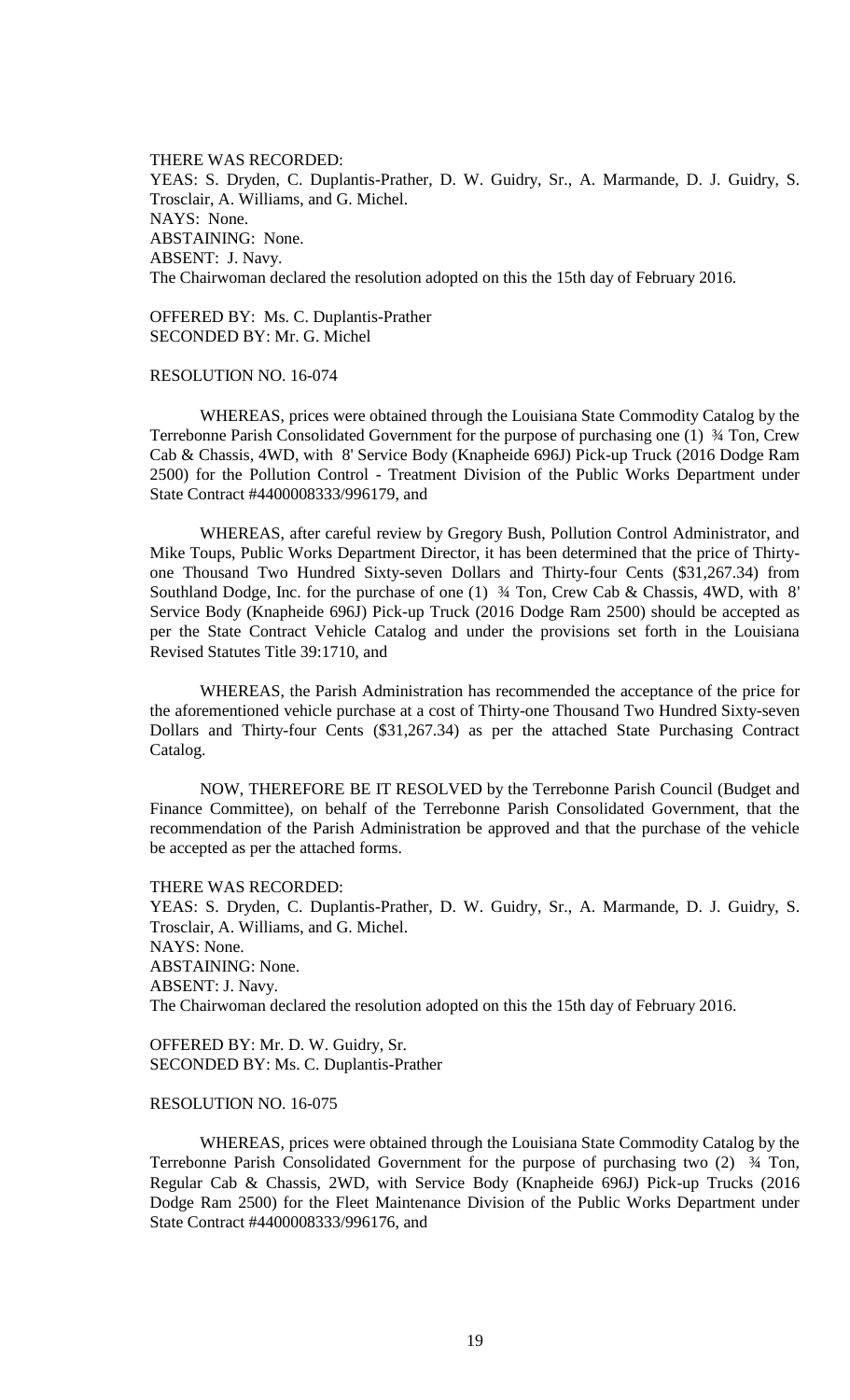WHEREAS, after careful review by Mike Toups, Public Works Department Director, it has been determined that the price of Fifty-three Thousand Nine Hundred Ninety-one Dollars and Fifty-eight Cents (\$53,991.58) from Southland Dodge, Inc. for the purchase of two (2)  $\frac{3}{4}$  Ton, Regular Cab & Chassis, 2WD, with Service Body (Knapheide 696J) Pick-up Trucks (2016 Dodge Ram 2500) should be accepted as per the State Contract Vehicle Catalog and under the provisions set forth in the Louisiana Revised Statutes Title 39:1710, and

WHEREAS, the Parish Administration has recommended the acceptance of the price for the aforementioned vehicle purchase at a cost of Fifty-three Thousand Nine Hundred Ninety-one Dollars and Fifty-eight Cents (\$53,991.58) as per the attached State Purchasing Contract Catalog.

NOW, THEREFORE BE IT RESOLVED by the Terrebonne Parish Council (Budget and Finance Committee), on behalf of the Terrebonne Parish Consolidated Government, that the recommendation of the Parish Administration be approved and that the purchase of the vehicles be accepted as per the attached forms.

THERE WAS RECORDED:

YEAS: S. Dryden, C. Duplantis-Prather, D. W. Guidry, Sr., A. Marmande, D. J. Guidry, S. Trosclair, A. Williams, and G. Michel. NAYS: None. ABSTAINING: None. ABSENT: J. Navy. The Chairwoman declared the resolution adopted on this the 15th day of February 2016.

OFFERED BY: Mr. S. Trosclair SECONDED BY: Mr. G. Michel

#### RESOLUTION NO. 16-076

WHEREAS, on January 12, 2016 bids were received by the Terrebonne Parish Consolidated Government for Bid No. 15-WHSE-63 Purchase of New/Unused Janitorial Inventory Products (12-Month Requirements Contract), and

WHEREAS, after careful review by the Purchasing Division, and Mary Crochet, Warehouse Manager, it has been determined that the bids of Interboro Packing Corp., Quill Corp., Unipak Corp., Pyramid School Products, Economical Janitorial & Paper Supplies LLC and Houma Distributors are the lowest qualified bids on various item and the bid of All American Poly should be rejected for failure to comply with "Requirements and Instruction for Bidders", and

WHEREAS, should the awarded vendor be unable to supply the Warehouse Division with the required Janitorial inventory product(s), the Warehouse Division shall be authorized to award the item(s) to the next lowest qualified bidder, and

WHEREAS, Parish Administration has concurred with the recommendation that the bids of Interboro Packing Corp., Quill Corp., Unipak Corp., Pyramid School Products, Economical Janitorial & Paper Supplies LLC and Houma Distributors be accepted and the bid of All American Poly be rejected as per the attached documents, and

NOW, THEREFORE BE IT RESOLVED by the Terrebonne Parish Council (Budget & Finance Committee), on behalf of the Terrebonne Parish Consolidated Government that the recommendation of Parish Administration is approved for the purchase of janitorial inventory products for the Warehouse Division as per attached documents

#### THERE WAS RECORDED: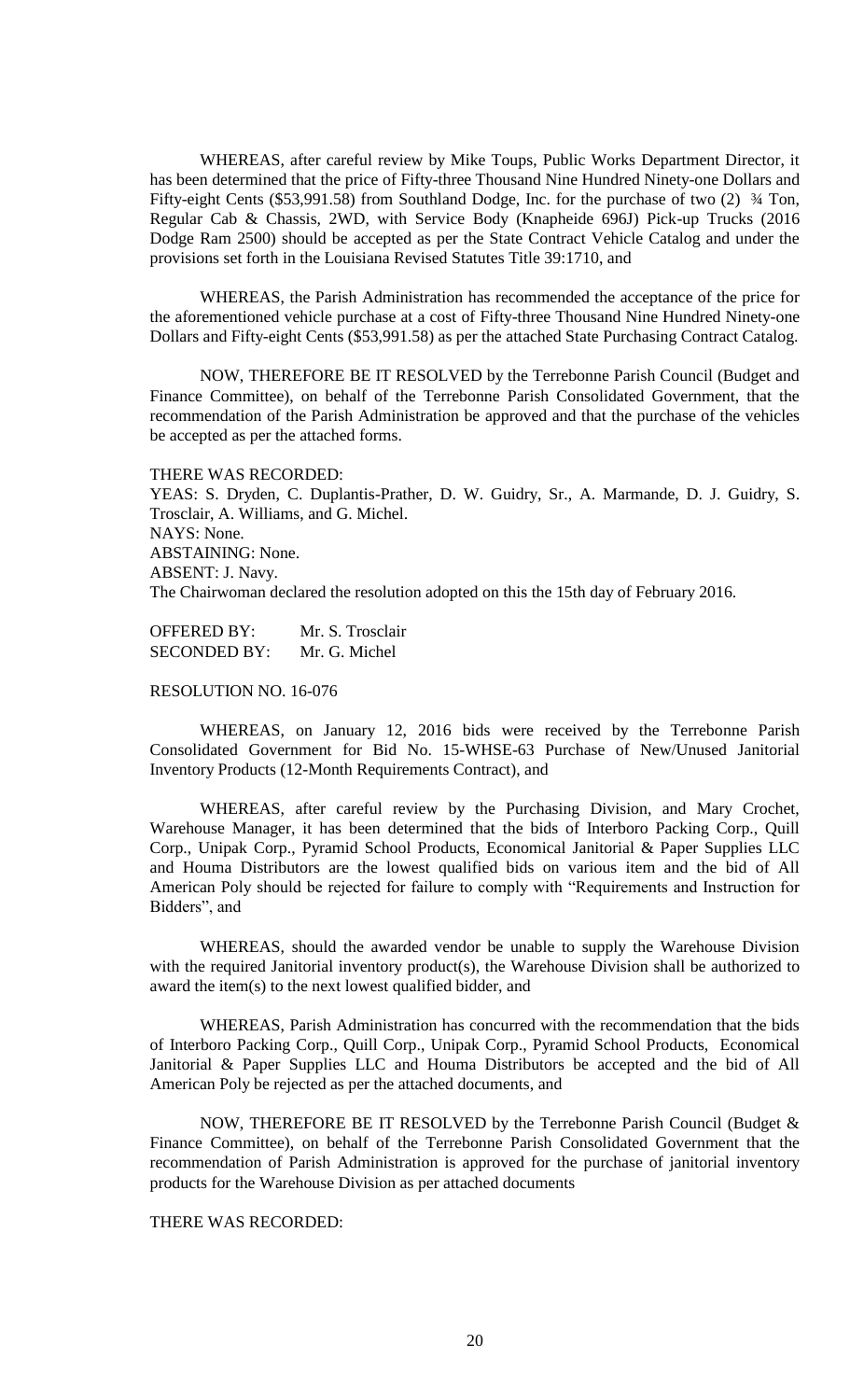YEAS: S. Dryden, C. Duplantis-Prather, D. W. Guidry, Sr., A. Marmande, D. J. Guidry, S. Trosclair, A. Williams, and G. Michel. NAYS: None. ABSTAINING: None. ABSENT: J. Navy. The Chairwoman declared the resolution adopted on this the 15th day of February 2016.

OFFERED BY: Mr. G. Michel SECONDED BY: Mr. S. Trosclair

## RESOLUTION NO. 16-077

WHEREAS, on January 22, 2016 bids were received by the Terrebonne Parish Consolidated Government for Bid No. 15-WHSE-42 Purchase of New/Unused Correctional/Institutional Products (12-Month Requirements Contract) for Warehouse Inventory, and

WHEREAS, after careful review by the Purchasing Division and Mary Crochet, Warehouse Manager it has been determined that the bids of Economical Janitorial & Paper Supplies LLC, Americare Products Inc., and ICS Jail Supplies Inc. are the lowest qualified bids on various items and the bids of Bob Barker Co. Inc., Cornerstone Detention Products Inc., American Institutional Supply and Charm-Tex should be rejected for failure to comply with "Requirements and Instruction for Bidders", and

WHEREAS, should the awarded vendor be unable to supply the Warehouse Division with the required correctional inventory product(s), the Warehouse Division shall be authorized to award the item(s) to the next lowest qualified bidder, and

WHEREAS, Parish Administration has concurred with the recommendation that the bids of Economical Janitorial & Paper Supplies LLC, Americare Products Inc., and ICS Jail Supplies Inc. be accepted and the bids of Bob Barker Co. Inc., Cornerstone Detention Products Inc., American Institutional Supply and Charm-Tex be rejected as per the attached documents, and

NOW, THEREFORE BE IT RESOLVED by the Terrebonne Parish Council (Budget & Finance Committee), on behalf of the Terrebonne Parish Consolidated Government that the recommendation of Parish Administration is approved for the purchase of correctional inventory products for the Warehouse Division as per attached documents

THERE WAS RECORDED: YEAS: S. Dryden, C. Duplantis-Prather, D. W. Guidry, Sr., A. Marmande, D. J. Guidry, S. Trosclair, A. Williams, and G. Michel. NAYS: None. ABSTAINING: None. ABSENT: J. Navy. The Chairwoman declared the resolution adopted on this the 15th day of February 2016.

OFFERED BY: Ms. C. Duplantis-Prather SECONDED BY: Mr. A. Marmande

## RESOLUTION NO. 16-078

A resolution providing for the ratification of the appointment by Parish President Gordon E. Dove of the firm of Integrated AV Systems, L.L.C. d/b/a Summit Integration to provide integration professional services for audiovisual equipment for the Emergency Operations Center, and also authorizing Parish President Gordon E. Dove to execute the appropriate contract documents for this project.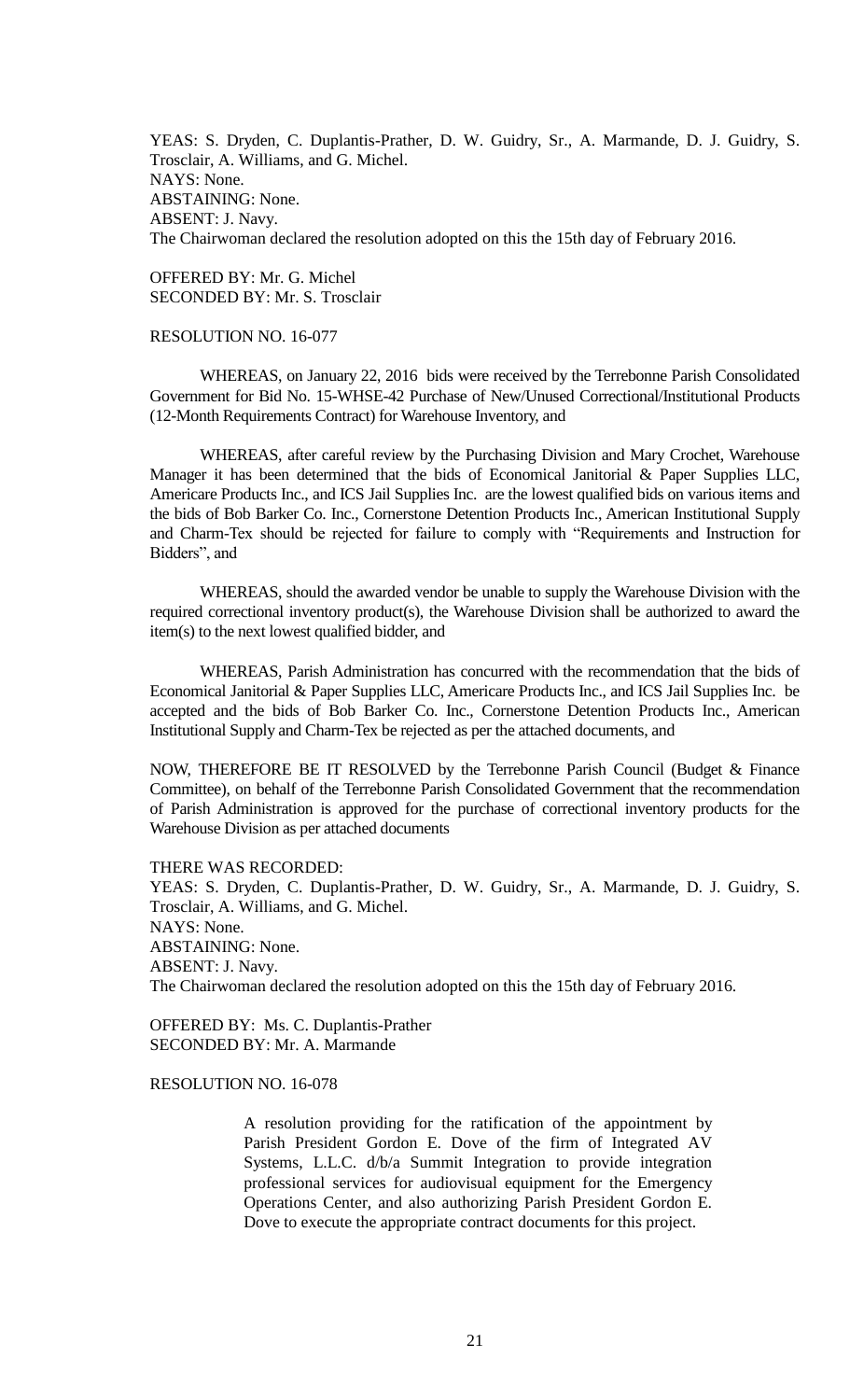WHEREAS, on November 15, 2015, the Terrebonne Parish Council approved Resolution No.: 15-529, approving the construction of a new Emergency Operations Center for the Terrebonne Parish Office of Homeland Security and Emergency Preparedness, and

WHEREAS, a notice to proceed for the construction of the new Emergency Operations Center was provided to the contractor on January 25, 2016, and

WHEREAS, there is the utmost importance of providing efficient and concise information transfer between all users of the facility during state of emergencies declared by the Parish President through the use of audiovisual equipment, and

WHEREAS, it is now necessary to appoint a consultant to provide the necessary integration for these services, and

WHEREAS, the Parish Administration has recommended the acceptance of the price for integration professional services at a total cost of One Hundred Twenty-Three Thousand Thirty-One Dollars and Eight Cents (\$123,031.08) as per attached U. S. Government Services Administration (GSA) Contract Number: GS-07F-0038M from Integrated AV Systems, L.L.C. d/b/a Summit Integration.

NOW THEREFORE, BE IT RESOLVED that the Terrebonne Parish Council, on behalf of the Terrebonne Parish Consolidated Government, does hereby authorize the execution of a professional services agreement with the Integrated AV Systems, L.L.C. d/b/a Summit Integration by Terrebonne Parish President Gordon E. Dove, and that the purchase of the integrated professional services be accepted.

THERE WAS RECORDED:

YEAS: S. Dryden, C. Duplantis-Prather, D. W. Guidry, Sr., A. Marmande, D. J. Guidry, S. Trosclair, A. Williams, and G. Michel. NAYS: None. ABSTAINING: None. ABSENT: J. Navy. The Chairwoman declared the resolution adopted on this the 15th day of February 2016.

OFFERED BY: Ms. C. Duplantis-Prather SECONDED BY: Unanimously

#### RESOLUTION NO. 16-079

A resolution providing for the ratification of the Parish President's appointment of David A. Prevost as a Financial and Administrative Consultant to assist Terrebonne Parish, the Parish President and the Administrative Staff, and also authorizing Parish President Gordon E. Dove to execute the appropriate professional services contract, as approved by the Parish Attorney.

WHEREAS, Terrebonne Parish President is desirous to retain a Financial and Administrative Consultant to provide services as outlined on Exhibit A, attached hereto, and

WHEREAS, Parish President Gordon E. Dove has selected David A. Prevost to provide said services, and

NOW THEREFORE BE IT RESOLVED, that the Terrebonne Parish Council (Budget and Finance Committee), on behalf of the Terrebonne Parish Consolidated Government, that the recommendation of Parish President Gordon E. Dove be ratified and that David A. Prevost be retained to provide consulting services, and that Parish President Gordon E. Dove be authorized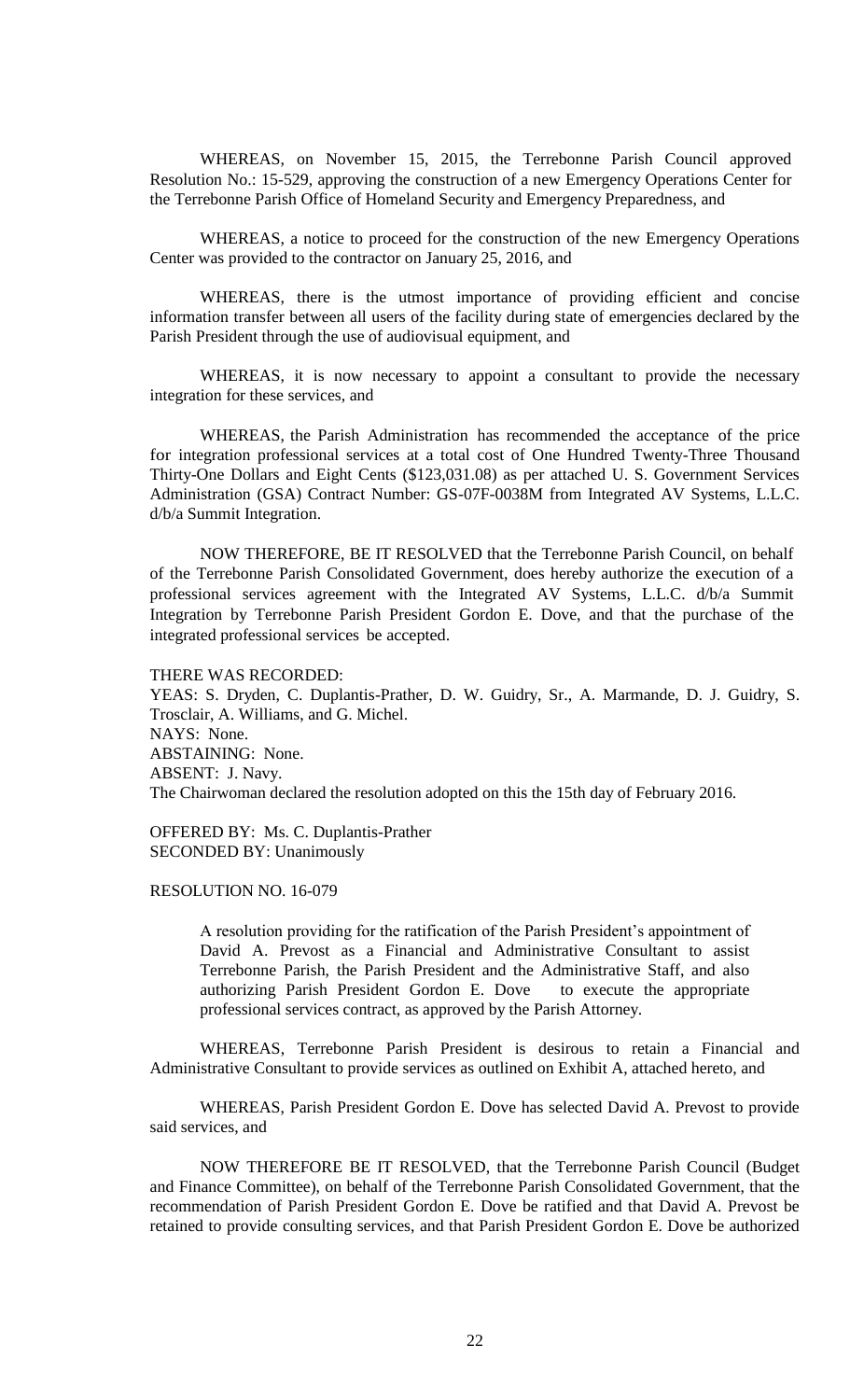to execute any and all documents with said firm, subject to the adoption of a budget ordinance, and approval of contract language by the Parish Attorney.

THERE WAS RECORDED: YEAS: S. Dryden, C. Duplantis-Prather, D. W. Guidry, Sr., A. Marmande, D. J. Guidry, S. Trosclair, A. Williams, and G. Michel. NAYS: None. ABSTAINING: None. ABSENT: J. Navy. The Chairwoman declared the resolution adopted on this the 15th day of February 2016.

Committee member G. Michel clarified that the aforementioned resolution is just for the filling of the position as per the recommendation of the parish president; noting that a resolution was already implemented to create this position.

OFFERED BY: Ms. C. Duplantis-Prather SECONDED BY: Mr. S. Trosclair

#### RESOLUTION NO. 16-080

WHEREAS, Louisiana Statutory Law provides for the disposal of surplus movable property having a value of \$5,000.00 or less, in addition to other legally permissible means, at private sale which is, in the opinion of the governing authority, not needed for public purposes; and

WHEREAS, the movable property listed in the attached Exhibit A each have a valued of \$5,000.00 or less, as indicated by the values set out next to each item on the attached Exhibit A; and

WHEREAS, the parish administration has recommended that the movable property listed in the attached Exhibit A be declared surplus as the items are no longer useful, nor do they serve a public purpose and authorizes immediate award to the highest bidder for all items, including those where the highest bid exceeds \$5,000.00; and

NOW THEREFORE, BE IT RESOLOVED by the Terrebonne Parish Council that the movable property listed in the attached Exhibit A be declared surplus and grants authorization to dispose of said items by private sale or by any other legally approved method to the highest bidder pursuant to statutory law, including those where the highest bid exceeds \$5,000.00.

THERE WAS RECORDED:

YEAS: S. Dryden, C. Duplantis-Prather, D. W. Guidry, Sr., A. Marmande, D. J. Guidry, S. Trosclair, A. Williams, and G. Michel. NAYS: None. ABSTAINING: None. ABSENT: J. Navy. The Chairwoman declared the resolution adopted on this the 15th day of February 2016.

Mr. S. Trosclair moved, seconded by Mr. D. J. Guidry and Mr. D. W. Guidry, Sr. "THAT, the Budget & Finance Committee introduce an ordinance to declare as surplus one (1) 2001 Daewoo marsh buggy from the Forced Drainage Division of the Public Works Department, with a value of \$5,000.00 or greater, and authorizing item to be disposed of through legally approved methods and call a public hearing on Wednesday, March 9, 2016 at 6:30 p.m."

The Chairwoman called for the vote on the motion offered by Mr. S. Trosclair. THERE WAS RECORDED: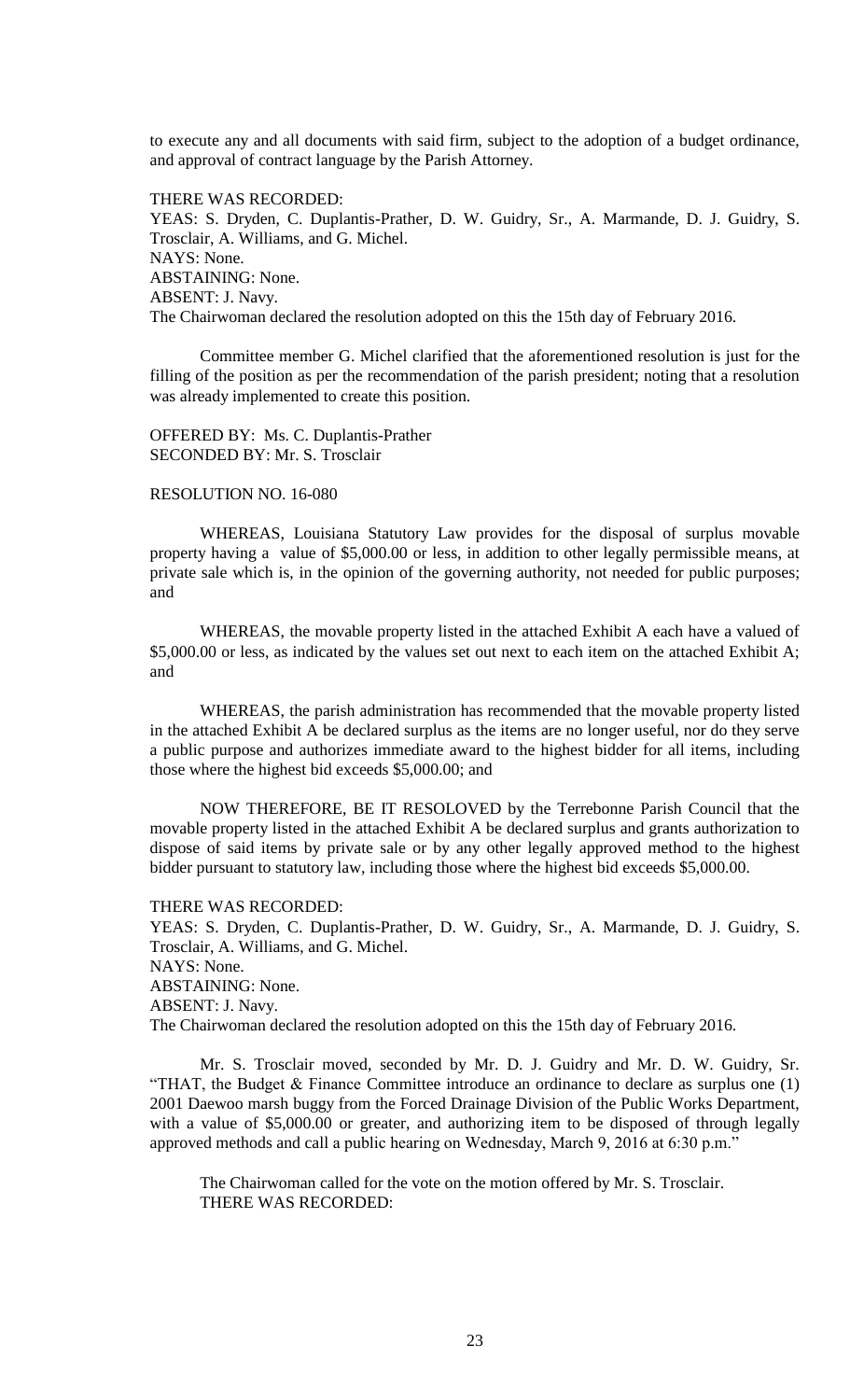YEAS: S. Dryden, C. Duplantis-Prather, D. W. Guidry, Sr., A. Marmande, D. J. Guidry, S. Trosclair, A. Williams and G. Michel. NAYS: None. ABSENT: J. Navy. The Chairwoman declared the motion adopted.

Mr. D. J. Guidry moved, seconded by Mr. D. W. Guidry, Sr., "THAT, the Budget & Finance Committee introduce an ordinance to amend the 2016 Adopted Operating Budget and 5 year Capital Outlay Budget of the Terrebonne Parish Consolidated Government for the following items and to provide for related matters:

- I. 2016 Atchafalaya Floodway High Water Event, \$1,714,790
- II. Kings Bayou Bridge Replacement, \$200,000

and call a public hearing on said matter on Wednesday, March 9, 2016 at 6:30 p.m."

The Chairwoman called for the vote on the motion offered by Mr. D. J. Guidry. THERE WAS RECORDED: YEAS: S. Dryden, C. Duplantis-Prather, D.W. Guidry, Sr., A. Marmande, D. J. Guidry, S. Trosclair, J. Navy, A. Williams and G. Michel. NAYS: None. ABSENT: None. The Chairwoman declared the motion adopted.

Upon questioning, Parish Manager A. Levron stated that there is a federal declaration effective as of late December 2015 through February 1, 2016; and noted that there is an upcoming application briefing that may entitle the parish to receive 75 % reimbursement on expenditures that occurred during this time period. He stated that the terms of the expiration may be extended which may increase the amount of reimbursement monies that can be received.

Mr. D. J. Guidry moved, seconded by Mr. S. Trosclair, "THAT, the Budget and Finance Committee introduce an ordinance to amend the 2016 Adopted Operating Budget of the Terrebonne Parish Consolidated Government for the following items and to provide for related matters:

- I. General Fund Publicity: Co-Sponsorships, \$15,000
- II. General Fund Administration: Legislative, Governmental, Consulting and Public Relations Consultant - \$42,000

and call a public hearing on said matter on Wednesday, March 9, 2016 at 6:30 p.m."

The Chairwoman called for the vote on the motion offered by Mr. D. J. Guidry. THERE WAS RECORDED: YEAS: S. Dryden, C. Duplantis-Prather, D.W. Guidry, Sr., A. Marmande, D. J. Guidry, S. Trosclair, J. Navy and A. Williams. NAYS: G. Michel. ABSENT: None. The Chairwoman declared the motion adopted.

Upon questioning, Parish President G. Dove explained that the Public Relations Consultant that is being hired is in conjunction with Lafourche Parish hiring of the same consultant to protect the tax credit on offshore supply vessels, which impacts Terrebonne and Lafourche Parishes. According to President Dove, this same consultant can be used to lobby for capital outlay monies in Baton Rouge and CPRA endeavors.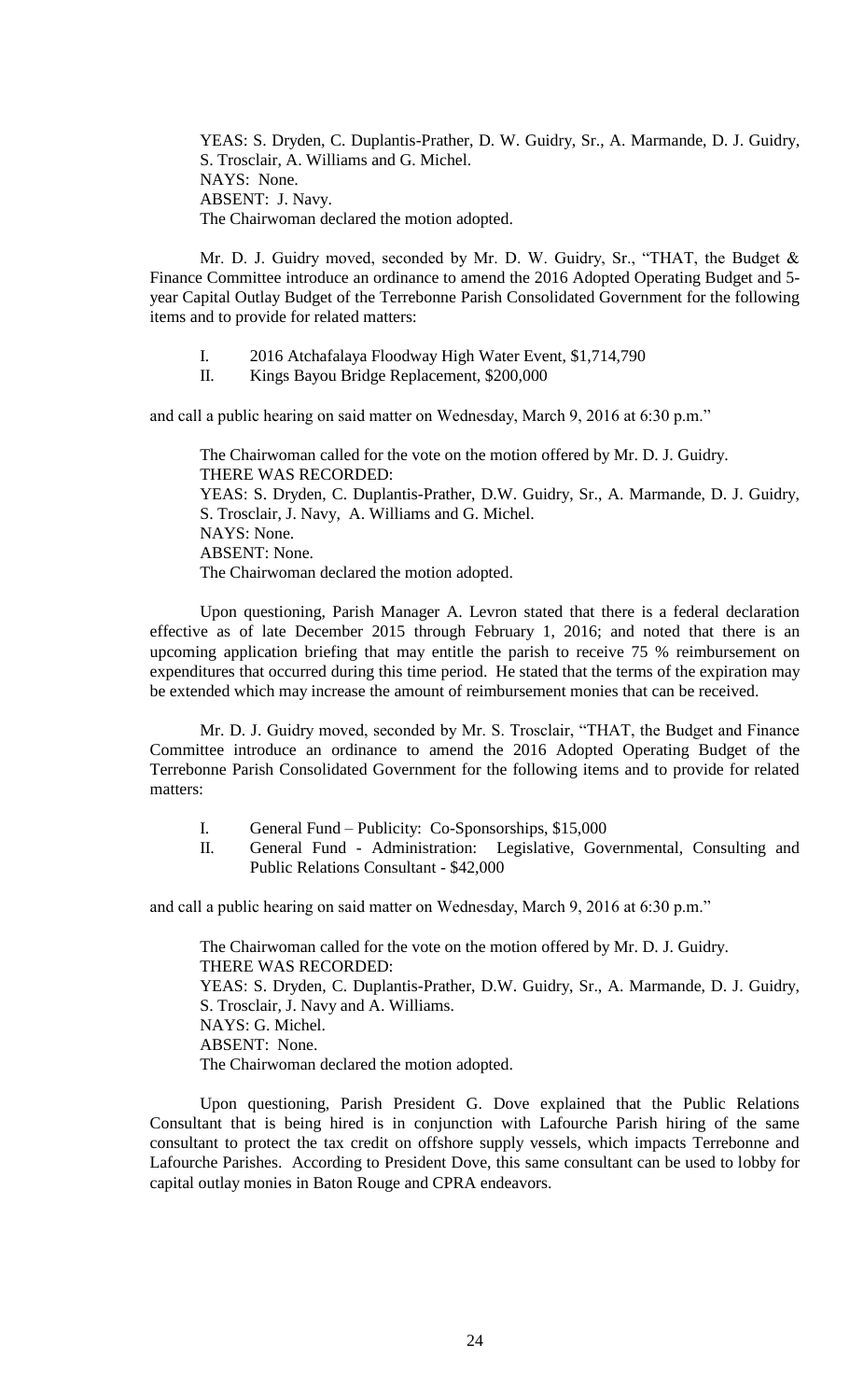At this time in the proceedings (7:00 p.m.), the Committee Chairwoman, A. Williams, relinquished the chair to the Vice-Chairman A. Marmande.

Discussion ensued with several committee members supporting this endeavor to hire this consultant to be a voice for Terrebonne Parish and to protect the investments that the parish is entitled to.

At this time in the proceedings (7:05 p.m.), the Committee Chairwoman resumed her position.

Mr. D. J. Guidry moved, seconded by Mr. S. Trosclair, "THAT, there being no further business to come before the Budget & Finance Committee, the meeting be adjourned."

The Chairwoman called for the vote on the motion offered by Mr. D. J. Guidry. THERE WAS RECORDED:

YEAS: S. Dryden, C. Duplantis-Prather, D.W. Guidry, Sr., A. Marmande, D. J. Guidry, S. Trosclair, J. Navy, A. Williams and G. Michel.

NAYS: None.

ABSENT: None.

The Chairwoman declared the motion adopted and the meeting was adjourned at 7:08 p.m.

Arlanda J. Williams, Chairwoman

Tammy E. Triggs, Minute Clerk

Ms. A. Williams moved, seconded by Mr. D. J. Guidry, "THAT, the Council accept and ratify the minutes of the Budget and Finance Committee meeting held on 02/15/16."

The Chairman called for a vote on the motion offered by Ms. A. Williams. THERE WAS RECORDED:

YEAS: S. Dryden, C. Duplantis-Prather, D.W. Guidry Sr., A. Marmande, D.J. Guidry, S. Trosclair, J. Navy, A. Williams and G. Michel. NAYS: None. ABSENT: None.

The Chairman declared the motion adopted.

The Chairman called for a report on the Policy, Procedure and Legal Committee meeting held on 02/15/16, whereupon the Committee Chairman noting ratification of minutes calls public hearing on March 9, 2016 at 6:30 p.m., rendered the following:

#### POLICY, PROCEDURE, & LEGAL COMMITTEE

#### FEBRUARY 15, 2016

The Chairman, Darrin W. Guidry, Sr., called the Policy, Procedure, & Legal Committee meeting to order at 7:09 p. m. in the Terrebonne Parish Council Meeting Room with an Invocation offered by Committee member G. Michel and the Pledge of Allegiance led by Committee member G. Michel. Upon roll call, Committee Members recorded as present were: S. Dryden, C. Duplantis-Prather, D.W. Guidry, Sr., A. Marmande, D. J. Guidry, S. Trosclair, J. Navy, A. Williams and G. Michel. A quorum was declared present.

OFFERED BY: Ms. C. Duplantis-Prather SECONDED BY: Mr. D. J. Guidry

RESOLUTION NO. 16-081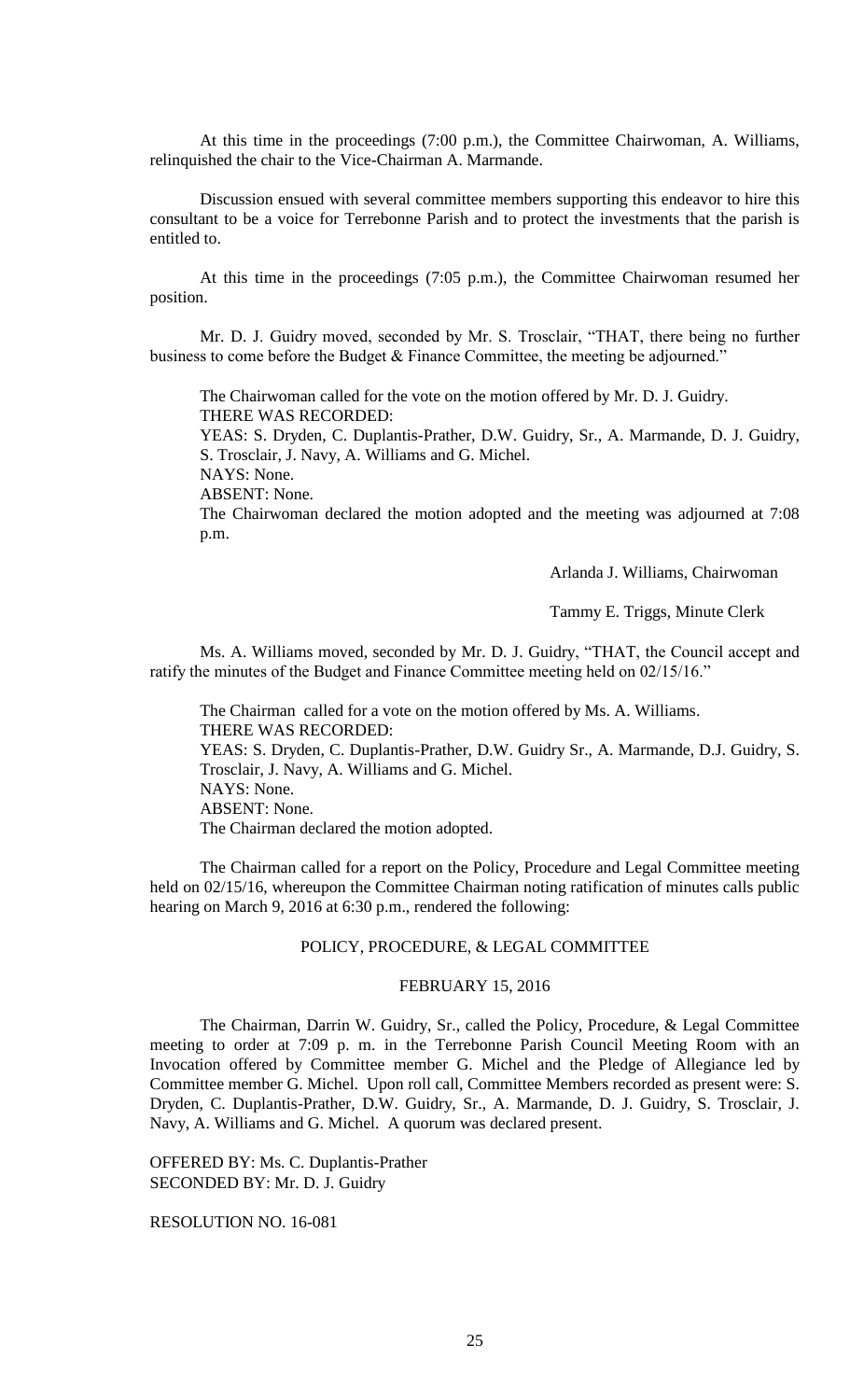A resolution authorizing the Parish President to execute an application form to the Louisiana Commission on Law Enforcement and the Administration of Criminal Justice 2015-16 CVA Grant for the Houma Police Department of the Terrebonne Parish Consolidated Government; and to address other matters relative thereto.

WHEREAS, the Houma Police Department of the Terrebonne Parish Consolidated Government has been approved to implement an application for a grant from the Louisiana Commission on Law Enforcement and the Administration of Criminal Justice Fiscal Year 2015- 16 CVA Fund (2877) in the amount of Forty three Thousand Two Hundred and forty four dollars (\$43,244.00) for the Terrebonne Parish Consolidated Government. The Fiscal Year 2015-16 CVA Fund will provide grant funding to improve the effectiveness of our Police Officers by providing them with overtime to outreach towards victims,

WHEREAS, the Parish Administrative staff and the Parish Finance Department will oversee the application process in the implementation and meeting all the requirements set forth by the Louisiana Commission on Law Enforcement and the Administration of Criminal Justice and,

NOW, THEREFORE BE IT RESOLVED, that the Terrebonne Parish Council on behalf of the Terrebonne Parish Consolidated Government, authorizes the Parish President to execute any and all necessary documents to implement the grant from the Louisiana Commission on Law Enforcement and the Administration of Criminal Justice and to address other matters relative thereto.

THERE WAS RECORDED:

YEAS: S. Dryden, C. Duplantis-Prather, D. W. Guidry, Sr., A. Marmande, D. J. Guidry, S. Trosclair, J. Navy, A. Williams, and G. Michel. NAYS: None. ABSTAINING: None. ABSENT: None. The Chairman declared the resolution adopted on this the 15th day of February 2016.

Mr. A. Marmande moved, seconded by Mr. G. Michel, "THAT, the Policy, Procedure and Legal Committee authorize TPCG to co-sponsor the annual Black History Program and the 'Enough is Enough' violence prevention program at the Mechanicville Gym on Monday, February 29, 2016."

The Chairman called for the vote on the motion offered by Mr. A. Marmande. THERE WAS RECORDED: YEAS: S. Dryden, C. Duplantis-Prather, D. W. Guidry, Sr., A. Marmande, D. J. Guidry, S. Trosclair, J. Navy, A. Williams and G. Michel. NAYS: None. ABSENT: None. The Chairman declared the motion adopted.

Committee member J. Navy stated that the time for the Black History Program is from 6:00 p.m. to 8:00 p.m. and Chief Dana Coleman will be one of the guest speakers for this event.

Committee member J. Navy stated that he has spoken with District Attorney Joseph Waitz regarding changes to the nuisance abatement ordinance and that Mr. Waitz supports this measure and informed him that he is going to do everything possible to enforce this new legislation to the full extent of the law. Mr. Navy explained that this ordinance is drafted from the Jefferson Parish ordinance on Nuisance Abatement.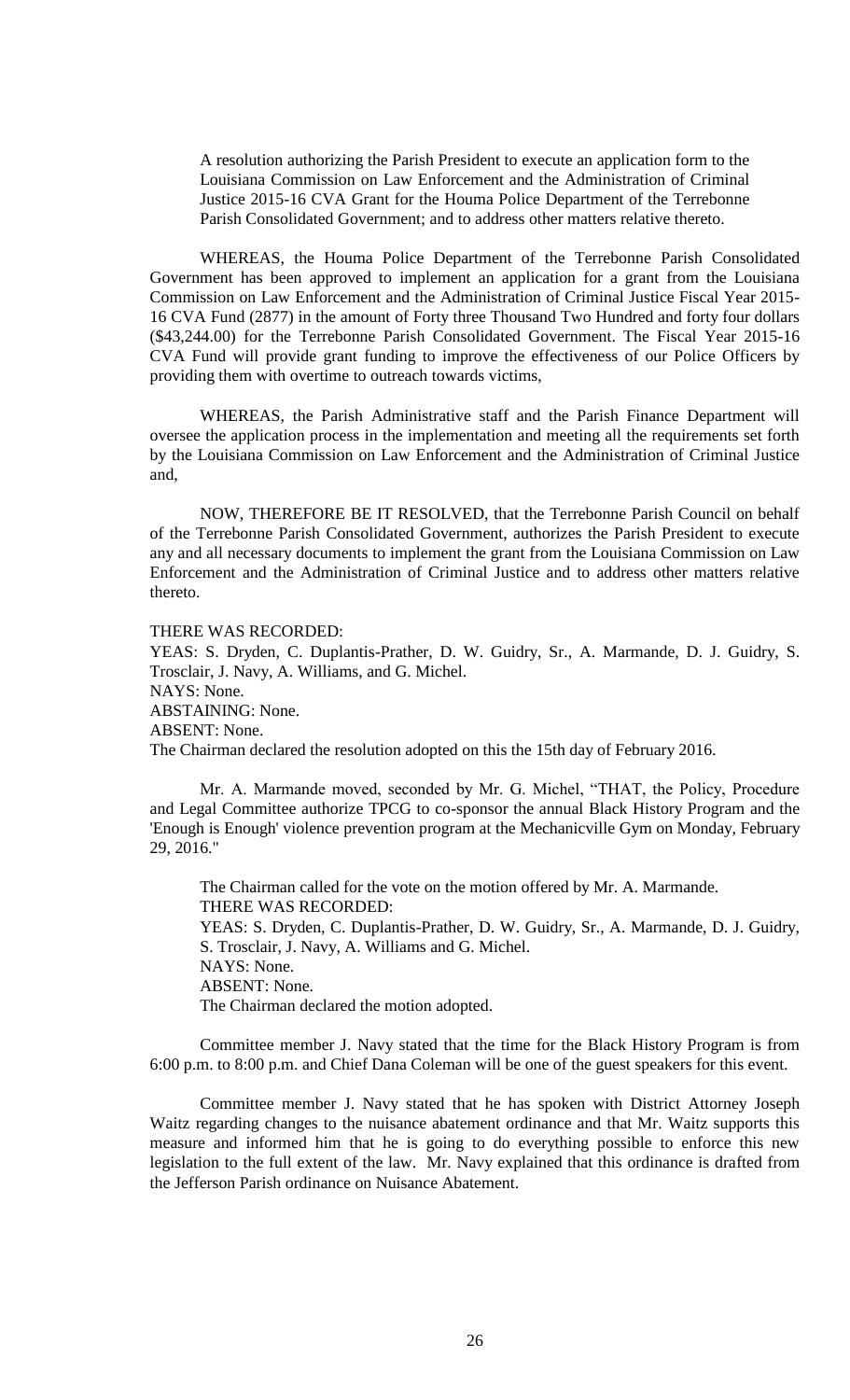Committee member G. Michel expressed his concerns related to who will determine what property is deemed obsolete and the age of the property; also noting that people should be responsible for their own actions not property or landlords.

Ms. A. Williams moved, seconded by Mr. D. J. Guidry, "THAT, the Policy, Procedure, & Legal Committee introduce an ordinance that will amend the Terrebonne Parish's current Nuisance Abatement Ordinance to include verbiage as it relates to nuisance dealing with slum, crime, drugs, juvenile delinquency, etc. and call a public hearing on March 9, 2016 at 6:30 p.m."

The Chairman called for the vote on the motion offered by Ms. A. Williams. THERE WAS RECORDED: YEAS: S. Dryden, C. Duplantis-Prather, D. W. Guidry, Sr., A. Marmande, D. J. Guidry, S. Trosclair, J. Navy and A. Williams. NAYS: G. Michel. ABSENT: None. The Chairman declared the motion adopted.

Ms. Lucretia McBride, a Houma resident, stated that she supports the parish government in the "fight" against injection wells. She continued that she is not against oil and gas; but sis against injecting hazardous chemical into bodies of water. Ms. McBride stated she is a facilitator and a member of a grass roots organization named "Terrebonne Against Hazardous Waste Injection Wells". She is in support of fighting this fight against injection wells.

Mr. Julius T. Dupont, a member of the "Terrebonne Against Hazardous Waste Injection Wells", stated he supports Terrebonne Parish in their fight against hazardous injection wells.

Chief Shirell Parfait Dardar, Chief of the Grand Caillou-Dulac Band of the Biloxi-Chitimacha-Choctaw tribe, explained that she supports the fight against injection wells. She stated that the tribe is concerned about the environment and human mankind; and noted that they have partnered with "Terrebonne Against Hazardous Waste Injection Wells". According to Chief Dardar, without this fight against injection wells, the environment and future generations would be affected.

Ms. C. Duplantis-Prather moved, seconded by Mr. D. J. Guidry, "THAT, the Policy, Procedure and Legal Committee extend Chief Dardar's time and an additional minute."

The Chairman called for the vote on the motion offered by Ms. C. Duplantis-Prather. THERE WAS RECORDED: YEAS: S. Dryden, C. Duplantis-Prather, D.W. Guidry, Sr., A. Marmande, D. J. Guidry, S. Trosclair, J. Navy, A. Williams and G. Michel. NAYS: None. ABSENT: None. The Chairman declared the motion adopted.

Chief Dardar continued and stated that the most important issue in the fight against injection wells is the environment and remembering the next generation and what they will have to look forward to when this is all over with.

Ms. C. Duplantis-Prather moved, seconded by Mr. D. J. Guidry, "THAT, the Policy, Procedure and Legal Committee, pursuant to La. R. S. 42:16-17, convene into Executive Session at 7:24 p.m. and invited into said session, the Parish President Gordon E. Dove, Assistant Parish Attorney Courtney Alcock, Parish Attorney Jules Hebert, Parish Manager A. Levron, Attorney Charles Ellis and all Council Members in order to discuss the following:

Vanguard Environmental, LLC Commercial Exploration and Production Waste Facility Air Emissions Permit Quality Act, La. R.S. 30:2001, et seq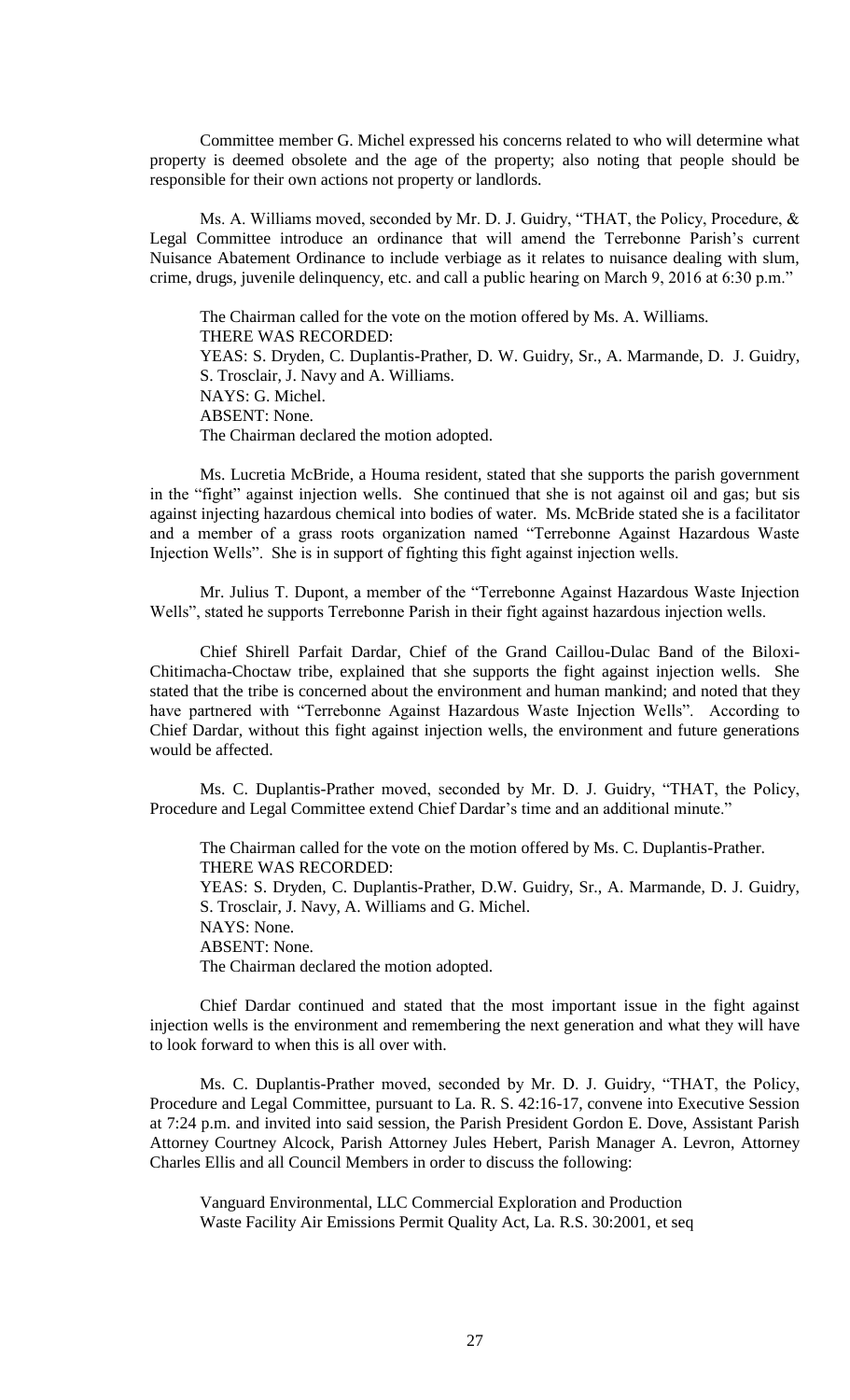19<sup>th</sup> JDC, Parish of East Baton Rouge, No. 636299, Sec.26."

The Chairman called for the vote on the motion offered by Ms. C. Duplantis-Prather. THERE WAS RECORDED: YEAS: S. Dryden, C. Duplantis-Prather, D. W. Guidry, Sr., A. Marmande, D. J. Guidry, S. Trosclair, J. Navy, A. Williams and G. Michel. NAYS: None. ABSENT: None. The Chairman declared the motion adopted.

Ms. A. Williams moved, seconded by Mr. S. Trosclair, "THAT, the Council reconvene into the regular order of business, as per written agenda at 8:20 p.m."

The Chairman called for the vote on the motion offered by Ms. A. Williams. THERE WAS RECORDED: YEAS: S. Dryden, C. Duplantis-Prather, D. W. Guidry, Sr., A. Marmande, D. J. Guidry, S. Trosclair, J. Navy, A. Williams and G. Michel. NAYS: None. ABSENT: None. The Chairman declared the motion adopted.

Ms. A. Williams moved, seconded by Mr. G. Michel and Mr. S. Trosclair, "THAT, the Council concur with the recommendations of the legal department in the matter of:

Vanguard Environmental, LLC Commercial Exploration and Production Waste Facility Air Emissions Permit Quality Act, La. R.S. 30:2001, et seq 19<sup>th</sup> JDC, Parish of East Baton Rouge, No. 636299, Sec.26."

The Chairman called for the vote on the motion offered by Ms. A. Williams. THERE WAS RECORDED: YEAS: S. Dryden, C. Duplantis-Prather, D. W. Guidry, Sr., A. Marmande, D. J. Guidry, S. Trosclair, J. Navy, A. Williams and G. Michel. NAYS: None. ABSENT: None. The Chairman declared the motion adopted.

Mr. S. Trosclair moved, seconded by Ms. A. Williams, "THAT, there being no further business to come before the Policy, Procedure, & Legal Committee, the meeting be adjourned."

The Chairman called for the vote on the motion offered by Mr. S. Trosclair. THERE WAS RECORDED: YEAS: S. Dryden, C. Duplantis-Prather, D. W. Guidry, Sr., A. Marmande, D. J. Guidry, S. Trosclair, J. Navy, A. Williams and G. Michel. NAYS: None. ABSENT: None. The Chairman declared the motion adopted and the meeting was adjourned at 8:21 p. m.

Darrin W. Guidry, Sr., Chairman

Tammy E. Triggs, Minute Clerk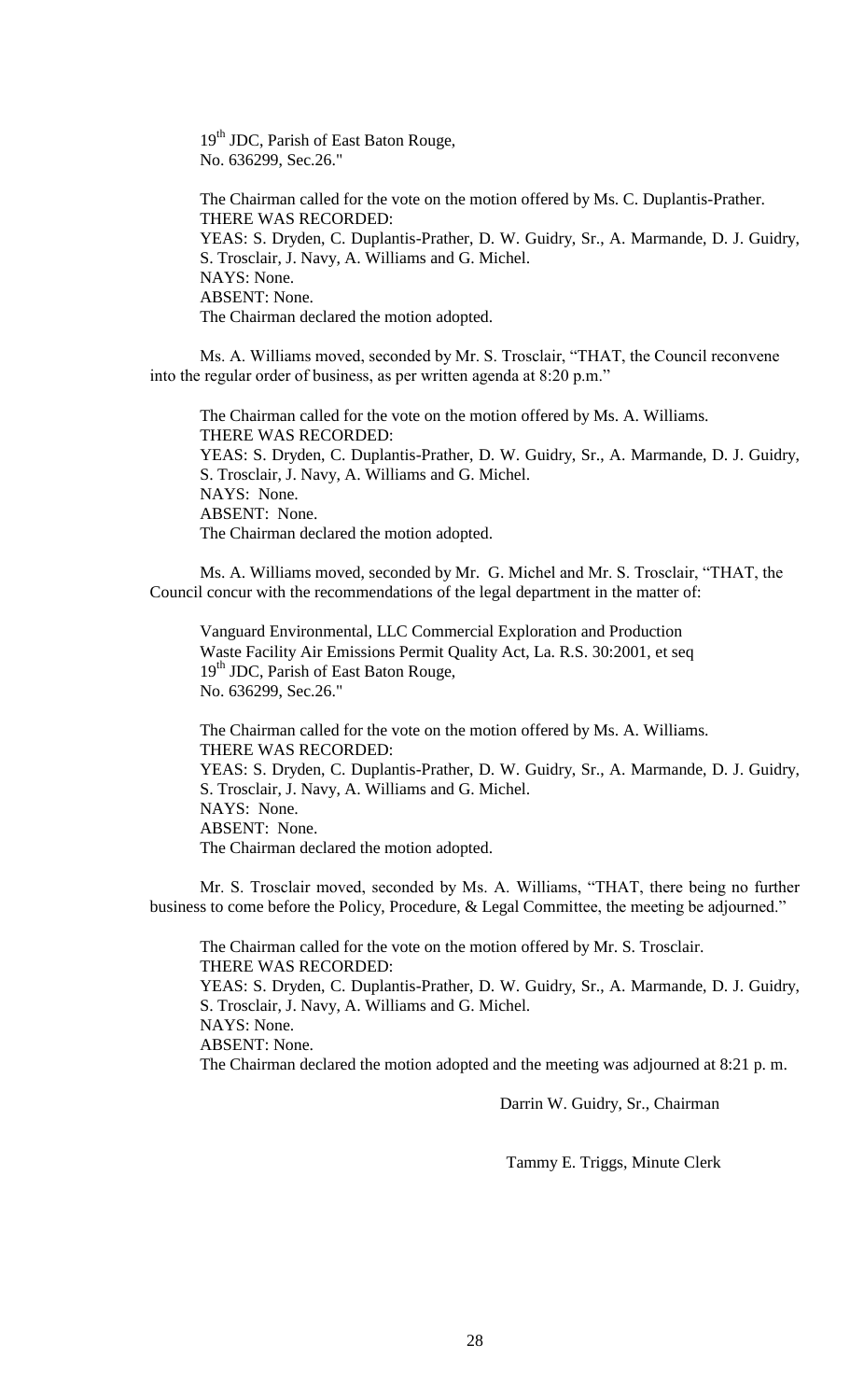Mr. D. W. Guidry Sr. moved, seconded by Mr. D. J. Guidry, "THAT, the Council accept and ratify the minutes of the Policy, Procedure and Legal Committee meeting held on 02/15/16."

The Chairman called for a vote on the motion offered by Mr. D. W. Guidry Sr. THERE WAS RECORDED: YEAS: S. Dryden, C. Duplantis-Prather, D. W. Guidry Sr., A. Marmande, D. J. Guidry, S. Trosclair, J. Navy, and G. Michel. NAYS: None. ABSENT: A. Williams. The Chairman declared the motion adopted.

Mr. D. J. Guidry moved, seconded by Mr. S. Trosclair, "THAT, the Council approve the following street light list:

INSTALL STREET LIGHT AT 114 RURAL DR.; RLD #5; ENTERGY; DISTRICT 9; STEVE TROSCLAIR."

The Chairman called for a vote on the motion offered by Mr. D. J. Guidry. THERE WAS RECORDED: YEAS: S. Dryden, C. Duplantis-Prather, D. W. Guidry Sr., A. Marmande, D. J. Guidry, S. Trosclair, J. Navy and G. Michel. NAYS: None. ABSENT: A. Williams. The Chairman declared the motion adopted.

Mr. S. Trosclair moved, seconded by Ms. C. Duplantis-Prather, "THAT, the Council hold nominations open for the one long-standing vacancy on the Bayou Blue Fire Protection District Board until the next Council meeting."

The Chairman called for a vote on the motion offered by Mr. S. Trosclair. THERE WAS RECORDED: YEAS: S. Dryden, C. Duplantis-Prather, D. W. Guidry Sr., A. Marmande, D. J. Guidry, S. Trosclair, J. Navy and G. Michel. NAYS: None. ABSENT: A. Williams. The Chairman declared the motion adopted.

Mr. D. W. Guidry Sr. moved, seconded by Ms. C. Duplantis-Prather, "THAT, the Council hold nominations open for the two expired terms on the Houma-Terrebonne Public Trust Authority until the next Council meeting."

The Chairman called for a vote on the motion offered by Mr. D. W. Guidry Sr. THERE WAS RECORDED: YEAS: S. Dryden, C. Duplantis-Prather, D. W. Guidry Sr., A. Marmande, D. J. Guidry, S. Trosclair, J. Navy and G. Michel. NAYS: None. ABSENT: A. Williams. The Chairman declared the motion adopted.

Ms. C. Duplantis-Prather moved, seconded by Mr. G. Michel, "THAT, the Council hold nominations open for the one vacancy, due to resignation on the Recreation District No. 3A Board until the next Council meeting."

The Chairman called for a vote on the motion offered by Ms. C. Duplantis-Prather. THERE WAS RECORDED: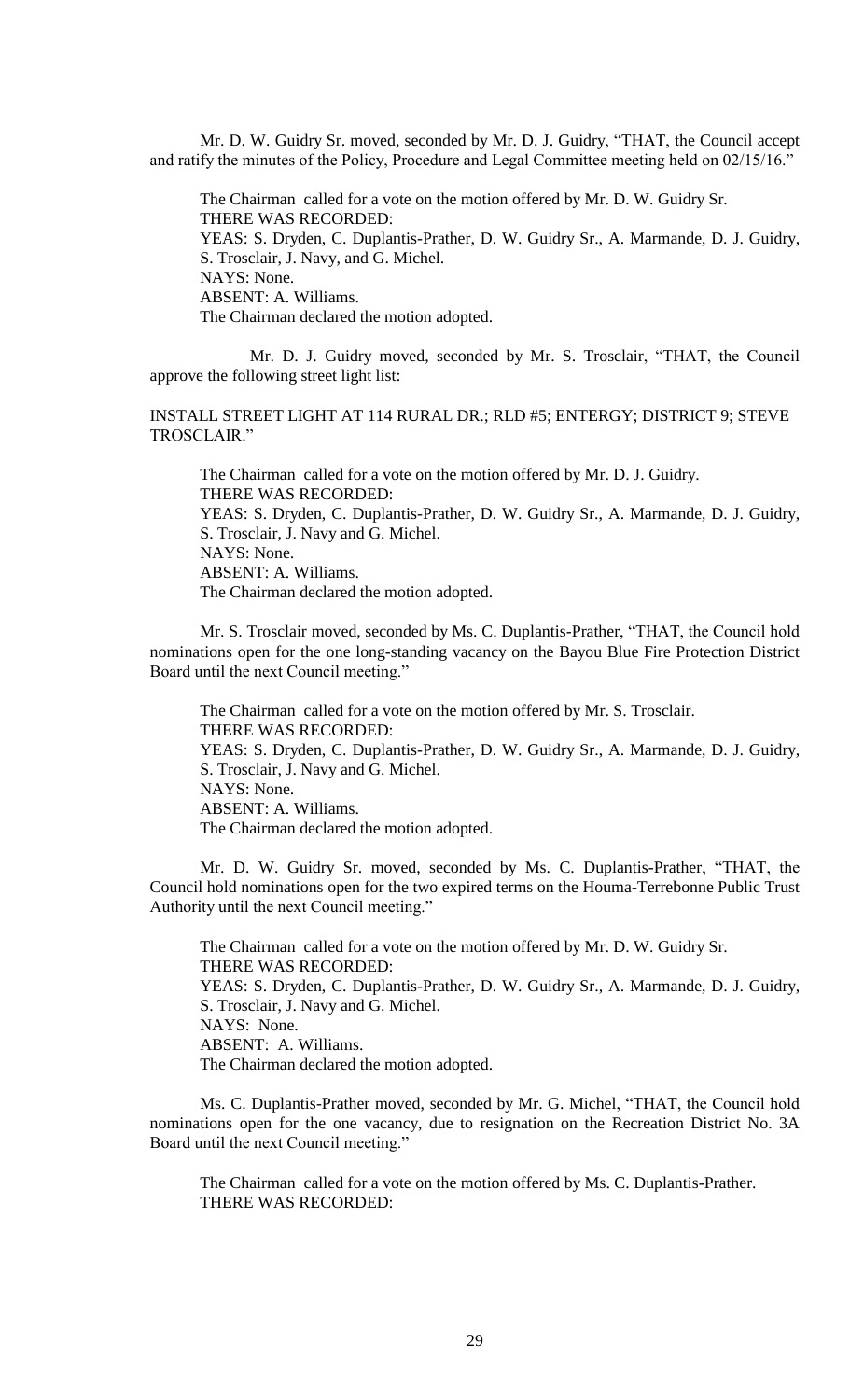YEAS: S. Dryden, C. Duplantis-Prather, D. W. Guidry Sr., A. Marmande, D. J. Guidry, S. Trosclair, J. Navy and G. Michel. NAYS: None. ABSENT: A. Williams. The Chairman declared the motion adopted.

Ms. A. Williams moved, seconded by Mr. D. W. Guidry Sr., "THAT, the Council open nominations for the one expiring term on the Recreation District No. 8 Board, nominate Mr. Roosevelt Seymore; close nominations and re-appoint Mr. Roosevelt Seymore to serve another term on said board."

The Chairman called for a vote on the motion offered by Mr. D. W. Guidry Sr. THERE WAS RECORDED: YEAS: S. Dryden, C. Duplantis-Prather, D. W. Guidry Sr., A. Marmande, D. J. Guidry, S. Trosclair, J. Navy, A. Williams and G. Michel. NAYS: None. ABSENT: None. The Chairman declared the motion adopted.

Ms. C. Duplantis-Prather moved, seconded by Ms. A. Williams and Mr. S. Trosclair, "THAT, the Council open nominations for the one vacancy and two expiring terms on the Terrebonne Parish Tree Board, nominate Ms. Trudy Hebert; close nominations and re-appoint Ms. Trudy Hebert to serve another term on said board; and hold the one vacancy and one expiring term open until the next Council meeting."

The Chairman called for a vote on the motion offered by Ms. C. Duplantis-Prather. THERE WAS RECORDED: YEAS: S. Dryden, C. Duplantis-Prather, D. W. Guidry Sr., A. Marmande, D. J. Guidry, S. Trosclair, J. Navy, A. Williams and G. Michel. NAYS: None. ABSENT: None. The Chairman declared the motion adopted.

Ms. A. Williams moved, seconded by Mr. S. Trosclair, "THAT, the Council ratify President Dove's appointment of Mr. Joey Cehan and Mrs. Angi Falgout to serve a term on the Houma-Terrebonne Regional Planning Commission."

The Chairman called for a vote on the motion offered by Ms. A. Williams. THERE WAS RECORDED: YEAS: S. Dryden, C. Duplantis-Prather, D.W. Guidry Sr., A. Marmande, D. J. Guidry, S. Trosclair, J. Navy, A. Williams and G. Michel. NAYS: None. ABSENT: None. The Chairman declared the motion adopted.

Councilman D. J. Guidry explained that Mr. Joey Cehan could not be present at tonight's proceedings but would like to extend his thanks for this appointment.

The Chairman recognized the nursing students who were in the audience for tonight's proceedings.

Ms. Angi Falgout, a Houma resident, thanked President Dove and the Council for the appointment and assured them she will do a great job.

Ms. C. Duplantis-Prather moved, seconded by Mr. D. W. Guidry Sr., "THAT, the Council open nominations for the one vacancy representing a local clergy on Terrebonne ARC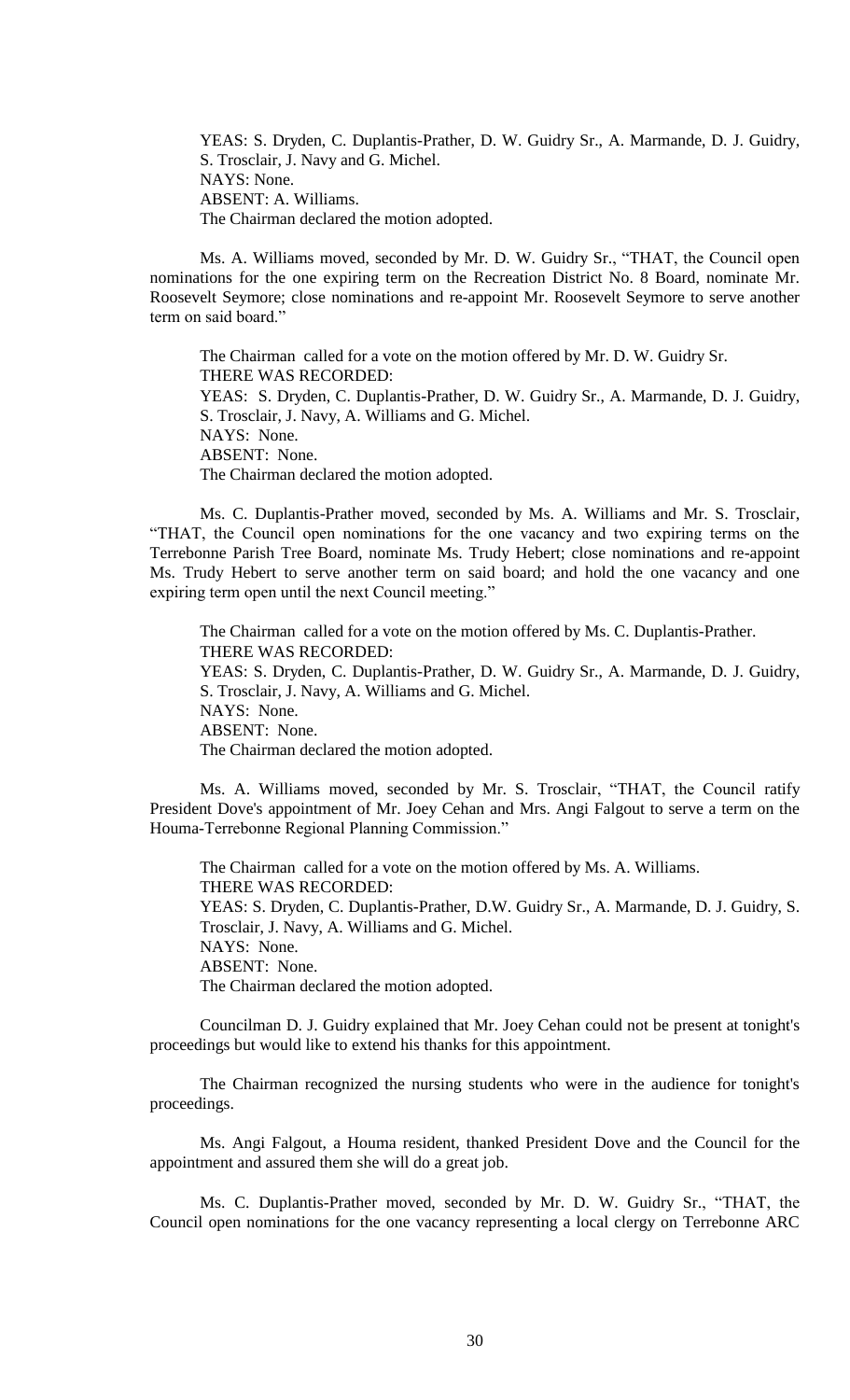(TARC), nominate Ms. Marie LeBlanc; close nominations and appoint Ms. Marie LeBlanc to serve a term on said board."

The Chairman called for a vote on the motion offered by Ms. C. Duplantis-Prather. THERE WAS RECORDED: YEAS: S. Dryden, C. Duplantis-Prather, D. W. Guidry Sr., A. Marmande, D. J. Guidry, S. Trosclair, J. Navy, A. Williams and G. Michel. NAYS: None. ABSENT: None. The Chairman declared the motion adopted.

Ms. A. Williams moved, seconded by Mr. D. J. Guidry and Mr. D. W. Guidry Sr., "THAT, the Council co-sponsor the 'Eyes on Our Youth Black History Program' on Saturday, February 27, 2016 on the steps of the Courtyard Square."

The Chairman called for a vote on the motion offered by Ms. A. Williams. THERE WAS RECORDED: YEAS: S. Dryden, C. Duplantis-Prather, D. W. Guidry Sr., A. Marmande, D. J. Guidry, S. Trosclair, J. Navy, A. Williams and G. Michel. NAYS: None. ABSENT: None. The Chairman declared the motion adopted.

Under Agenda Item 8A - Announcements, Council members

• Councilwoman C. Duplantis-Prather encouraged every pet owner to have their pets spayed or neutered to help control the pet population and asked that if a stray animal is found, please contact the Animal Shelter at (985) 873-6709.

Under Agenda Item 8B - Announcements, Parish President (No announcements were made.)

Ms. A. Williams moved, seconded by Mr. D. J. Guidry, "THAT, the Council approve the following Monthly Engineering Reports:

A. T. Baker Smith, LLC.

- B. Milford & Associates, Inc.
- C. Duplantis Design Group, PC."

The Chairman called for a vote on the motion offered by Ms. A. Williams. THERE WAS RECORDED:

YEAS: S. Dryden, C. Duplantis-Prather, D.W. Guidry Sr., A. Marmande, D. J. Guidry, S. Trosclair, J. Navy, A. Williams and G. Michel. NAYS: None.

ABSENT: None.

The Chairman declared the motion adopted.

Mr. D. J. Guidry moved, seconded by Ms. A. Williams, "THAT, the Council, at this time (6:18 p.m.), take a recess until 6:30 p.m."

The Chairman called for a vote on the motion offered by Mr. D. J. Guidry. THERE WAS RECORDED: YEAS: S. Dryden, C. Duplantis-Prather, D.W. Guidry Sr., A. Marmande, D.J. Guidry, S. Trosclair, J. Navy, A. Williams and G. Michel. NAYS: None. ABSENT: None. The Chairman declared the motion adopted.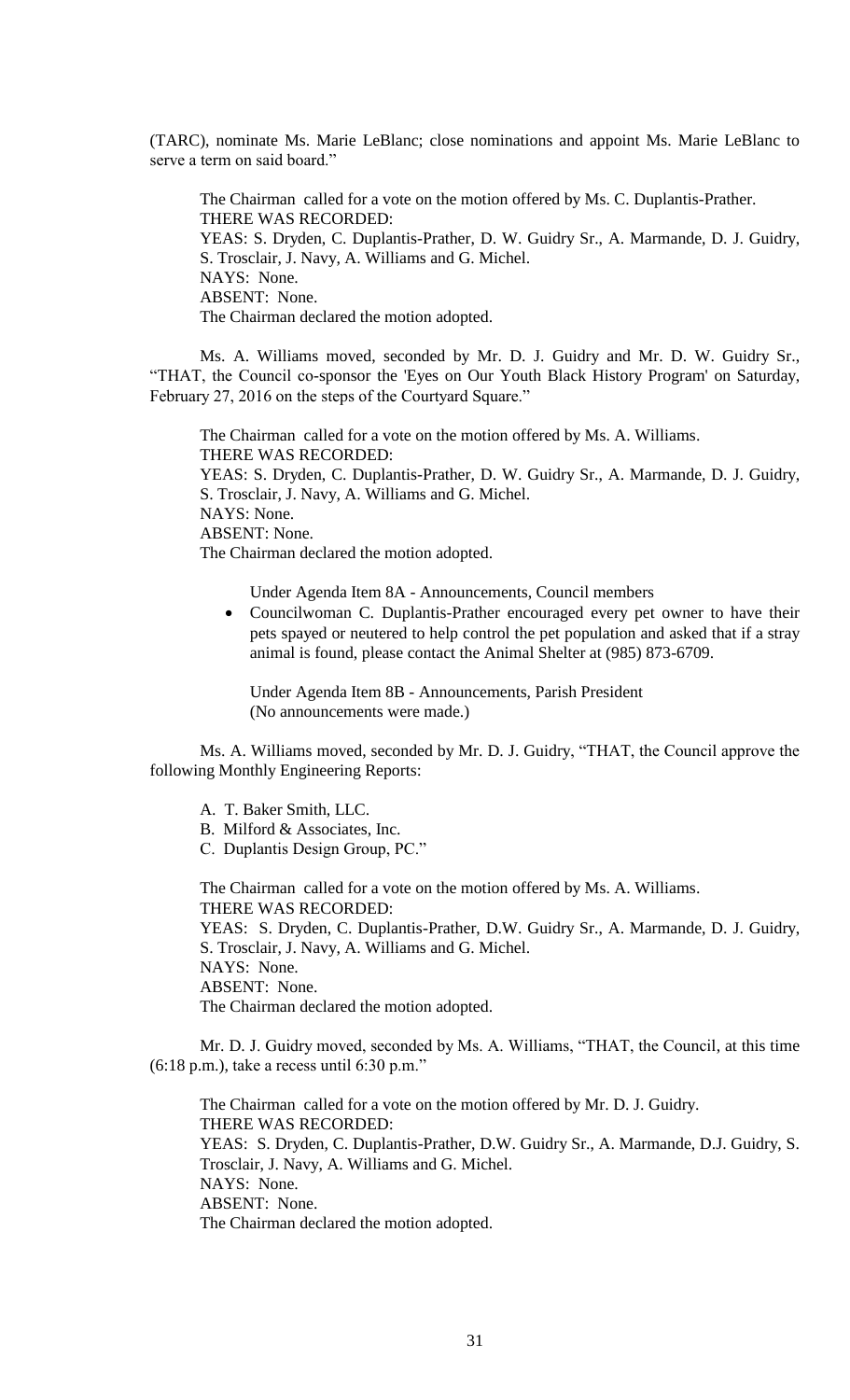Mr. D. J. Guidry moved, seconded by Mr. S. Trosclair and Ms. A. Williams, "THAT, the Council convene back into Regular Session and resume the regular order of business, as per written agenda at 6:30 p.m."

The Chairman called for a vote on the motion offered by Mr. D. J. Guidry. THERE WAS RECORDED: YEAS: S. Dryden, C. Duplantis-Prather, D.W. Guidry Sr., A. Marmande, D. J. Guidry, S. Trosclair, J. Navy, A. Williams and G. Michel. NAYS: None. ABSENT: None. The Chairman declared the motion adopted.

Mr. D. J. Guidry moved, seconded by Mr. S. Trosclair and Ms. A. Williams, "THAT, it now being 6:30 p.m., the Council open public hearings."

The Chairman called for a vote on the motion offered by Mr. D. J. Guidry. THERE WAS RECORDED: YEAS: S. Dryden, C. Duplantis-Prather, D. W. Guidry Sr., A. Marmande, D. J. Guidry, S. Trosclair, J. Navy, A. Williams and G. Michel. NAYS: None. ABSENT: None. The Chairman declared the motion adopted.

The Chairman recognized the public for comments on the following:

A. A proposed ordinance to revoke an existing utility servitude on property belonging to John Wiggins as depicted on the attached plat subject to a reservation of any utility servitudes.

There were no comments from the public on the aforementioned proposed ordinance.

Mr. D.J. Guidry moved, seconded by Mr. D.W. Guidry Sr., "THAT, the Council close the aforementioned public hearing."

The Chairman called for a vote on the motion offered by Mr. D.J. Guidry. THERE WAS RECORDED: YEAS: S. Dryden, C. Duplantis-Prather, D. W. Guidry Sr., A. Marmande, D. J. Guidry, S. Trosclair, J. Navy, A. Williams and G. Michel. NAYS: None. ABSENT: None. The Chairman declared the motion adopted.

OFFERED BY: Mr. D. J. Guidry SECONDED BY: Mr. D. W. Guidry, Sr.

## ORDINANCE NO. 8674

AN ORDINANCE TO REVOKE AN EXISTING UTILITY SERVITUDE ON PROPERTY BELONGING TO JOHN WIGGINS AS DEPICTED ON THE ATTACHED PLAT SUBJECT TO A RESERVATION OF ANY UTILITY SERVITUDES; AND TO ADDRESS OTHER MATTERS RELATIVE THERETO.

## SECTION I

NOW, THEREFORE BE IT ORDAINED that the Terrebonne Parish Council, in regular session convened, on behalf of the Terrebonne Parish Council (TPCG), acting pursuant to the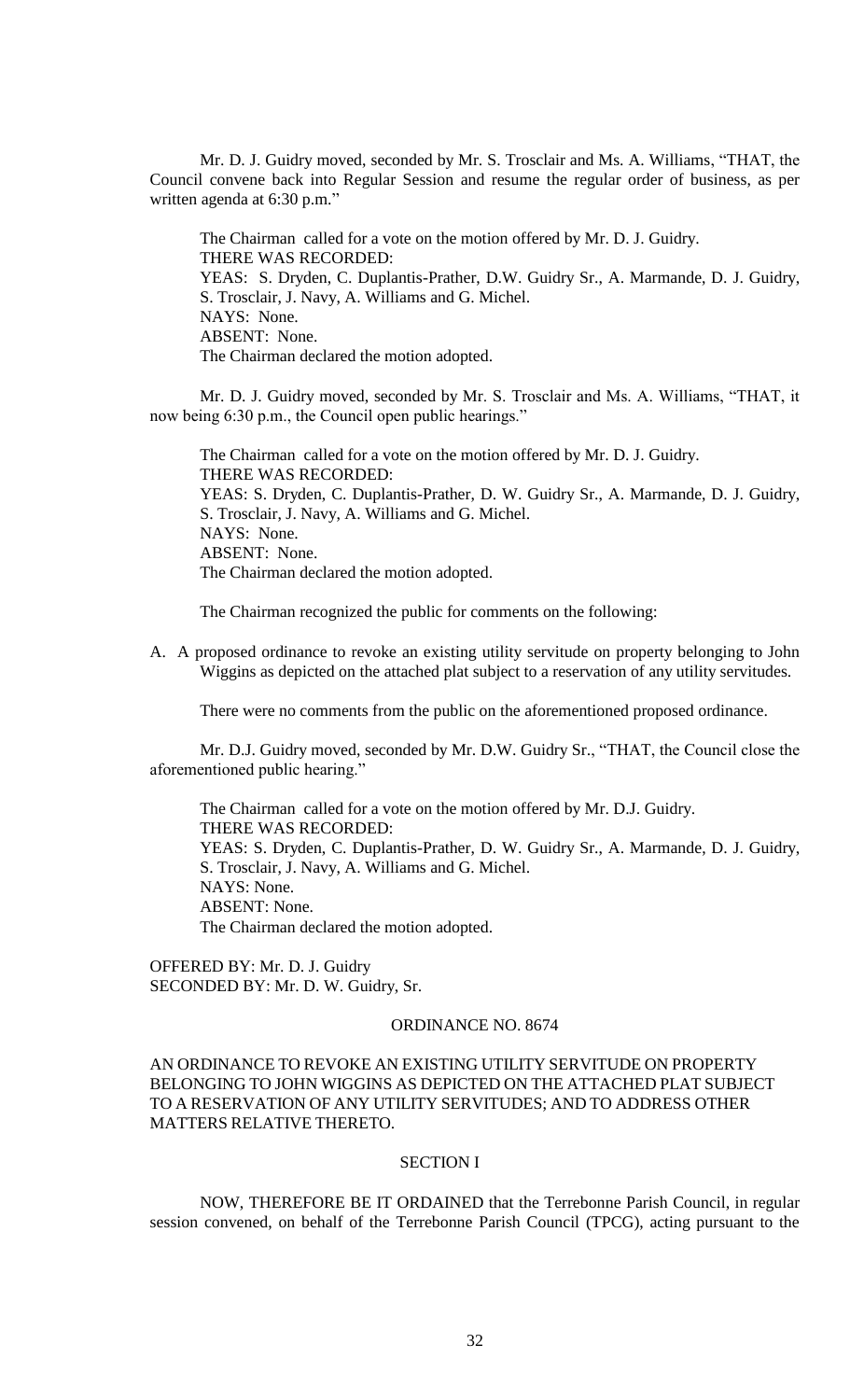authority vested in it by the Constitution and laws of the State of Louisiana, and pursuant to the Home Rule Charter for a Terrebonne Parish Consolidated Government, has determined that, subject to the terms of the Department of Utilities does hereby revokes an existing three (3) foot Utilities servitude to be abandoned in favor of a new five (5) foot electric servitude to accommodate relocation of electric utility lines as depicted on the new servitude documents.

## SECTION II

If any word, clause, phrase, section or other portion of this ordinance shall be declared null, void, invalid, illegal, or unconstitutional, the remaining words, clauses, phrases, sections and other portions of this ordinance shall remain in full force and effect, the provisions of this ordinance hereby being declared to be severable.

#### SECTION III

This ordinance shall become effective upon approval by the Parish President or as otherwise provided in Section 2-13(b) of the Home Rule Charter for a Consolidated Government for Terrebonne Parish, whichever occurs sooner.

This ordinance, having been introduced and laid on the table for at least two weeks, was voted upon as follows:

This ordinance, having been introduced and laid on the table for at least two weeks, was voted upon as follows:

#### THERE WAS RECORDED:

YEAS: S. Dryden, C. Duplantis-Prather, D. W. Guidry, Sr., A. Marmande, D. J. Guidry, S. Trosclair, J. Navy, A. Williams and G. Michel. NAYS: None. NOT VOTING: None. ABSTAINING: None. ABSENT: None. The Chairman declared the ordinance adopted on this the 17th day of February 2016.

The Chairman recognized the public for comments on the following:

B. A proposed ordinance that will authorize the acquisition of property at 1940 St. Louis Canal Road, Houma, LA; to authorize the Parish President to execute any and all documents necessary to acquire same.

Parish Manager Al Levron explained that this property was identified about six months ago as being ready for development and is located directly adjacent to the north sewer treatment plant. He stated that it was determined that it was not in the public's best interest that the said property be developed due to the potential issues with odors and the proximity to the sewer plant.

There were no comments from the public on the aforementioned proposed ordinance.

Mr. G. Michel moved, seconded by Mr. D.J. Guidry, "THAT, the Council close the aforementioned public hearing."

The Chairman called for a vote on the motion offered by Mr. G. Michel. THERE WAS RECORDED: YEAS: S. Dryden, C. Duplantis-Prather, D. W. Guidry Sr., A. Marmande, D. J. Guidry,

S. Trosclair, J. Navy, A. Williams and G. Michel. NAYS: None.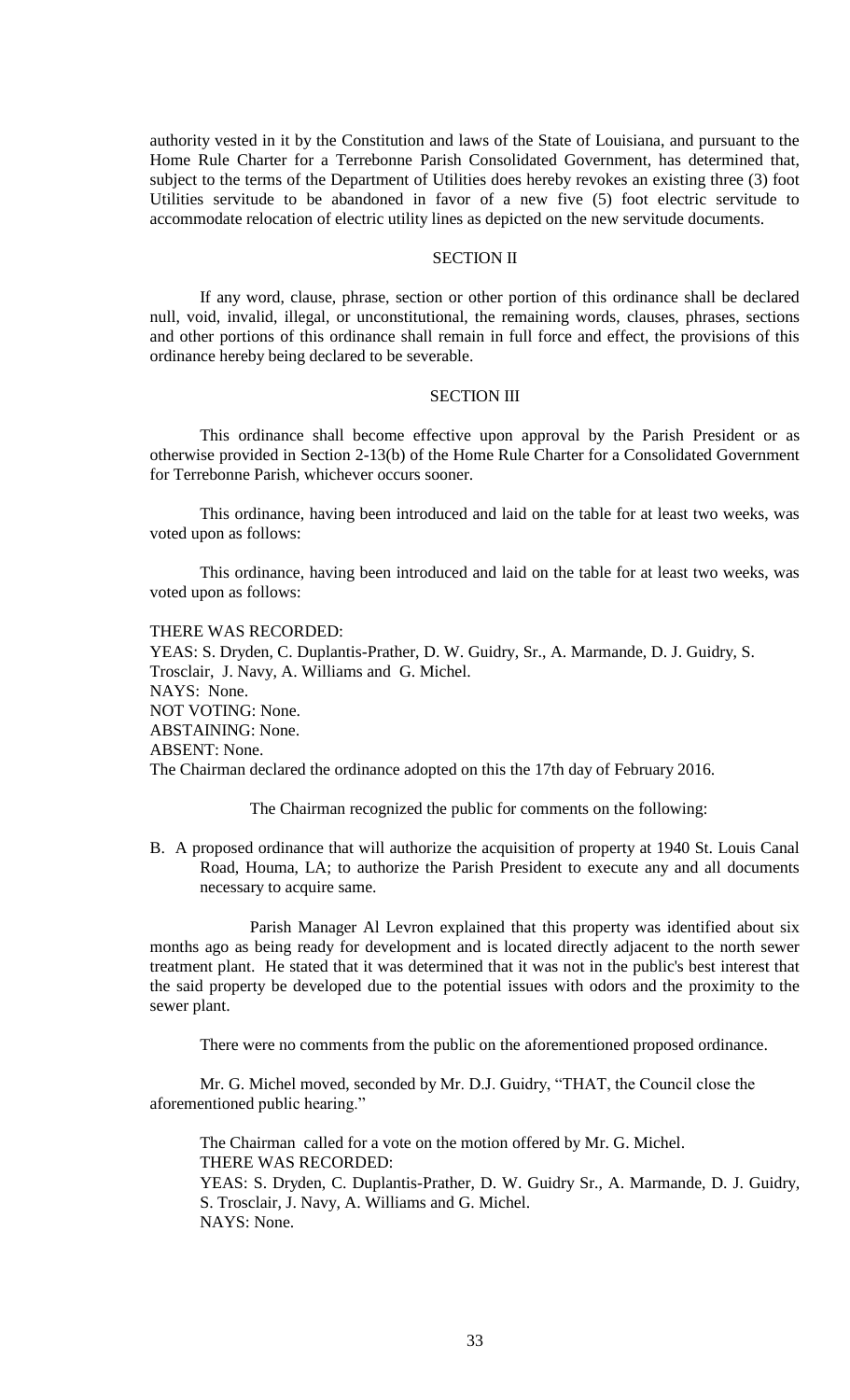ABSENT: None. The Chairman declared the motion adopted.

OFFERED BY: Mr. G. Michel SECONDED BY: Mr. S. Trosclair

## ORDINANCE NO. 8675

AN ORDINANCE TO AUTHORIZE THE ACQUISITION OF PROPERTY AT 1940 ST. LOUIS CANAL ROAD, HOUMA LA 70364; TO AUTHORIZE THE PARISH PRESIDENT TO EXECUTE ANY AND ALL DOCUMENTS NECESSARY TO ACQUIRE SAME; AND TO PROVIDE FOR OTHER MATTERS RELATIVE THERETO.

WHEREAS, the Terrebonne Parish Consolidated Government is authorized by Louisiana Constitution Art. 6, §23 to purchase immovable property for any public purpose; and

WHEREAS, Section 2-11(12) of the Terrebonne Parish Charter requires an ordinance to acquire real property on behalf of the Parish Government; and

WHEREAS, the Terrebonne Parish Consolidated Government wishes to purchase the tract of land described as follows:

On the left descending bank of Bayou Terrebonne. Bounded above by Talma Daigle. Bounded below by Everette Talbot having a frontage 2 arpents by depth 28. Less Batture sold CB 237/394. Less 2.875 acres along St. Louis Canal Road sold to Martin Manzella, Jr. CB 676/579. Less Cadiere Park Heights. Less 1.0 acre sold Martin Manzelle, Jr. CB 739/260. Less 5.719 Acres sold Hale Development Corp. CB 923/25. Less 6.304 acres sold Hale Development Corporation CB 948/332 Less 7.178 acres sold Hale Development Corporation CB 962/742. Less Cadiere Park Heights Adden. #1 CB 2163/624.

bearing a municipal address of 1940 St. Louis Canal Road, Houma LA 70364, owned by K.P. Services of Louisiana, LLC to expand the buffer zone around the North Terrebonne Sewer Treatment Plant, or for any other governmental use; and

WHEREAS, the described project will be conducive to the public interest and convenience, and will enable Terrebonne Parish Consolidated Government (TPCG) to properly maintain said Sewer Treatment Plant and fulfill the functions imposed upon it by law;

WHEREAS, the purchase price shall be fair market value as determined by the appraisal performed by Logan H. Babin, Jr. effective April 21, 2015, which values the Property at a total of Eighteen Thousand Three Hundred and No/100 (\$18,300.00) Dollars; and

NOW, THEREFORE BE IT ORDAINED by the Terrebonne Parish Council, on behalf of the Terrebonne Parish Consolidated Government, that:

#### SECTION 1

The Parish President, Gordon E. Dove, be and he is hereby authorized to acquire the immovable property in full ownership described as: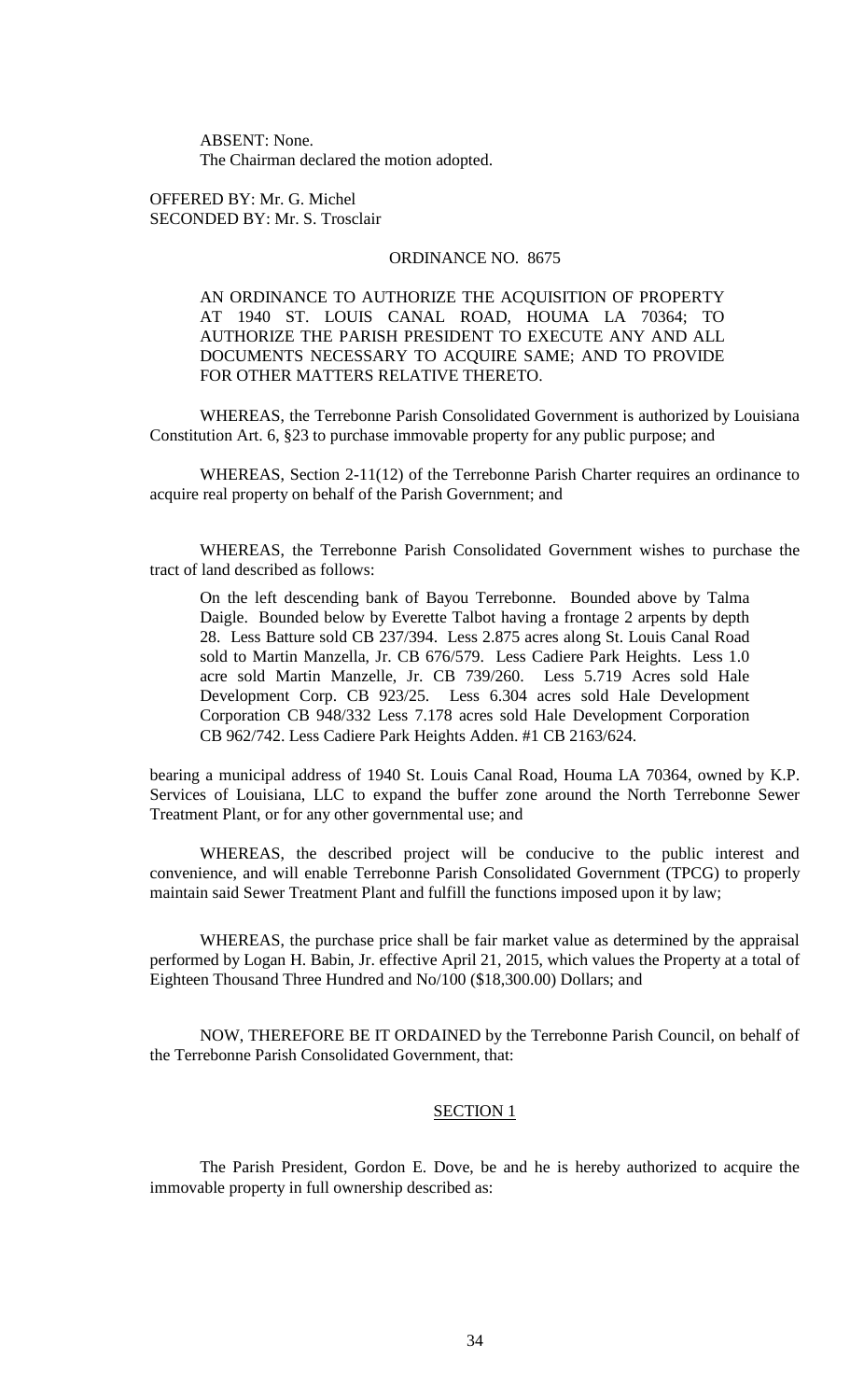On the left descending bank of Bayou Terrebonne. Bounded above by Talma Daigle. Bounded below by Everette Talbot having a frontage 2 arpents by depth 28. Less Batture sold CB 237/394. Less 2.875 acres along St. Louis Canal Road sold to Martin Manzella, Jr. CB 676/579. Less Cadiere Park Heights. Less 1.0 acre sold Martin Manzelle, Jr. CB 739/260. Less 5.719 Acres sold Hale Development Corp. CB 923/25. Less 6.304 acres sold Hale Development Corporation CB 948/332 Less 7.178 acres sold Hale Development Corporation CB 962/742. Less Cadiere Park Heights Adden. #1 CB 2163/624.

bearing a municipal address of 1940 St. Louis Canal Road, Houma LA 70364; that the Parish President is hereby authorized and empowered for and on behalf of the Terrebonne Parish Consolidated Government to execute documents necessary to acquire the said property in full ownership for the above stated purposes for an amount he deems just and reasonable not to exceed the fair market value set forth above, and any other necessary legal documents for the purchase of said property, free and clear of any encumbrances.

#### SECTION 2

If any word, clause, phrase, section or other portion of this ordinance shall be declared null, void, invalid, illegal or unconstitutional, the remaining words, clauses, phrases, sections and other portions of this ordinance shall remain in full force and effect, the provisions of this ordinance hereby being declared to be severable.

#### SECTION 3

This ordinance shall become effective upon signing by the Parish President or, if not signed by the Parish President, in accordance with Sections 2-12, 2-13 and 2-14 of the Terrebonne Parish Home Rule Charter.

This ordinance, having been introduced and laid on the table for at least two weeks, was voted upon as follows:

THERE WAS RECORDED:

YEAS: S. Dryden, C. Duplantis-Prather, D. W. Guidry, Sr., A. Marmande, D. J. Guidry, S. Trosclair, J. Navy and G. Michel. NAYS: None. NOT VOTING: None. ABSTAINING: A. Williams. ABSENT: None. The Chairman declared the ordinance adopted on this the 17th day of February 2016.

The Chairman recognized the public for comments on the following:

C. A proposed ordinance that will remove 3 parking meters in the vicinity of 238 Gabasse Street.

There were no comments from the public on the aforementioned proposed ordinance.

Ms. C. Duplantis-Prather moved, seconded by Mr. D.W. Guidry Sr., "THAT, the Council close the aforementioned public hearing."

The Chairman called for a vote on the motion offered by Ms. C. Duplantis-Prather. THERE WAS RECORDED:

YEAS: S. Dryden, C. Duplantis-Prather, D. W. Guidry Sr., A. Marmande, D. J. Guidry, S. Trosclair, J. Navy, A. Williams and G. Michel. NAYS: None.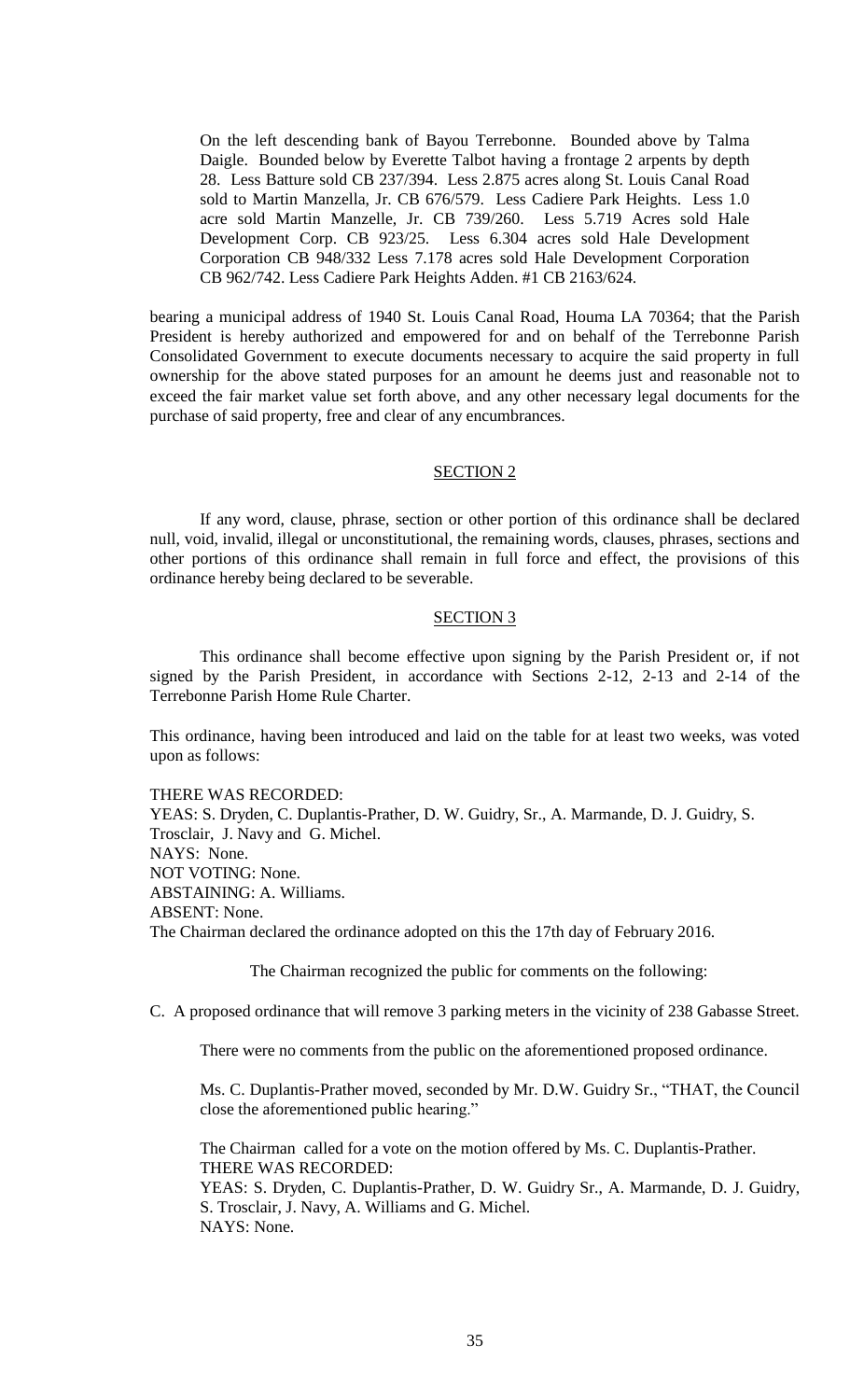ABSENT: None. The Chairman declared the motion adopted.

OFFERED BY: Ms. C. Duplantis SECONDED BY: Mr. D. W. Guidry, Sr.

## ORDINANCE NO. 8676

AN ORDINANCE AMENDING THE PARISH CODE OF TERREBONNE PARISH, CHAPTER 18, SECTION 18-289 TO REMOVE THREE (3) PARKING METERS ALONG GABASSE STREET, IN THE VICINITY OF 238 GABASSE STREET

#### SECTION I

BE IT ORDAINED by the Terrebonne Parish Council, in regular session convened, acting pursuant to the authority invested in it by the Constitution and laws of the State of Louisiana, the Home Rule Charter for a Consolidated Government for Terrebonne Parish, and including, but not limited to, LSA R.S. 33:1368 and other statutes of the State of Louisiana, to amend the parish Code of Terrebonne Parish, Chapter 18, Section 18-289 to remove three (3) parking meters along Gabasse Street, in the vicinity of 238 Gabasse Street.

#### SECTION II

If any word, clause, phrase, section or other portion of this ordinance shall be declared null, void, invalid, illegal, or unconstitutional, the remaining words, clauses, phrases, sections or other portions of this ordinance shall remain in full force and effect, the provisions of this section hereby being declared to be severable.

#### SECTION III

Any ordinance or part thereof in conflict herewith is hereby repealed.

#### SECTION IV

This ordinance shall become effective upon approval by the Parish President or as otherwise provided in Section 2-13 (b) of the Home Rule Charter for a Consolidated Government for Terrebonne Parish, whichever occurs sooner.

This ordinance, having been introduced and laid on the table for at least two weeks, was voted upon as follows:

THERE WAS RECORDED: YEAS: S. Dryden, C. Duplantis-Prather, D. W. Guidry, Sr., A. Marmande, D. J. Guidry, S. Trosclair, J. Navy, A. Williams and G. Michel. NAYS: None. NOT VOTING: None. ABSTAINING: None. ABSENT: None. The Chairman declared the ordinance adopted on this the 17th day of February 2016.

The Chairman recognized the public for comments on the following:

D. A proposed ordinance to declare one (1) 2006 Ford F250 truck from the Road and Bridge Division of the Public Works Department, with a value of \$5,000.00 or greater, as surplus and authorizing said items to be disposed of through legally approved methods.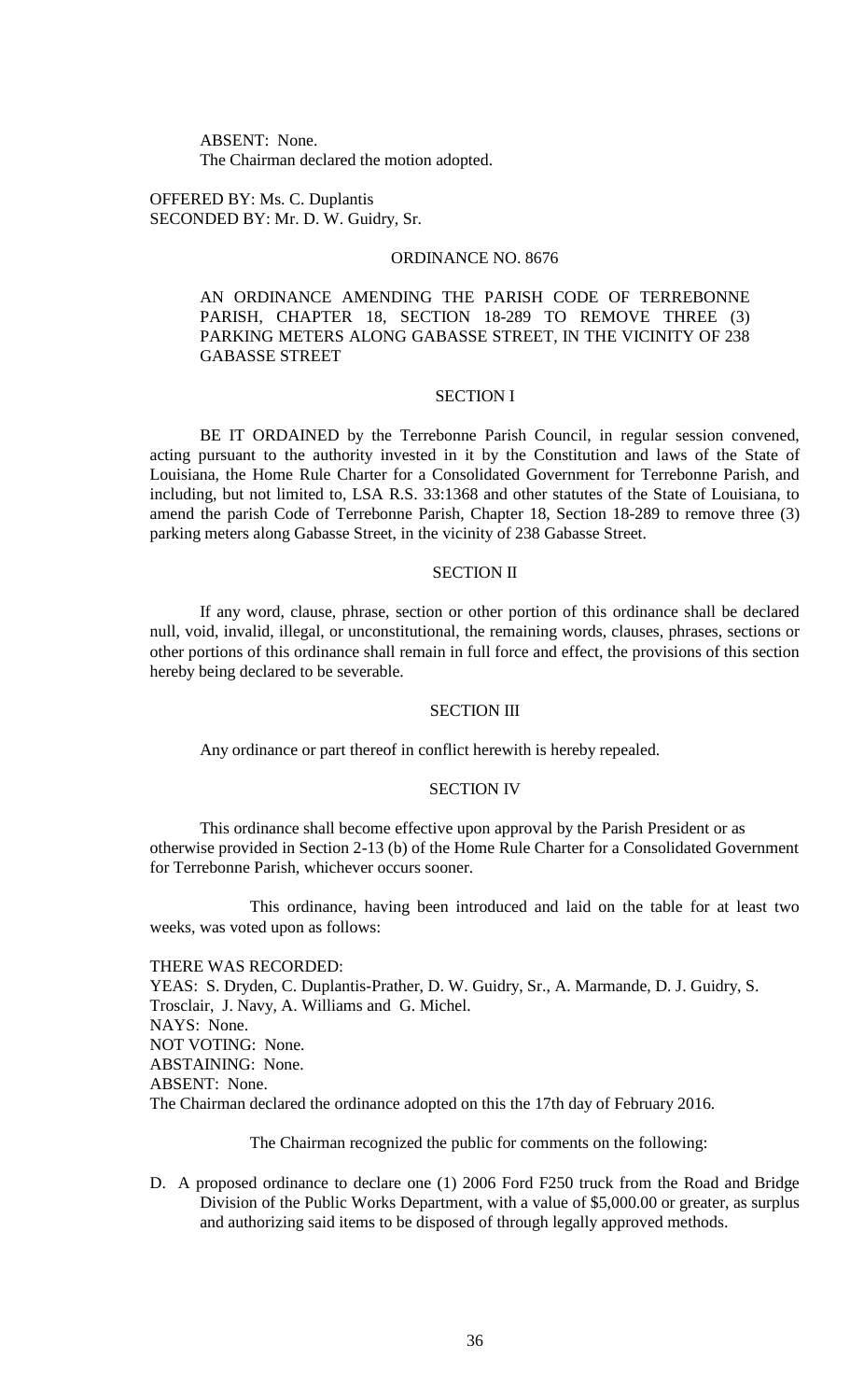There were no comments from the public on the aforementioned proposed ordinance.

Mr. G. Michel moved, seconded by Mr. S. Trosclair, "THAT, the Council close the aforementioned public hearing."

The Chairman called for a vote on the motion offered by Mr. G. Michel. THERE WAS RECORDED: YEAS: S. Dryden, C. Duplantis-Prather, D.W. Guidry Sr., A. Marmande, D.J. Guidry, S. Trosclair, J. Navy, A. Williams and G. Michel. NAYS: None. ABSENT: None. The Chairman declared the motion adopted.

OFFERED BY: Ms. A. Williams SECONDED BY: Mr. G. Michel

#### ORDINANCE NO. 8677

An Ordinance to declare equipment with a value of Five Thousand Dollars (\$5,000.00) or greater from the Road and Bridge Division of the Public Works Department as surplus as described in the attached Exhibit "A" and authorizing said item to be disposed of by public bid, negotiated sale, junked or by any other legally approved method.

## SECTION I

WHEREAS, the movable property listed in the attached Exhibit "A" has a value of \$5,000.00 or greater as indicated by the value set out next to the item on the attached Exhibit A; and

### SECTION II

NOW THEREFORE BE IT ORDAINED that the Terrebonne Parish Council, on behalf of the Terrebonne Parish Consolidated Government, does hereby declare the attached Exhibit "A" surplus and authorizes the Parish President to dispose of said item(s) by public bid, negotiated sale, junked or by any other legally approved method.

#### SECTION III

If any word, clause, phrase, section or other portion of this ordinance shall be declared null, void, invalid, illegal, or unconstitutional, the remaining words, clauses, phrases, sections and other portions of this ordinance shall remain in full force and effect, the provisions of this ordinance hereby being declared to be severable.

#### SECTION IV

This ordinance shall become effective upon approval by the Parish President or as otherwise provided in Section 2-13(b) of the Home Rule Charter for a Consolidated Government for Terrebonne Parish, whichever occurs sooner.

This ordinance, having been introduced and laid on the table for at least two weeks, was voted upon as follows:

## THERE WAS RECORDED: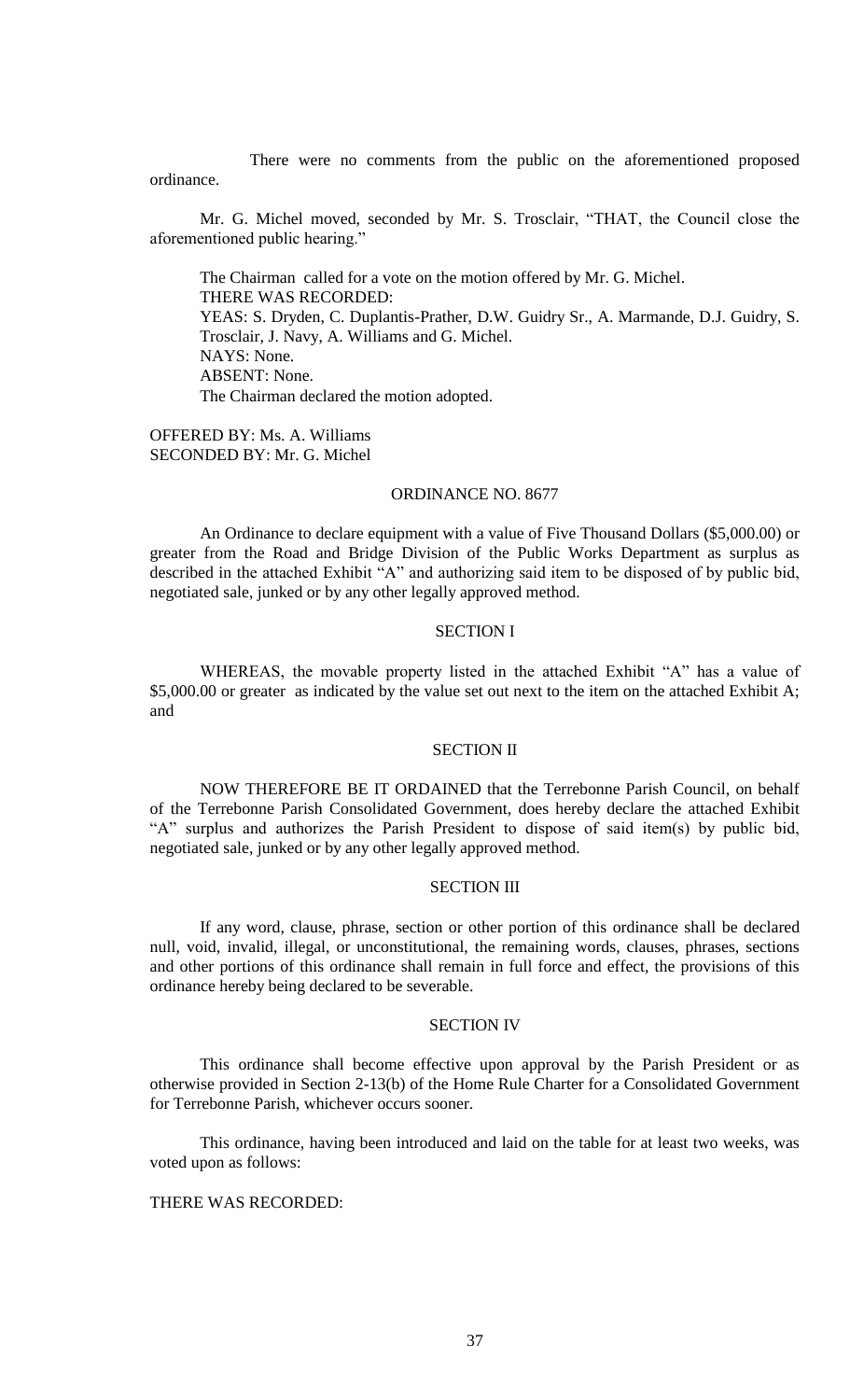YEAS: S. Dryden, C. Duplantis-Prather, D. W. Guidry, Sr., A. Marmande, D. J. Guidry, S. Trosclair, J. Navy, A. Williams and G. Michel. NAYS: None. NOT VOTING: None. ABSTAINING: None. ABSENT: None. The Chairman declared the ordinance adopted on this the 17th day of February 2016.

> Exhibit "A" Surplus January 2016 (Value of \$5,000.00 or Greater)

Road and Bridge: 1 - 2006 Ford F250 Truck (Unit# 2125) / \$5,000.00

The Chairman recognized the public for comments on the following:

E. A proposed ordinance to amend the 2016 Adopted Operating Budget and 5-year Capital Outlay Budget of the Terrebonne Parish Consolidated Government for the following items and to provide for related matters:

- I. Whiskey Island, \$250,000
- II. Petit Caillou Drainage System, \$100,000
- III. Chacahoula/Gibson Bayou Black Basin, \$100,000
- IV. Industrial Boulevard to Thompson Road Utility Relocation, \$315,317.

There were no comments from the public on the aforementioned proposed ordinance.

Ms. A. Williams moved, seconded by Mr. D. J. Guidry, "THAT, the Council close the aforementioned public hearing."

The Chairman called for a vote on the motion offered by Ms. A. Williams. THERE WAS RECORDED: YEAS: S. Dryden, C. Duplantis-Prather, D.W. Guidry Sr., A. Marmande, D.J. Guidry, S. Trosclair, J. Navy, A. Williams and G. Michel. NAYS: None. ABSENT: None. The Chairman declared the motion adopted.

OFFERED BY: Mr. D. J. Guidry SECONDED BY: Ms. A. Williams

#### ORDINANCE NO. 8678

AN ORDINANCE TO AMEND THE 2016 ADOPTED OPERATING BUDGET AND 5-YEAR CAPITAL OUTLAY BUDGET OF THE TERREBONNE PARISH CONSOLIDATED GOVERNMENT FOR THE FOLLOWING ITEMS AND TO PROVIDE FOR RELATED MATTERS.

- I. Whiskey Island, \$250,000
- II. Petit Caillou Drainage System, \$100,000
- III. Chacahoula/Gibson Bayou Black Basin, \$100,000
- IV. Industrial Boulevard to Thompson Road Utility Relocation, \$315,317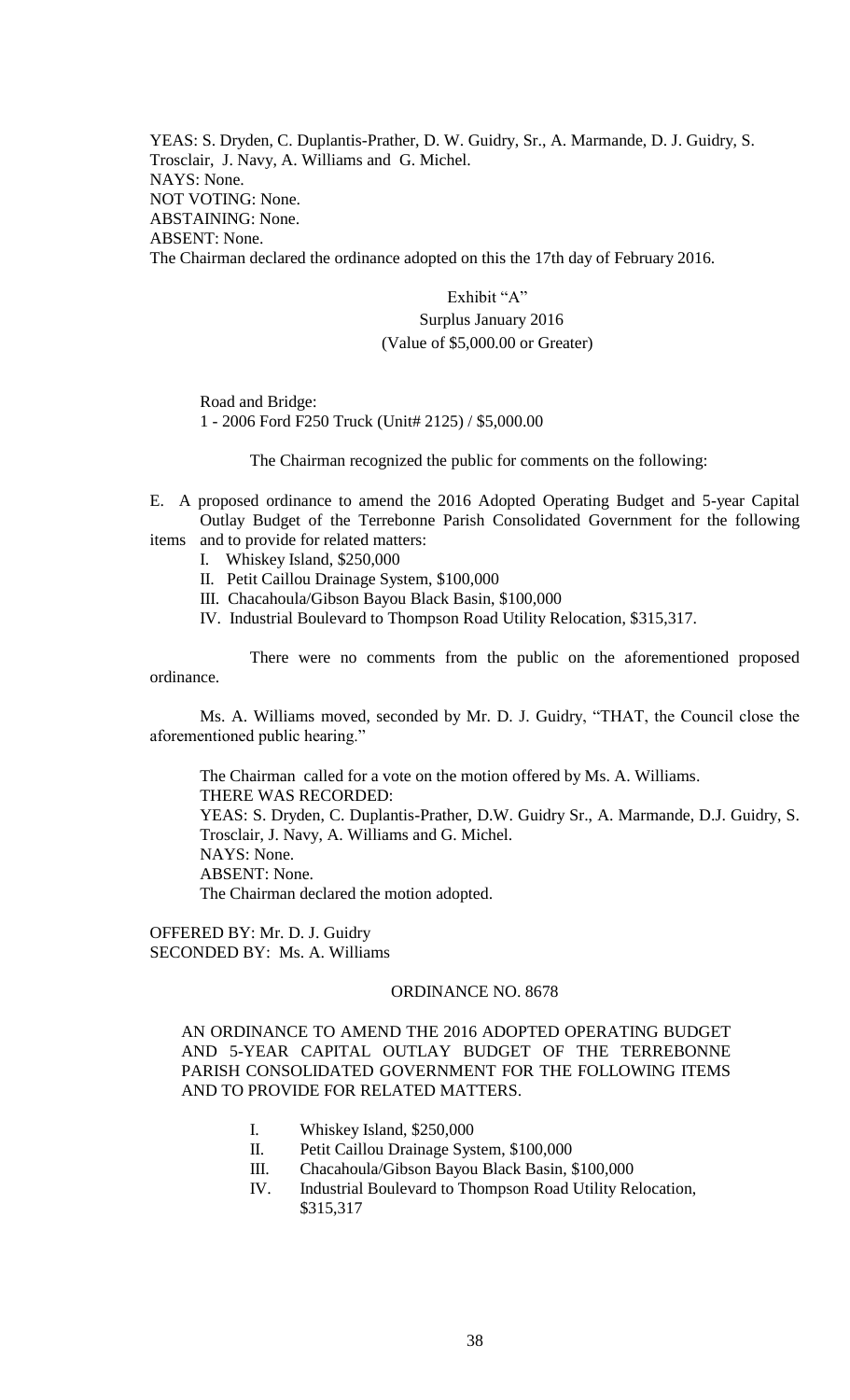#### SECTION I

WHEREAS, funding is needed for the preliminary engineering and permitting for Whiskey Island segmented breakwater rocks and armor, and

WHEREAS, the funding source is from the 2005 Sales Tax Construction Fund and the Capital Projects Control Fund for a total of \$250,000.

NOW, THEREFORE BE IT ORDAINED, by the Terrebonne Parish Council, on behalf of the Terrebonne Parish Consolidated Government, that the 2016 Adopted Operating Budget and 5-Year Capital Outlay Budget be amended to recognize the funding of Whiskey Island. (Attachment A)

#### SECTION II

WHEREAS, funding is needed for the preliminary engineering and permitting of the Petit Caillou Drainage System, and

WHEREAS, the funding source is from the 2005 Sales Tax Construction Fund, the 1998 Public Improvement Construction Fund and the Drainage Fund for a total of \$100,000.

NOW, THEREFORE BE IT FURTHER ORDAINED, by the Terrebonne Parish Council, on behalf of the Terrebonne Parish Consolidated Government, that the 2016 Adopted Operating Budget and 5-Year Capital Outlay Budget be amended to recognize the funding of the Petit Caillou Drainage System. (Attachment B)

#### SECTION III

WHEREAS, funding is needed for the preliminary engineering and permitting of the Chacahoula/Gibson Bayou Black Basin, and

WHEREAS, the funding source is from the Drainage Fund for \$100,000.

NOW, THEREFORE BE IT FURTHER ORDAINED, by the Terrebonne Parish Council, on behalf of the Terrebonne Parish Consolidated Government, that the 2016 Adopted Operating Budget and 5-Year Capital Outlay Budget be amended to recognize the funding of the Chacahoula/Gibson Bayou Black Basin. (Attachment C)

#### SECTION IV

WHEREAS, the Louisiana Department of Transportation & Development (DOTD) has entered into an Articles of Agreement, Utility Relocation Agreement for Industrial Boulevard to Thompson Road, and

WHEREAS, the Terrebonne Parish Utilities Department must relocate or adjust their facilities in whole or in part for the widening of Hwy 57 from Industrial Boulevard to Thompson Road.

WHEREAS, DOTD agrees to pay \$315,317 which is 47.7% of the total project cost of \$660,870,

NOW, THEREFORE BE IT FURTHER ORDAINED, by the Terrebonne Parish Council, on behalf of the Terrebonne Parish Consolidated Government, that the 2016 Adopted Operating Budget and the 5-Year Capital Outlay Budget be amended to recognize the additional funding for the Utility Relocation of Industrial Boulevard to Thompson Road. (Attachment D)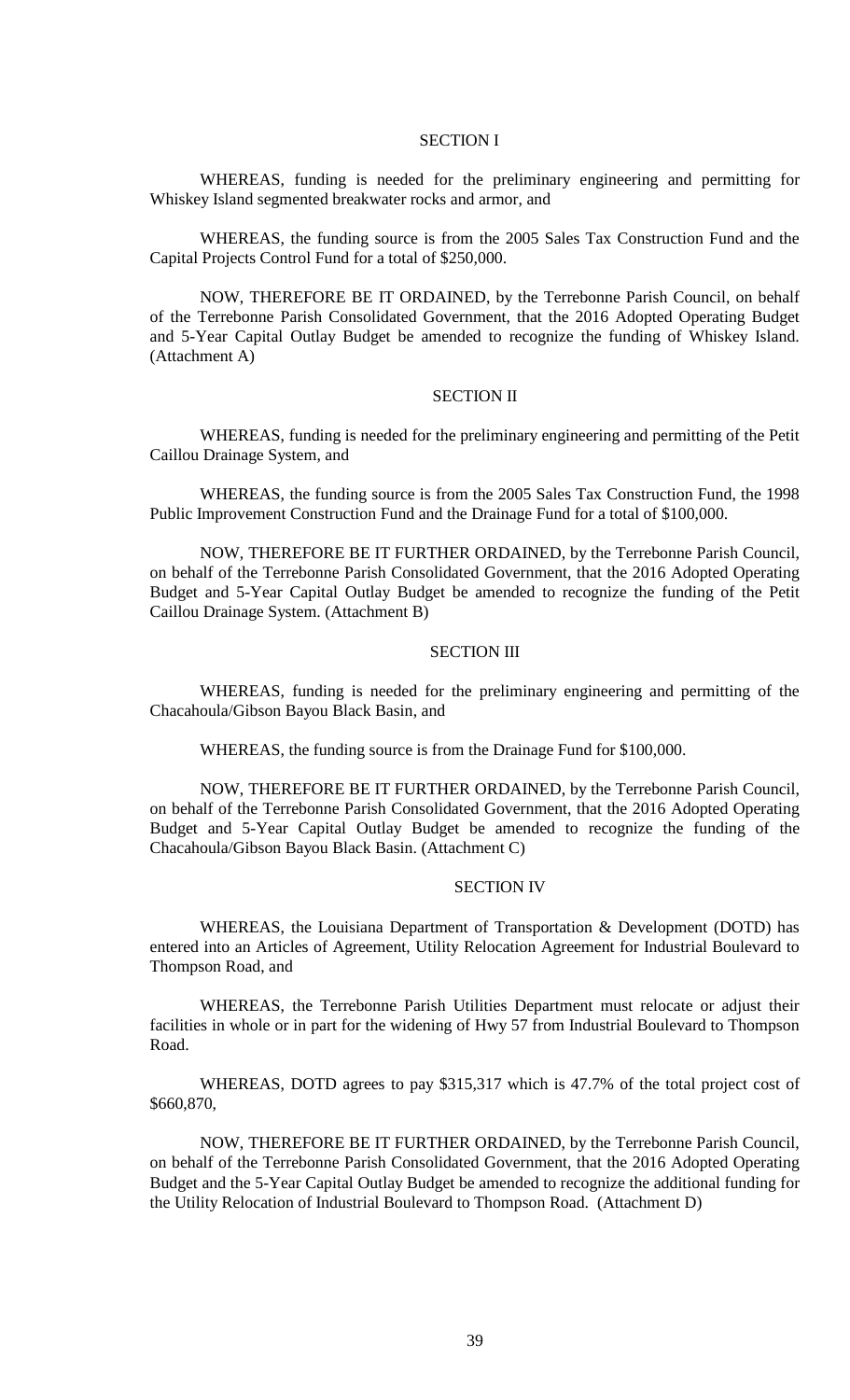#### SECTION V

If any word, clause, phrase, section or other portion of this ordinance shall be declared null, void, invalid, illegal, or unconstitutional, the remaining words, clauses, phrases, sections and other portions of this ordinance shall remain in full force and effect, the provisions of this ordinance hereby being declared to be severable.

## SECTION VI

This ordinance shall become effective upon approval by the Parish President or as otherwise provided in Section 2-13(b) of the Home Rule Charter for a Consolidated Government for Terrebonne Parish, whichever occurs sooner.

This ordinance, having been introduced and laid on the table for at least two weeks, was voted upon as follows:

#### THERE WAS RECORDED:

YEAS: S. Dryden, C. Duplantis-Prather, D. W. Guidry, Sr., A. Marmande, D. J. Guidry, S. Trosclair, J. Navy, A. Williams and G. Michel. NAYS: None. NOT VOTING: None. ABSTAINING: None. ABSENT: None. The Chairman declared the ordinance adopted on this the 17th day of February 2016.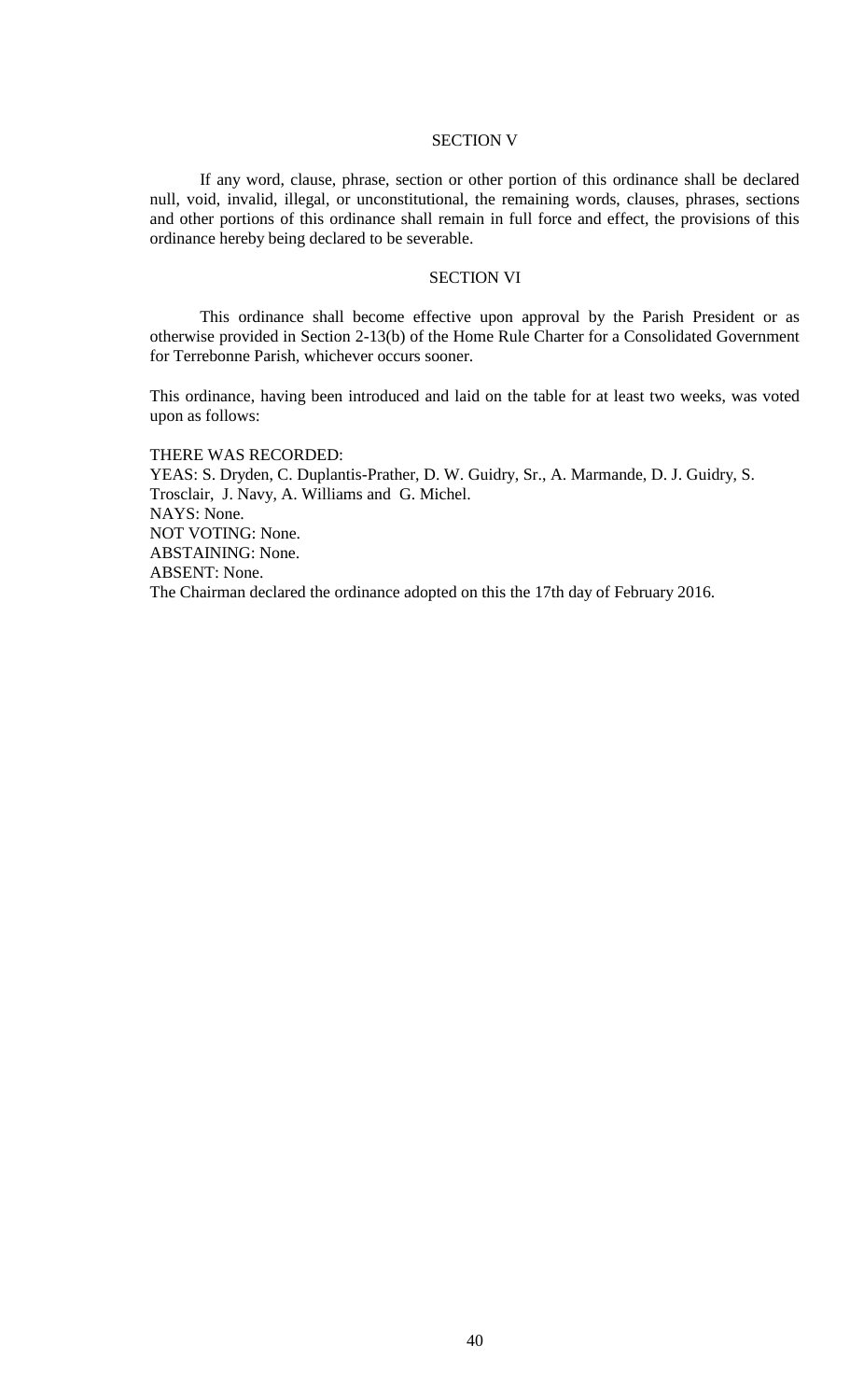# **ATTACHMENT A - Whiskey Island**

|                                       | 2016           |               |           |
|---------------------------------------|----------------|---------------|-----------|
|                                       | <b>Adopted</b> | <b>Change</b> | Amended   |
| Whiskey Island                        |                | 250,000       | 250,000   |
| 2005 Sales Tax Constr Fund            |                | (92, 689)     | (92, 689) |
| Capital Projects Control              |                | 92,689        | 92,689    |
| 2005 Sales Tax Constr Fund (decrease) | N/A            | (157, 311)    | N/A       |
| Capital Projects Control (decrease)   | N/A            | (92,689)      | N/A       |

# **ATTACHMENT B - PETIT CAILLOU DRAINAGE SYSTEM**

|                                | 2016           |               |           |
|--------------------------------|----------------|---------------|-----------|
|                                | <b>Adopted</b> | <b>Change</b> | Amended   |
|                                |                |               |           |
| Petit Caillou Drainage System  | 0              | 100,000       | 100,000   |
| 2005 Sales Tax Constr Fund     | 0              | (21, 374)     | (21, 374) |
| 1998 Public Improvement Constr | 0              | (8, 557)      | (8, 557)  |
| Drainage Tax Fund              | 0              | (67,744)      | (67,744)  |
| P/W Drainage Const Fund        | 0              | 21,374        | 21,374    |
| Bayou Chauvin Drainage         | 2,325          | (2, 325)      | (4,650)   |
| P/W Drainage Const Fund        | 0              | 8,557         | 8,557     |
| P/W Drainage Const Fund        | 0              | 70,069        | 70,069    |
| Fund Balance (Decrease)        | N/A            | (21,374)      | N/A       |
| Fund Balance (Decrease)        | N/A            | (10,882)      | N/A       |
| Fund Balance (Decrease)        | N/A            | (67, 744)     | N/A       |

# **ATTACHMENT C - CHACAHOULA/GIBSON BAYOU BLACK BASIN**

|                              | 2016           |               |           |
|------------------------------|----------------|---------------|-----------|
|                              | <b>Adopted</b> | <b>Change</b> | Amended   |
|                              |                |               |           |
| Chacahoula/Bayou Black Basin | 0              | 100.000       | 100,000   |
| Drainage Tax Fund            | 0              | (100,000)     | (100,000) |
| P/W Drainage Const Fund      | 0              | 100,000       | 100,000   |
| Fund Balance (Decrease)      | N/A            | (100,000)     | N/A       |

# **ATTACHMENT D - INDUSTRIAL BLVD TO THOMPSON RD UTIL RELOCATION**

|                                     | 2016                     |               |            |
|-------------------------------------|--------------------------|---------------|------------|
|                                     | <b>Adopted</b>           | <b>Change</b> | Amended    |
| DOTD Industrial Blvd to Thompson Rd | $\overline{\phantom{a}}$ | (315, 317)    | (315, 317) |
| Industrial Blvd to Thompson Rd.     | 303.939                  | 315.317       | 619.256    |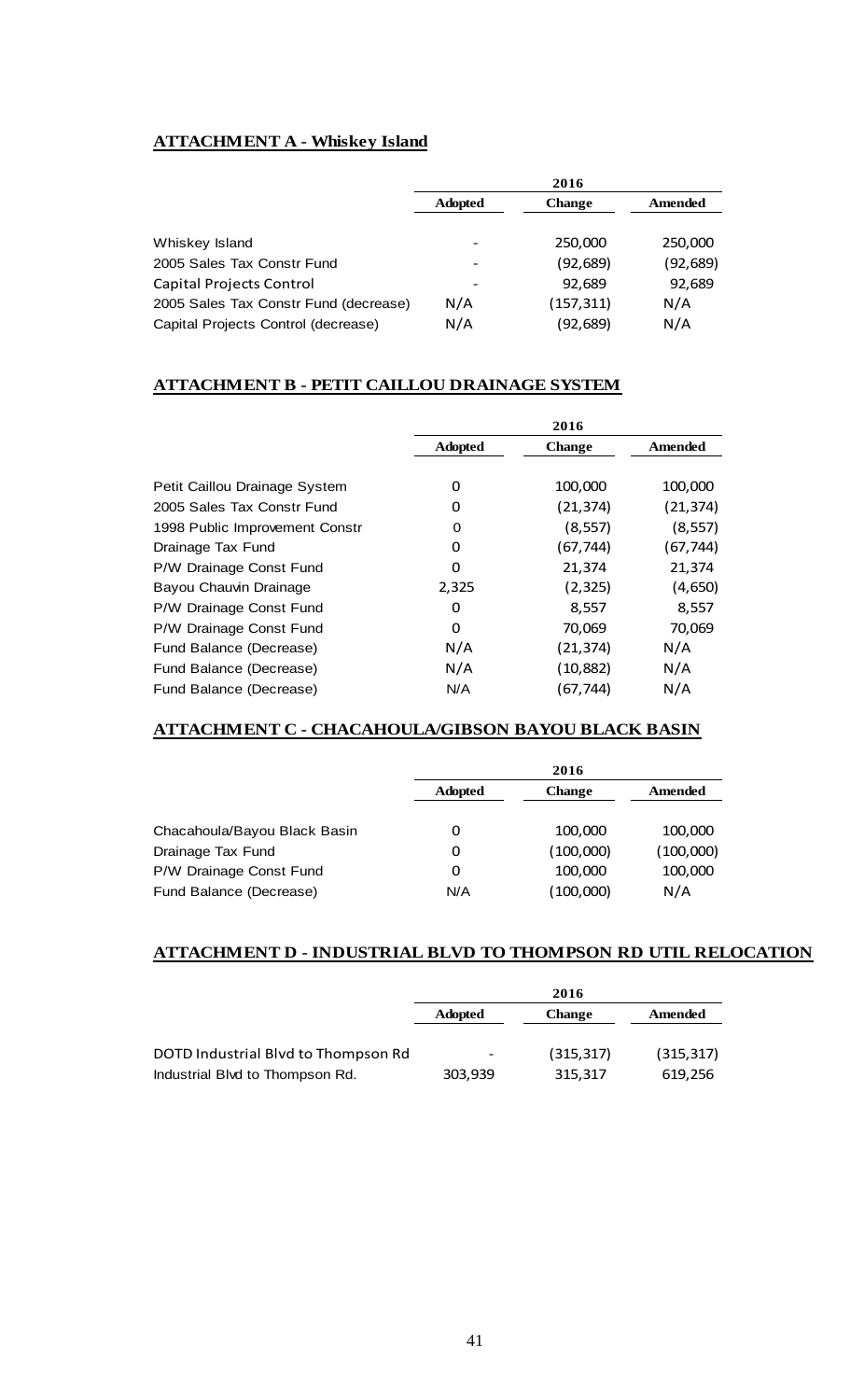The Chairman recognized the public for comments on the following:

F. A proposed ordinance to amend the 2016 Adopted Operating Budget of the Terrebonne Parish Consolidated Government for the following items and related matters:

I. General Fund-Administration, Financial and Administrative Consultant,

\$96,000.

There were no comments from the public on the aforementioned proposed ordinance.

Ms. A. Williams moved, seconded by Ms. C. Duplantis-Prather, "THAT, the Council close the aforementioned public hearing."

The Chairman called for a vote on the motion offered by Ms. A. Williams. THERE WAS RECORDED: YEAS: S. Dryden, C. Duplantis-Prather, D. W. Guidry Sr., A. Marmande, D. J. Guidry, S. Trosclair, J. Navy, A. Williams and G. Michel. NAYS: None. ABSENT: None. The Chairman declared the motion adopted.

OFFERED BY: Ms. A. Williams SECONDED BY: Ms. C. Duplantis-Prather

## ORDINANCE NO. 8679

## AN ORDINANCE TO AMEND THE 2016 ADOPTED OPERATING BUDGET OF THE TERREBONNE PARISH CONSOLIDATED GOVERNMENT FOR THE FOLLOWING ITEMS AND TO PROVIDE FOR RELATED MATTERS.

I. General Fund-Administration, Financial and Administrative Consultant, \$96,000

## SECTION I

WHEREAS, Administration is requesting to amend the Operating Budget to provide funding for a Financial and Administrative Consultant, and

WHEREAS, the consultant will assist the Parish of Terrebonne, the Parish President and the Administration staff, and

WHEREAS, the funding source is from the General Fund for the estimated cost of \$96,000.

NOW, THEREFORE BE IT ORDAINED, by the Terrebonne Parish Council, on behalf of the Terrebonne Parish Consolidated Government, hereby authorizes Gordon Dove, Parish President, to sign a contract, as approved by the Parish Legal Department, for the Financial and Administrative Consultant

NOW, THEREFORE BE IT ORDAINED, by the Terrebonne Parish Council, on behalf of the Terrebonne Parish Consolidated Government, that the 2016 Adopted Operating Budget be amended to recognize the funding of the Financial and Administrative Consultant. (Attachment A)

#### SECTION II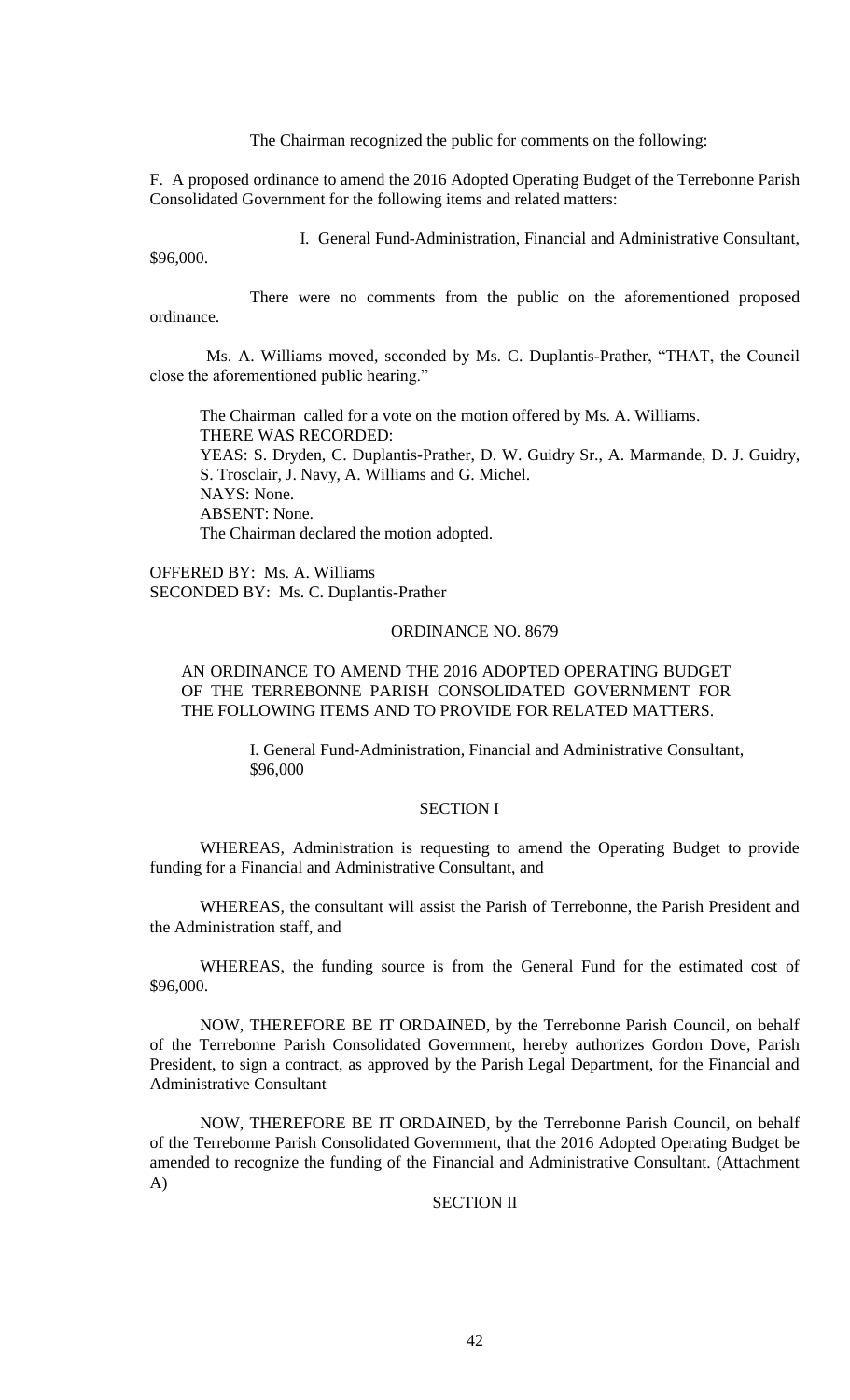If any word, clause, phrase, section or other portion of this ordinance shall be declared null, void, invalid, illegal, or unconstitutional, the remaining words, clauses, phrases, sections and other portions of this ordinance shall remain in full force and effect, the provisions of this ordinance hereby being declared to be severable.

#### SECTION III

This ordinance shall become effective upon approval by the Parish President or as otherwise provided in Section 2-13(b) of the Home Rule Charter for a Consolidated Government for Terrebonne Parish, whichever occurs sooner.

This ordinance, having been introduced and laid on the table for at least two weeks, was voted upon as follows:

THERE WAS RECORDED: YEAS: S. Dryden, C. Duplantis-Prather, D. W. Guidry, Sr., A. Marmande, D. J. Guidry, S. Trosclair, J. Navy, A. Williams and G. Michel. NAYS: None. NOT VOTING: None. ABSTAINING: None. ABSENT: None. The Chairman declared the ordinance adopted on this the 17th day of February 2016.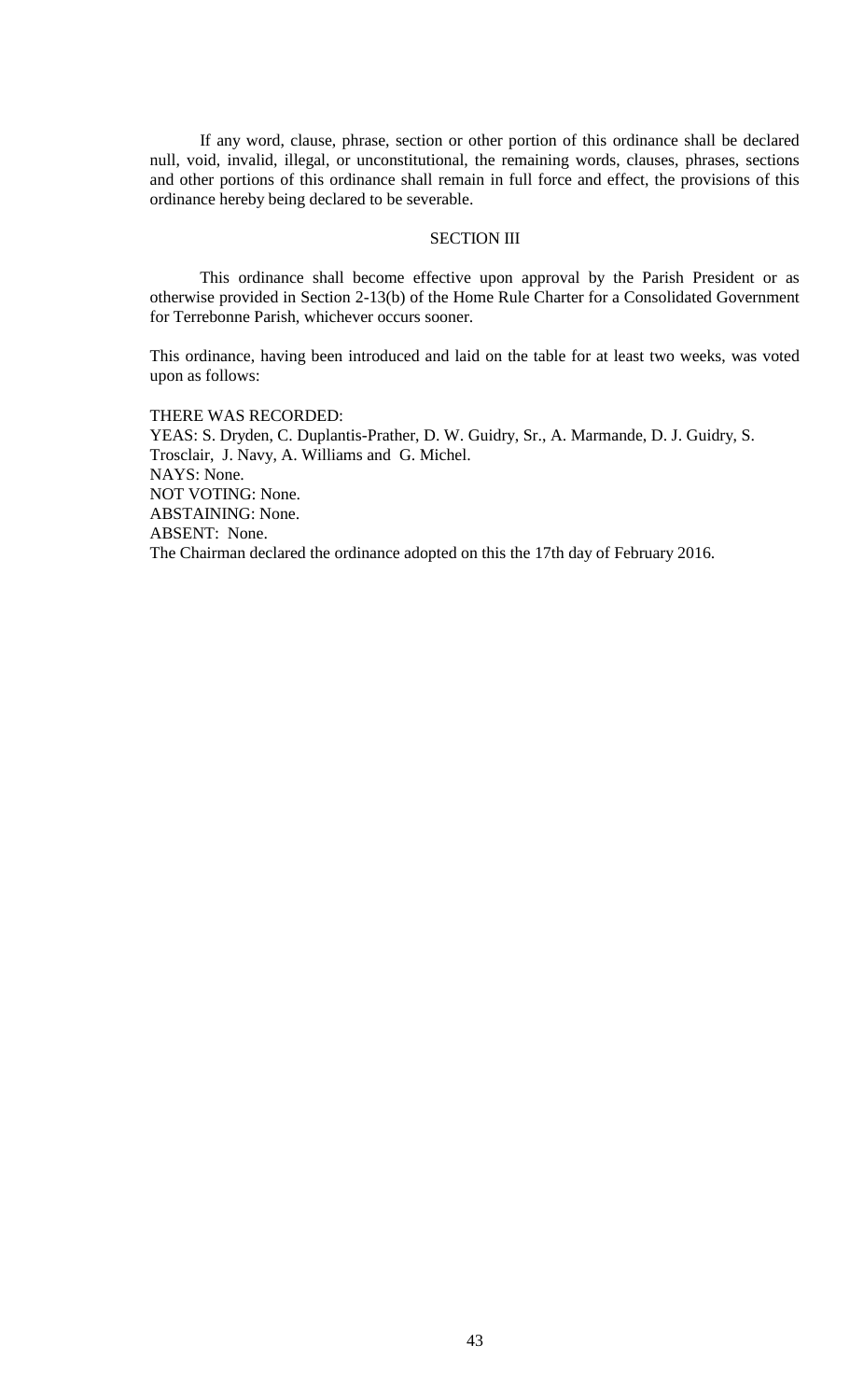# **ATTACHMENT A - Financial & Administrative Consultant**

|                                     |                | 2016          |         |
|-------------------------------------|----------------|---------------|---------|
|                                     | <b>Adopted</b> | <b>Change</b> | Amended |
| <b>Other Contracts &amp; Leases</b> | 35,990         | 96,000        | 131,990 |
| Fund Balance (Decrease)             | N/A            | (96,000)      | N/A     |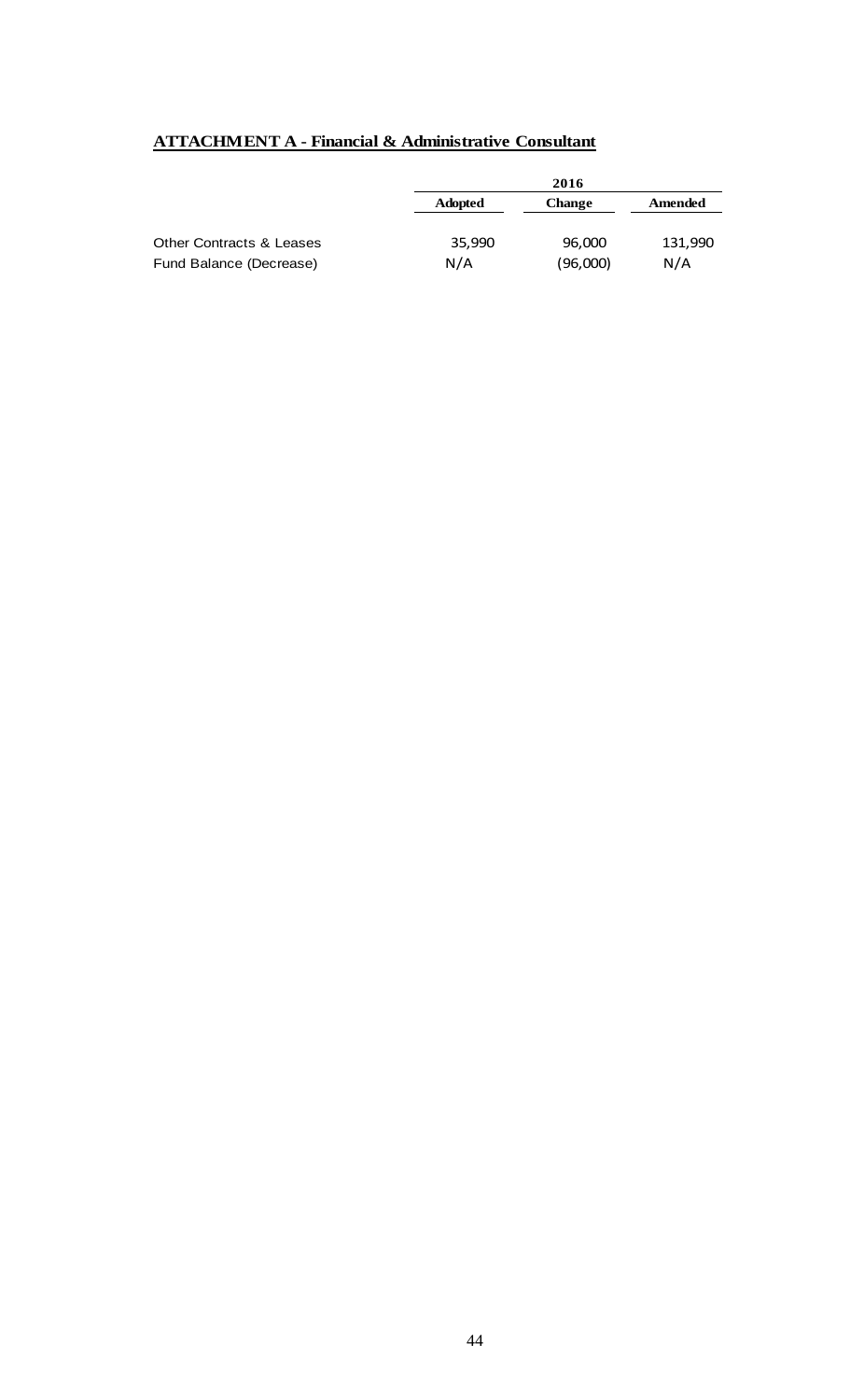The Chairman recognized the public for comments on the following:

G. A proposed ordinance to amend the 2016 Adopted Operating Budget and 5-Year Capital Outlay Budget of the Terrebonne Parish Consolidated Government for the following items and related matters:

- I. Road & Bridge Bond Sinking Fund, \$163,200
- II. Drainage Bond Sinking, \$137,700
- III. Le Petite Theatre Facility Improvements, \$150,000
- IV. Utilities-Natural Gas Facility, \$55,000."

There were no comments from the public on the aforementioned proposed ordinance.

Mr. G. Michel moved, seconded by Mr. D.J. Guidry, "THAT, the Council close the aforementioned public hearing."

The Chairman called for a vote on the motion offered by Mr. G. Michel. THERE WAS RECORDED: YEAS: S. Dryden, C. Duplantis-Prather, D.W. Guidry Sr., A. Marmande, D.J. Guidry, S. Trosclair, J. Navy, A. Williams and G. Michel. NAYS: None. ABSENT: None. The Chairman declared the motion adopted.

OFFERED BY: Mr. G. Michel SECONDED BY: Mr. D. J. Guidry

#### ORDINANCE NO. 8680

## AN ORDINANCE TO AMEND THE 2016 ADOPTED OPERATING BUDGET AND 5-YEAR CAPITAL OUTLAY BUDGET OF THE TERREBONNE PARISH CONSOLIDATED GOVERNMENT FOR THE FOLLOWING ITEMS AND TO PROVIDE FOR RELATED MATTERS.

I. Road & Bridge Bond Sinking Fund, \$163,200 II. Drainage Bond Sinking, \$137,700 II. Le Petite Theatre Facility Improvements, \$150,000 IV. Utilities-Natural Gas Facility, \$55,000

#### SECTION I

WHEREAS, funding is needed for the final bond payment for the Road & Bridge Sinking Fund, and

WHEREAS, the funding source is from the 2015 General Obligation Refund Sinking Fund for a total of \$163,200.

NOW, THEREFORE BE IT ORDAINED, by the Terrebonne Parish Council, on behalf of the Terrebonne Parish Consolidated Government, that the 2016 Adopted Operating Budget be amended to recognize the funding of the Road & Bridge Bond Sinking Fund. (Attachment A)

## SECTION II

WHEREAS, funding is needed for the final bond payment for the Drainage Bond Sinking Fund, and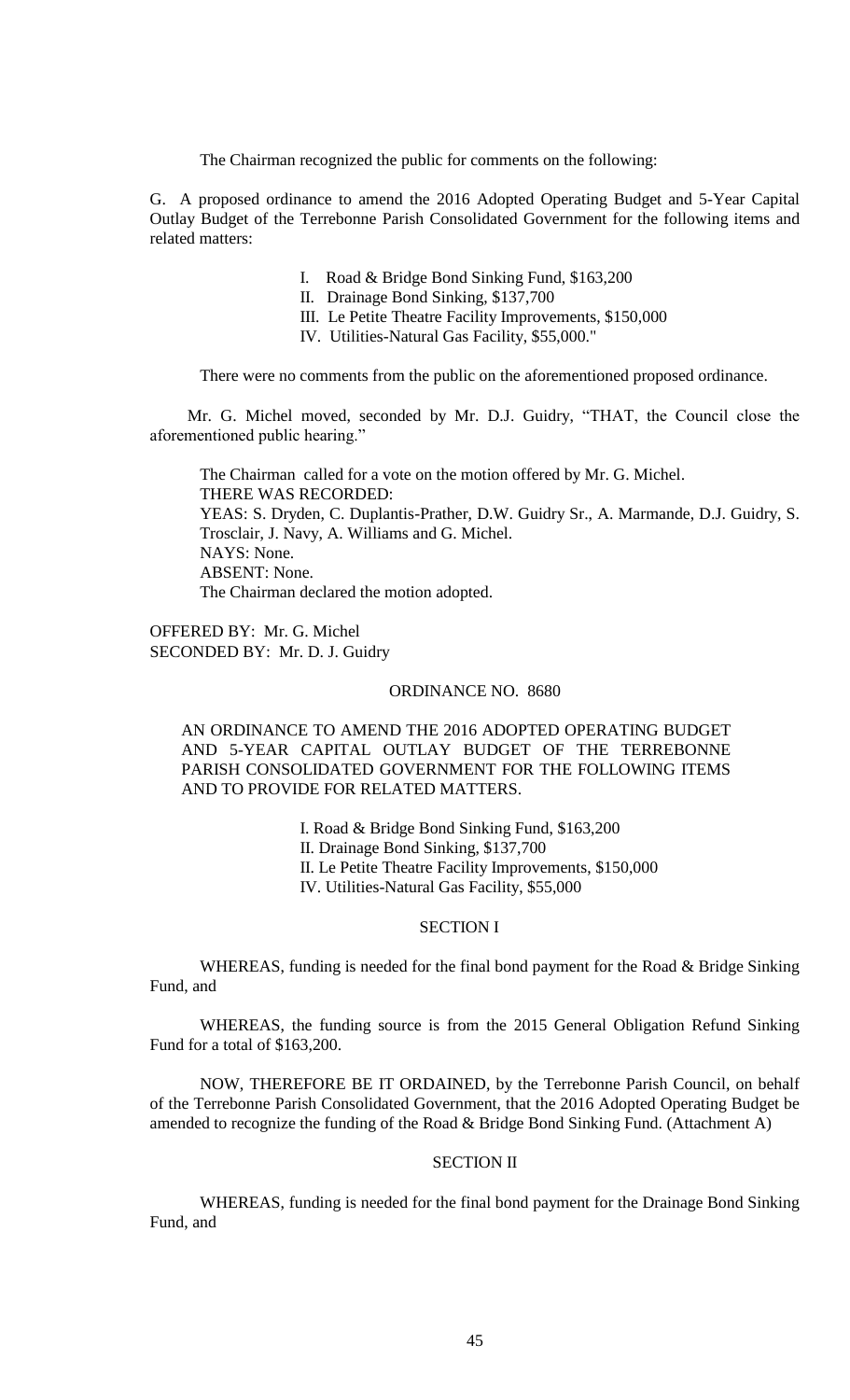WHEREAS, the funding source is from the 2015 General Obligation Refund Sinking Fund for a total of \$137,700.

NOW, THEREFORE BE IT FURTHER ORDAINED, by the Terrebonne Parish Council, on behalf of the Terrebonne Parish Consolidated Government, that the 2016 Adopted Operating Budget be amended to recognize the funding of the Drainage Bond Sinking Fund. (Attachment B)

#### SECTION III

WHEREAS, the Le Petit Theatre de Terrebonne, Inc. contributed \$150,000 toward the facility improvements of the Theatre, and

WHEREAS, the funds contributed will be used for the engineering fees associated with the project.

NOW, THEREFORE BE IT FURTHER ORDAINED, by the Terrebonne Parish Council, on behalf of the Terrebonne Parish Consolidated Government, that the 2016 Adopted Operating Budget and the 5-Year Capital Outlay Budget be amended to recognize the funding for the Le Petite Facility Improvements. (Attachment C)

#### SECTION IV

WHEREAS, NGL is requiring natural gas for operation of its facility currently under construction at 928 Highway 182, and

WHEREAS, TPCG through its Department of Utilities, is engaged in providing natural gas utility service to certain geographic areas of Terrebonne Parish, and

WHEREAS, NGL has agreed to bear the actual cost of construction of the gas line and metering station through a Cooperative Endeavor Agreement between TPCG and NGL which will not exceed the planned cost of \$55,000.

NOW, THEREFORE BE IT FURTHER ORDAINED, by the Terrebonne Parish Council, on behalf of the Terrebonne Parish Consolidated Government, that the 2016 Adopted Operating Budget be amended to recognize the funding for the Natural Gas Facility. (Attachment D)

#### SECTION V

If any word, clause, phrase, section or other portion of this ordinance shall be declared null, void, invalid, illegal, or unconstitutional, the remaining words, clauses, phrases, sections and other portions of this ordinance shall remain in full force and effect, the provisions of this ordinance hereby being declared to be severable.

## SECTION VI

This ordinance shall become effective upon approval by the Parish President or as otherwise provided in Section 2-13(b) of the Home Rule Charter for a Consolidated Government for Terrebonne Parish, whichever occurs sooner.

This ordinance, having been introduced and laid on the table for at least two weeks, was voted upon as follows:

## THERE WAS RECORDED: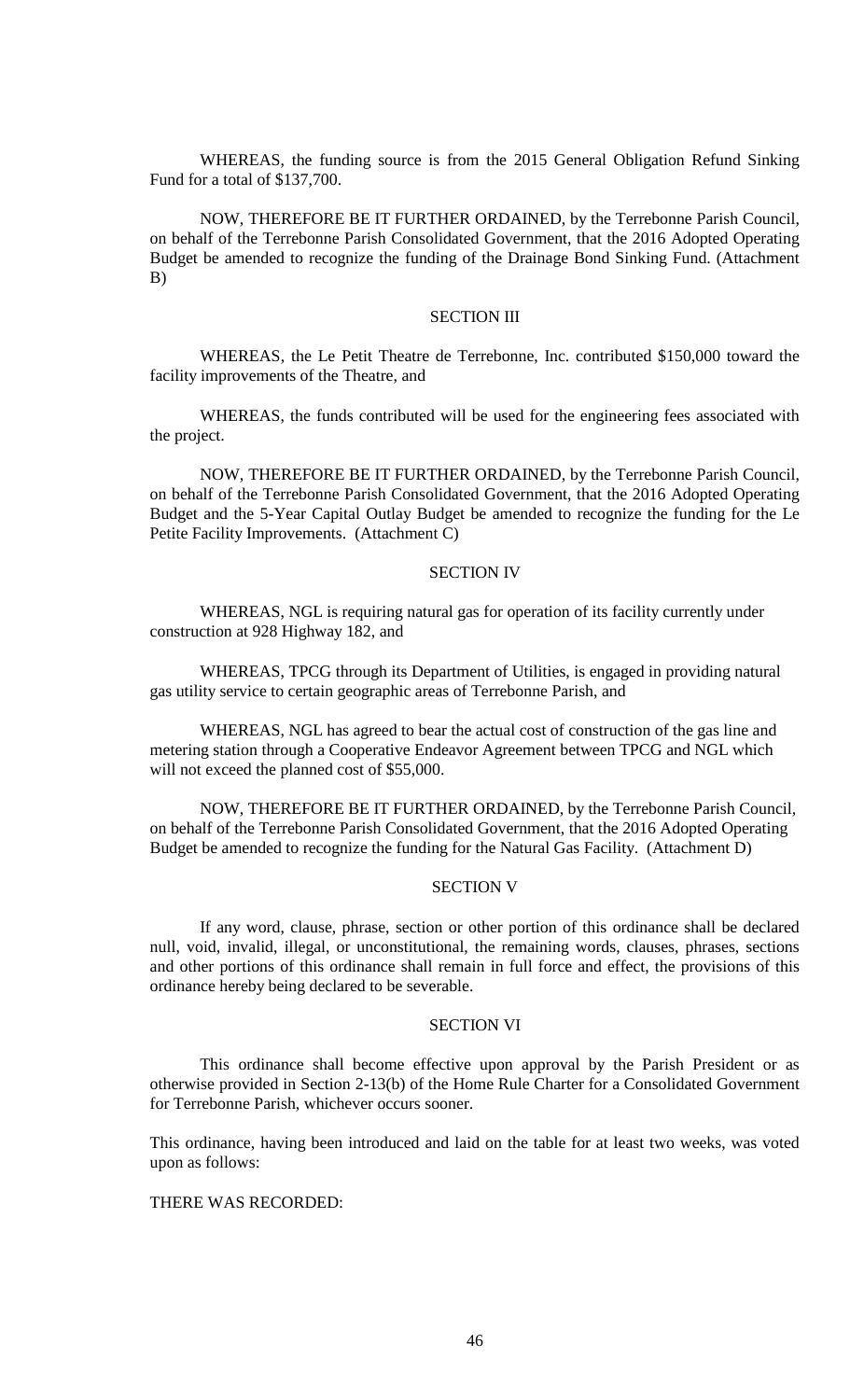YEAS: S. Dryden, C. Duplantis-Prather, D. W. Guidry, Sr., A. Marmande, D. J. Guidry, S. Trosclair, J. Navy, A. Williams and G. Michel. NAYS: None. NOT VOTING: None. ABSTAINING: None. ABSENT: None. The Chairman declared the ordinance adopted on this the 17th day of February 2016.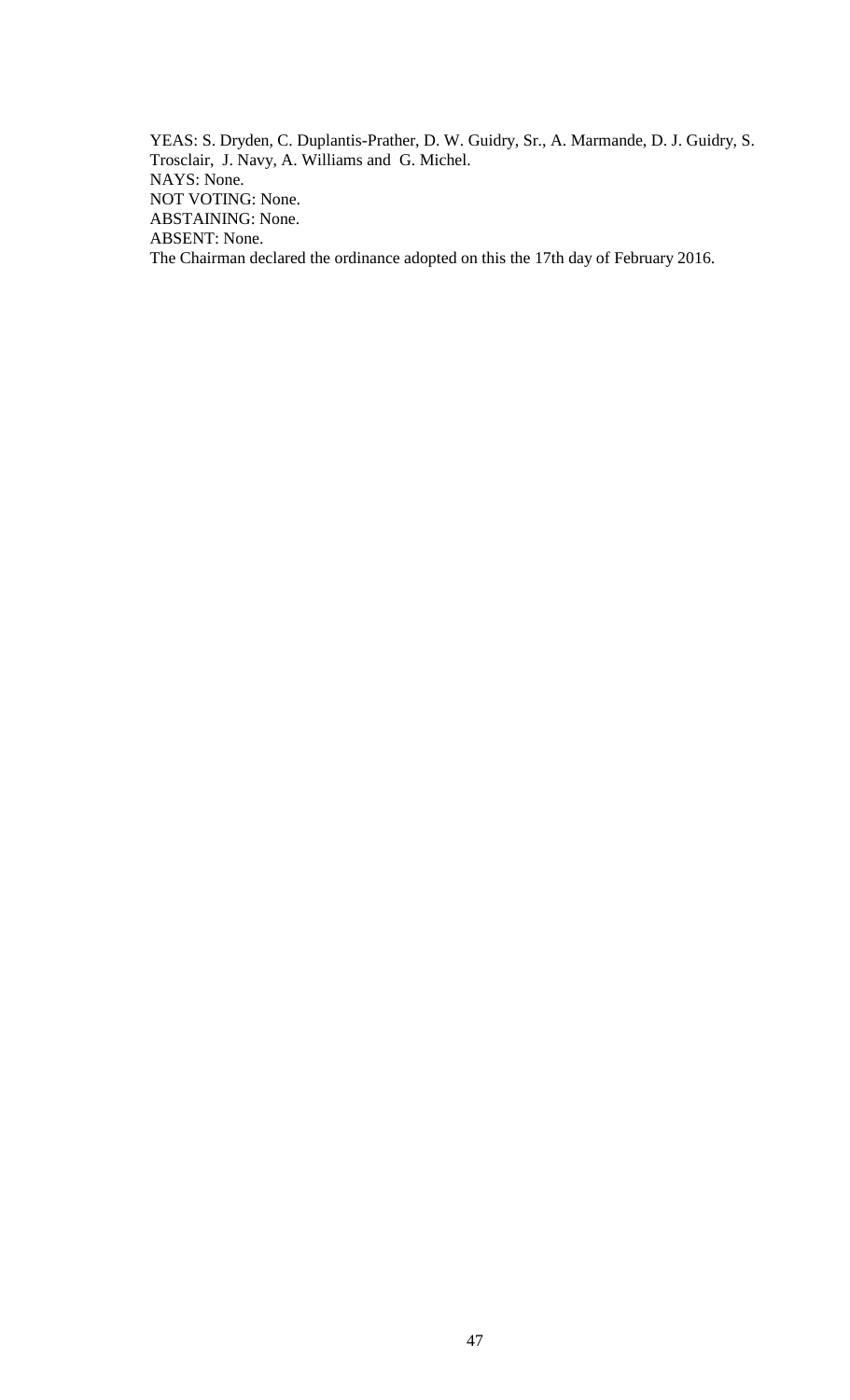# **ATTACHMENT A - Road & Bridge Bond Sinking Fund**

|                         | 2016           |               |           |
|-------------------------|----------------|---------------|-----------|
|                         | <b>Adopted</b> | <b>Change</b> | Amended   |
|                         |                |               |           |
| Principal               |                | 160,000       | 160,000   |
| Interest on Bonds       |                | 3,200         | 3,200     |
| 2015 GO Refund Sinking  |                | (163,000)     | (163,000) |
| Road & Bridge B/S Fund  |                | 163,000       | 163,000   |
| Fund Balance (decrease) | N/A            | (163,000)     | N/A       |

## **ATTACHMENT B - Drainage Bond Sinking Fund**

|                         | 2016                     |               |           |
|-------------------------|--------------------------|---------------|-----------|
|                         | <b>Adopted</b>           | <b>Change</b> | Amended   |
|                         |                          |               |           |
| <b>Bond Principal</b>   | $\overline{\phantom{0}}$ | 135,000       | 135,000   |
| Interest on Bonds       | $\overline{\phantom{a}}$ | 2,700         | 2,700     |
| 2015 GO Refund Sinking  |                          | (137,700)     | (137,700) |
| Drainage Bond Sinking   |                          | 137,700       | 137,700   |
| Fund Balance (decrease) | N/A                      | (137,700)     | N/A       |

# **ATTACHMENT C - Le Petite Theatre Facility Improvements**

|                                |                | 2016          |           |
|--------------------------------|----------------|---------------|-----------|
|                                | <b>Adopted</b> | <b>Change</b> | Amended   |
| Le Petit Theatre               |                | (150,000)     | (150,000) |
| Le Petit Facility Improvements | 223.100        | 150.000       | 373.100   |

## **ATTACHMENT D - Utilities-Natural Gas Facility**

|                                     | 2016           |          |          |
|-------------------------------------|----------------|----------|----------|
|                                     | <b>Adopted</b> | Change   | Amended  |
| <b>NGL Gas Service Installation</b> |                | 55.000   | 55.000   |
| <b>NGL Gas Service Installation</b> | 0              | (55,000) | (55,000) |